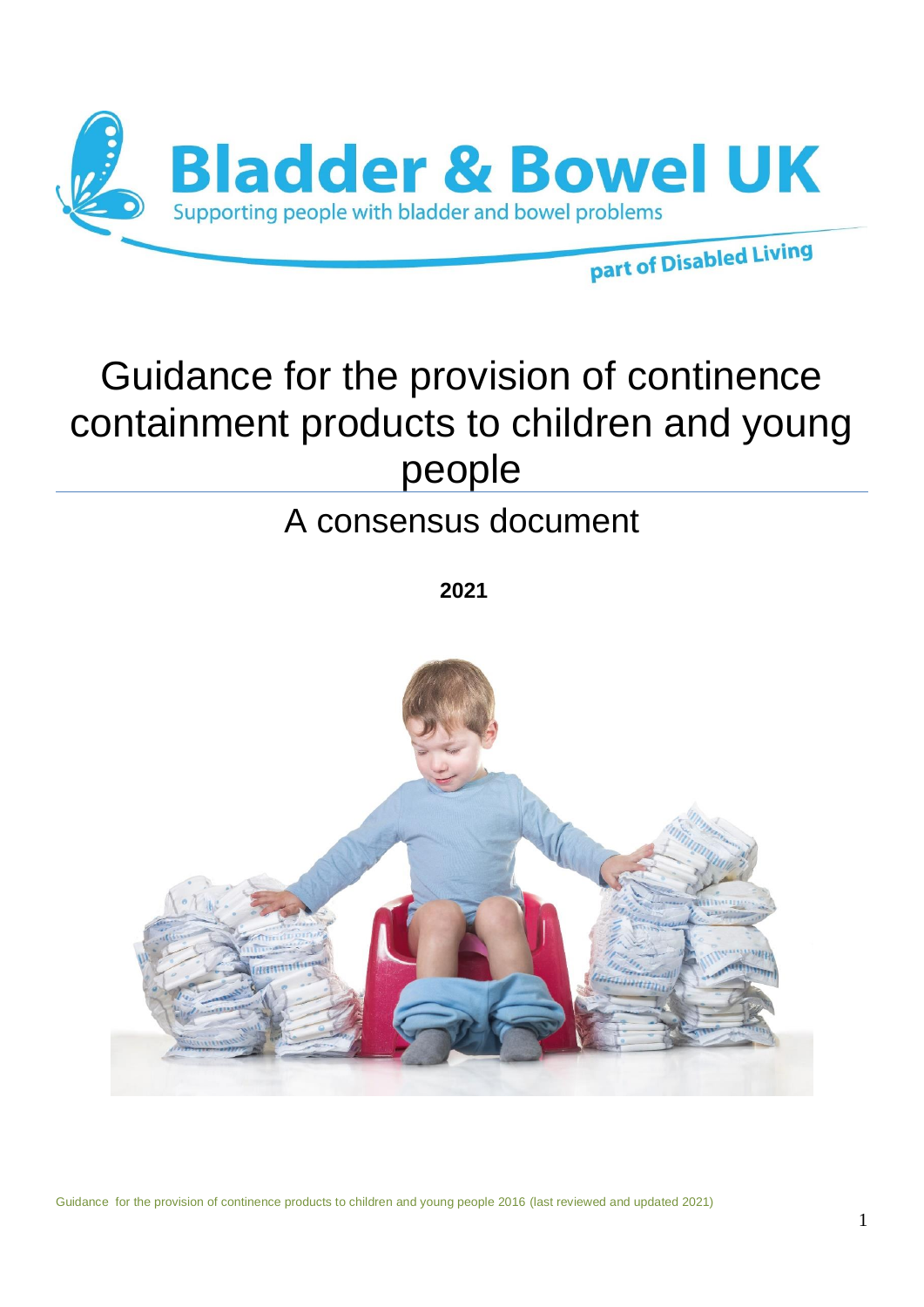| <b>Document Purpose</b>            | Guidance                                                                                                         |
|------------------------------------|------------------------------------------------------------------------------------------------------------------|
| Document name                      | Guidance for the provision of continence containment                                                             |
|                                    | products for children and young people: a consensus                                                              |
|                                    | document                                                                                                         |
| <b>Publication date</b>            | August 2016 Reviewed and updated 2019 and 2021                                                                   |
| <b>Target Audience</b>             | CCG Clincal Leads, Health Board Clinical Leads, Health and                                                       |
|                                    | Social Care Board Clinical Leads, Primary Care Network                                                           |
|                                    | Clinical Leads, Integrated Care System Clinical Leads,                                                           |
|                                    | Foundation Trust CE's, Directors of Nursing, Local Authority                                                     |
|                                    | CE's, NHS Trust Boards, Allied Health Professionals, GPs,                                                        |
|                                    | Paediatricians, Directors of Nursing, Directors of Children's                                                    |
|                                    | Services, NHS Trust CE's, Continence Service Leads,                                                              |
|                                    | members of the public including children and young people                                                        |
| <b>Additional Circulation List</b> | <b>Continence services</b>                                                                                       |
| Description                        | Consensus guidance document regarding the provision of                                                           |
|                                    | continence containment products to children and young                                                            |
|                                    | people, to ensure all children and young people who have not                                                     |
|                                    | toilet trained, or have urinary or faecal incontinence, undergo a                                                |
|                                    | comprehensive assessment and have access to an equitable                                                         |
|                                    | service                                                                                                          |
| Cross reference                    | <b>Commissioning Paediatric Continence Services (PCF 2019)</b>                                                   |
|                                    | Excellence in Continence Care (NHS England 2018)                                                                 |
|                                    | Minimum Standards for Paediatric Continence Care in the UK                                                       |
|                                    | (UKCS 2016)                                                                                                      |
|                                    | NICE CG54 Urinary tract infection in under 16s: diagnosis and                                                    |
|                                    | management (2007)                                                                                                |
|                                    | NICE CG99 Constipation in children and young people:                                                             |
|                                    | diagnosis and management (2010)                                                                                  |
|                                    | NICE CG111 Bedwetting in under 19s (2010)                                                                        |
|                                    | NICE QS36 Urinary tract infection in children and young                                                          |
|                                    | people (2013)                                                                                                    |
|                                    | NICE QS62 Constipation in children and young people (2014)                                                       |
|                                    | NICE QS70 Bedwetting in children and young people (2014)<br>Guidance for the Provision of Continence Containment |
| <b>Superseded Docs</b>             |                                                                                                                  |
| Contact details for further        | Products To Children and Young People 2019 and 2016<br>Davina Richardson                                         |
| Information/feedback               | Specialist Children's Nurse, Bladder & Bowel UK                                                                  |
|                                    |                                                                                                                  |
|                                    | Disabled Living, Burrows House<br>Priestly Road, Wardley Ind Est                                                 |
|                                    | Worsley M28 2LY                                                                                                  |
|                                    | Email: bbuk@disabledliving.co.uk                                                                                 |
|                                    |                                                                                                                  |
| <b>Review Date</b>                 | 2023                                                                                                             |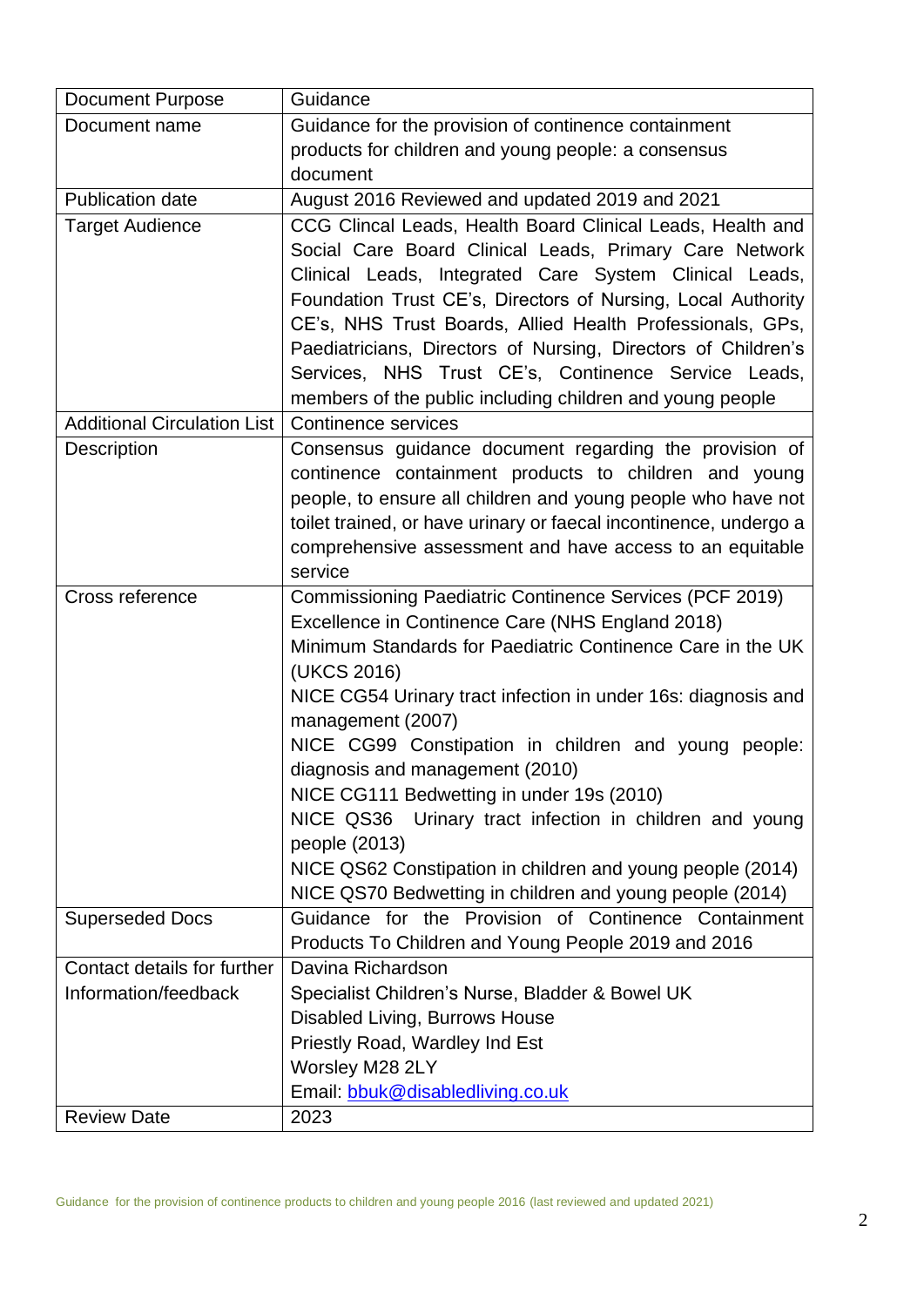## **Disclaimer**

The Guidance Development Group's expectation is that health care staff will use clinical judgement, medical, nursing and clinical knowledge in applying the general principles and recommendations contained in this document. Recommendations may not be appropriate in all circumstances and the decision to adopt specific recommendations should be made by the practitioner, taking into account the individual circumstances presented by each child and young person, as well as the available resources. Therapeutic options should be discussed with the family, child and clinicians on a case-by-case basis, as appropriate.

It is essential that the health care professionals undertaking the assessment of both toilet training ability and for provision of appropriate containment products to children and young people who are not able to toilet train, or have faecal and/or urinary incontinence, are sufficiently trained, experienced and competent to do so. The United Kingdom Continence Society (UKCS) have produced ['Minimum Standards for Paediatric Continence Care in the U.K.'](https://ukcs.uk.net/Policy_Documents) that may be used alongside this document.

Without sufficient training and expertise in children's continence and factors that influence this, there is the risk that children's ability and potential to toilet train will be underestimated, so reducing the likelihood of them attaining the level of independence of which they are capable, in a skill normally acquired in early childhood.

The information and recommendations in this document are based on evidence, where currently available and on consensus of good practice. The authors have made efforts to ensure that all links and references in this document are relevant and appropriate. However, they do not accept any liability for maintenance of links, or to the completeness, accuracy, reliability, suitability, availability or content of the links or references. Any reliance or use of them is undertaken at your own risk.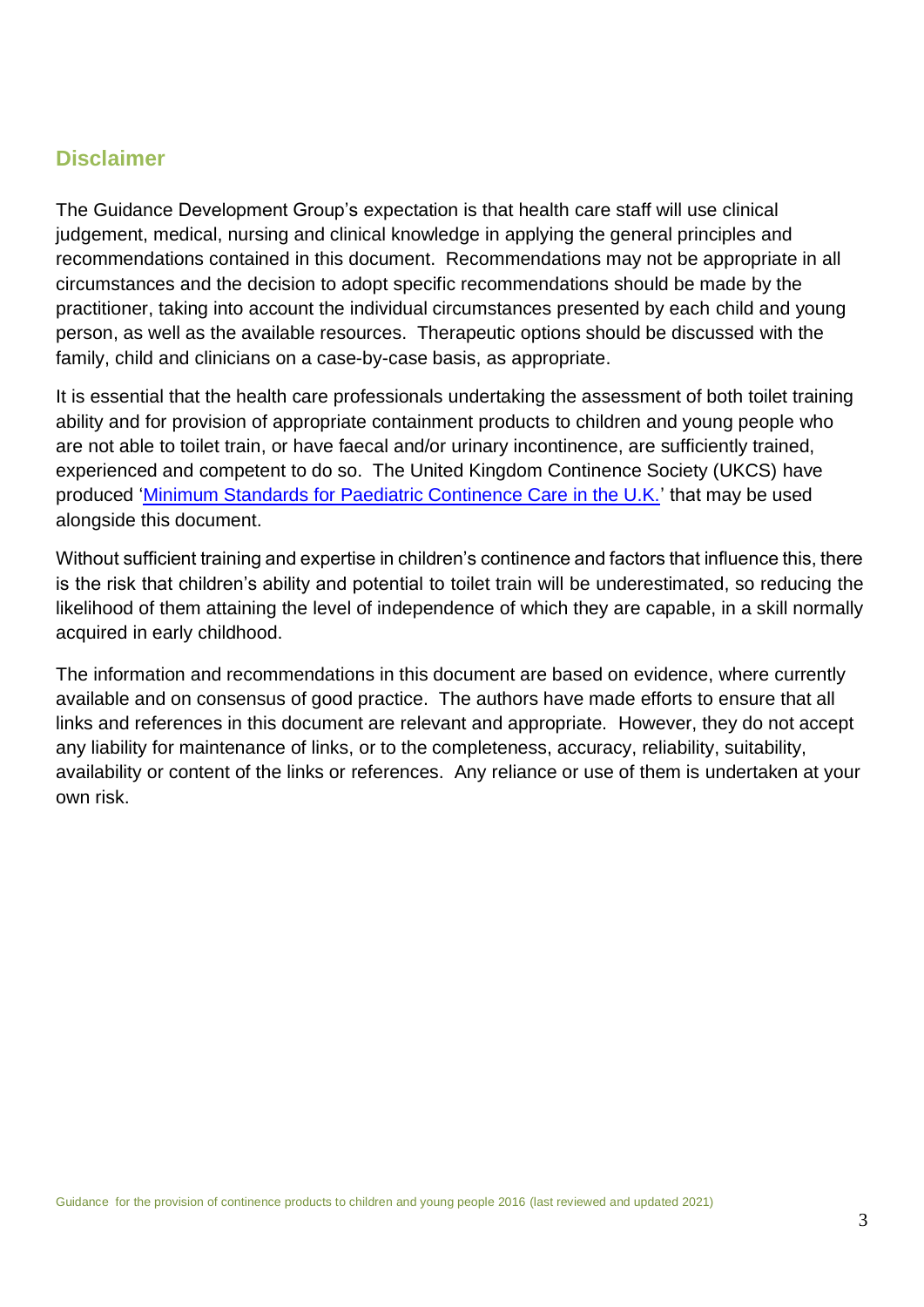## **Glossary of Terms**

The generic term 'incontinence' is interchangeable with the terms 'bladder and bowel difficulties', 'bladder and bowel dysfunction', or 'wetting and soiling problems'. For the purpose of this document, the term 'incontinence' or 'bladder and bowel dysfunction' will be used.

Similarly, the terms 'continence containment products', 'products', 'nappies' and 'pads' are all used to denote the same thing. This document will refer to 'containment products'. Containment products may be washable or disposable.

Disposable pant-style products (commonly referred to as 'pull ups' or 'pull up pants') will be referred to as 'disposable pants'.

Disposable containment products are available in one piece, (nappy-style pads) or two pieces (a disposable pad with a washable fixation pant). The latter is referred to in this document as a 'twopiece system'. Ĩ

The term 'carers' is used in this document and normally refers to the person or persons who provide most of the child or young person's day-to-day care. However, it may also refer to anyone who has care of the child or young person for all or part of a day. This includes school, nursery and respite centre staff, as well as carers employed to assist with the child or young persons care in the home. It may also include nursing staff, if the child or young person is admitted to hospital.

For the purposes of this document, child or young person (CYP) refers to anyone up to their 19th birthday.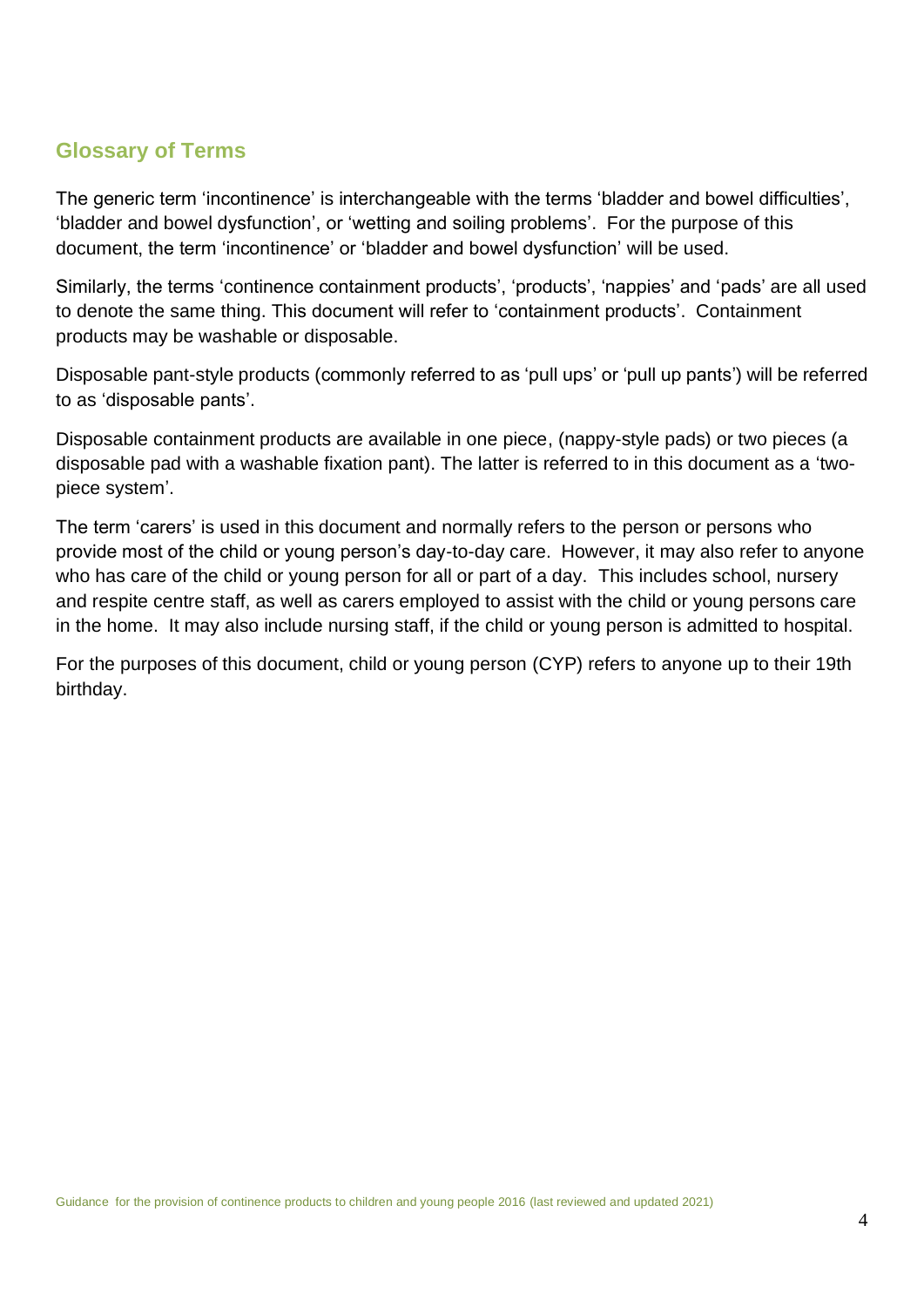## **Executive Summary**

### **Background**

All children and young people should receive support to achieve their potential for the attainment of continence, regardless of their age, culture or ability. Containment products will only be supplied following a full assessment and only when toilet training is not achievable. There is no statutory requirement to provide containment products, resulting in each NHS health care trust, CCG (England), Health Board (Scotland and Wales) or Health and Social Care Board (Northern Ireland) developing their own policy and guidelines. There is the likelihood that this will likelihood that this will continue under Integrated Care Systems (ICS) in England.

In areas where there is a well-resourced children's bladder and bowel service, children with bladder and bowel difficulties are supported to attain continence. Children with disabilities are also supported to attain their potential in this area of development, and any underlying bladder and/or bowel issues are assessed and treated in the same way as they are for children who do not have disabilities. This prevents discrimination, ensures that potential underlying conditions, are not missed as well as ensuring cost-effective care with appropriate use of resources.

This document aims to facilitate a consistent and equitable approach, to continence care for all children and young people aged  $0 - 19$  and to the provision of containment products to children and young people from the age of 5 years old, who are not able to become continent within six months of engagement with appropriate support, interventions, and/or toilet training programmes, by bringing together a consensus of agreement, combining the available evidence from the literature and clinicial expertise.

Assumptions should not be made regarding the ability, or lack of ability of children and young people with additional needs to be toilet trained. Continence should be promoted at all times and as stated by NHS England (2015) *...' the provision of continence products to this group of children should be the exception rather than the rule'.*

#### **Key Recommendations**

- All children and young people who have delayed toilet training or a bladder or bowel issue, must have a comprehensive assessment of their bladder and bowel, with appropriate identified interventions undertaken
- All children and young people must be supported with a toilet training programme for at least six months, prior to containment products being provided to them, unless it is clear that this is inappropriate e.g. for children with a neuropathic bladder
- Products would not be supplied before a child has reached their fifth birthday and then only after the child or young person has undergone a comprehensive bladder and bowel assessment and, where appropriate, engagement with a targeted individualised toilet skill development programme for at least six months in all settings where the child spends their time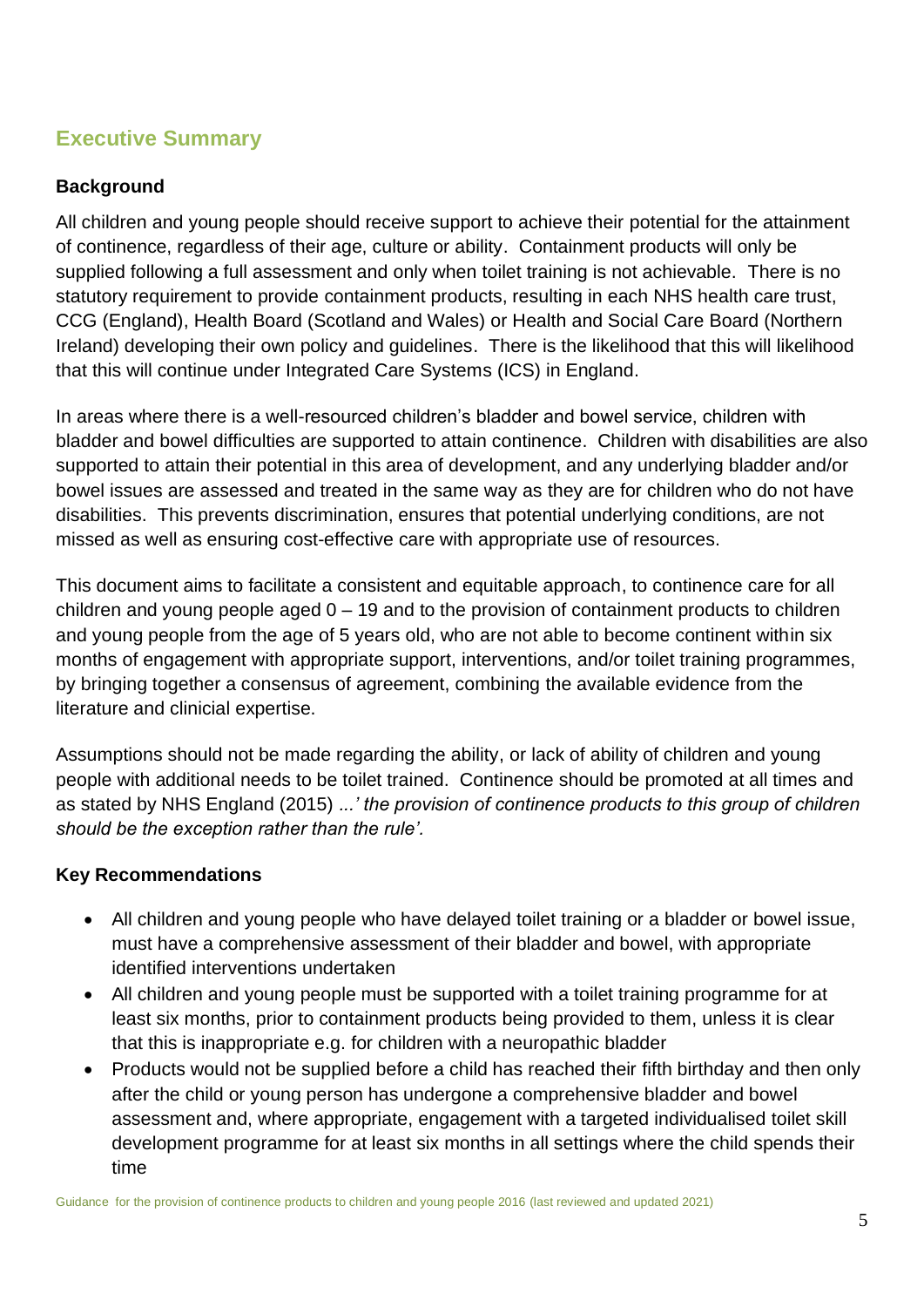- Children where it is known or anticipated there may be difficulties with toilet training, e.g. those who have identified physical, learning or processing differences, should have the opportunity for early assessment and support from the second year of life to facilitate the development of the skills necessary for toileting
- Any assessment should be undertaken by a healthcare professional with the necessary skills and expertise
- The 'custom and practice' of automatically providing products to children with an acknowledged disability once they have reached a particular age e.g. their fifth birthday, is not appropriate and could be considered discriminatory
- The number of products issued per 24 hours would not exceed four as, if the product assessment has been done correctly, and the product is used according to instructions this should meet containment needs
- The use of two-piece system (pad and pants) should be considered wherever possible instead of an all-in-one (nappy or disposable pant style product)
- Consideration should always be made regarding the provision of washable products rather than disposable – clinical experience demonstrates that they are effective in supporting toilet training
- Containment products will not be supplied for treatable medical conditions, such as bedwetting, constipation or soiling. Children with these conditions should be offered assessment and treatment
- Clear plans and pathways need to be in place to ensure the smooth transition from paediatric to adult continence services for those young people requiring ongoing support and product provision

June Rogers MBE **Davina Richardson** Bladder & Bowel UK Bladder & Bowel UK

Children's Specialist Nurse Children's Specialist Nurse

August 2016 (reviewed and updated March 2019 and June 2021)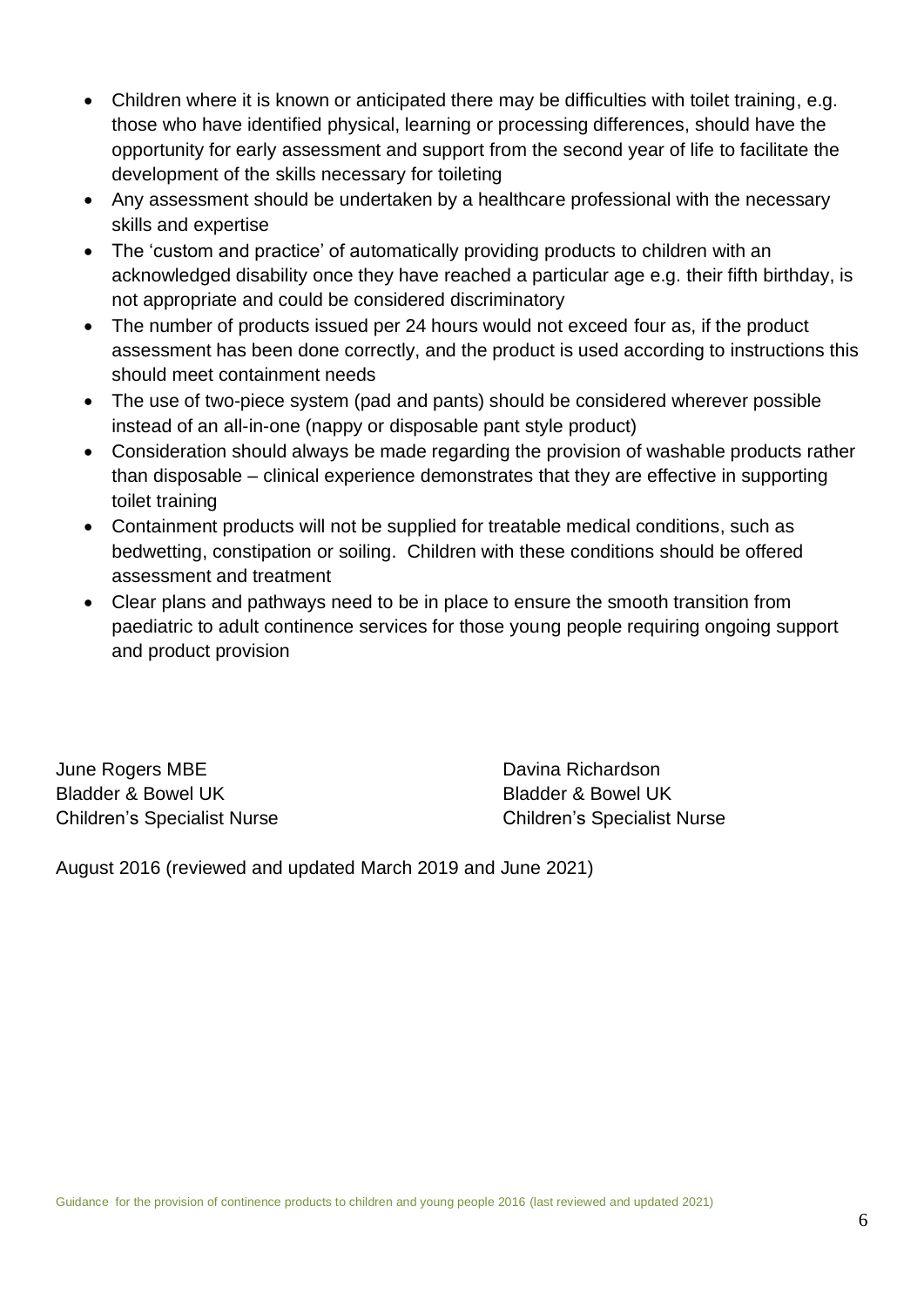## **Table of Contents**

| Need for a national guidance document<br>8<br>$\bf 8$<br>9<br>1.4 Aim of a national guidance for the provision or continence containment products to children<br>9<br>10<br>10<br>Methodology and literature review<br>11<br>11<br>1.8 External review<br>11<br>12<br>1.10 Audit criteria<br>Section 2: National clinical guidance recommendations<br>National recommendations<br>12<br>2.11 Assessment of bladder and bowel health and ability to toilet train<br>13<br>2.12 Containment product provision<br>14<br>15<br>15<br>17<br>18<br>Manufactuer, style and provison of containment product<br>19<br>Safeguarding<br>2.4<br>Transition<br>20<br>References<br>20<br>Suggested further reading<br>22<br>Further information<br>23<br>23<br>Conflict of interest<br>Copyright owner<br>23<br>24<br>25<br>26<br>27<br>29<br>Appendix 3a Instructions for paediatric assessment tool for issuing of containment products<br>Appendix 3b Paediatric assessment tool for issuing of containment products<br>30<br>Appendix 4<br>Toilet training pathway<br>32<br>33<br>Provision of containment product pathway<br>Appendix 6<br><b>Fluid advice</b><br>34<br>35<br>Appendix 7<br>Strategies to manage incontinence<br>36<br>Appendix 8<br>Abbreviations | <b>Section 1: Background</b>                                                        |  |
|------------------------------------------------------------------------------------------------------------------------------------------------------------------------------------------------------------------------------------------------------------------------------------------------------------------------------------------------------------------------------------------------------------------------------------------------------------------------------------------------------------------------------------------------------------------------------------------------------------------------------------------------------------------------------------------------------------------------------------------------------------------------------------------------------------------------------------------------------------------------------------------------------------------------------------------------------------------------------------------------------------------------------------------------------------------------------------------------------------------------------------------------------------------------------------------------------------------------------------------------------------|-------------------------------------------------------------------------------------|--|
|                                                                                                                                                                                                                                                                                                                                                                                                                                                                                                                                                                                                                                                                                                                                                                                                                                                                                                                                                                                                                                                                                                                                                                                                                                                            | 1.1                                                                                 |  |
|                                                                                                                                                                                                                                                                                                                                                                                                                                                                                                                                                                                                                                                                                                                                                                                                                                                                                                                                                                                                                                                                                                                                                                                                                                                            | 1.2 Clinical impact of incontinence in children and young people                    |  |
|                                                                                                                                                                                                                                                                                                                                                                                                                                                                                                                                                                                                                                                                                                                                                                                                                                                                                                                                                                                                                                                                                                                                                                                                                                                            | 1.3 Overview of epidemiology of incontinence in children and young people           |  |
|                                                                                                                                                                                                                                                                                                                                                                                                                                                                                                                                                                                                                                                                                                                                                                                                                                                                                                                                                                                                                                                                                                                                                                                                                                                            |                                                                                     |  |
|                                                                                                                                                                                                                                                                                                                                                                                                                                                                                                                                                                                                                                                                                                                                                                                                                                                                                                                                                                                                                                                                                                                                                                                                                                                            | and young people                                                                    |  |
|                                                                                                                                                                                                                                                                                                                                                                                                                                                                                                                                                                                                                                                                                                                                                                                                                                                                                                                                                                                                                                                                                                                                                                                                                                                            | 1.5 Scope of this national guidance document, target audience and target population |  |
|                                                                                                                                                                                                                                                                                                                                                                                                                                                                                                                                                                                                                                                                                                                                                                                                                                                                                                                                                                                                                                                                                                                                                                                                                                                            | 1.6 Guideline development group                                                     |  |
|                                                                                                                                                                                                                                                                                                                                                                                                                                                                                                                                                                                                                                                                                                                                                                                                                                                                                                                                                                                                                                                                                                                                                                                                                                                            | 1.7                                                                                 |  |
|                                                                                                                                                                                                                                                                                                                                                                                                                                                                                                                                                                                                                                                                                                                                                                                                                                                                                                                                                                                                                                                                                                                                                                                                                                                            |                                                                                     |  |
|                                                                                                                                                                                                                                                                                                                                                                                                                                                                                                                                                                                                                                                                                                                                                                                                                                                                                                                                                                                                                                                                                                                                                                                                                                                            | 1.9 Guidance exclusion                                                              |  |
|                                                                                                                                                                                                                                                                                                                                                                                                                                                                                                                                                                                                                                                                                                                                                                                                                                                                                                                                                                                                                                                                                                                                                                                                                                                            |                                                                                     |  |
|                                                                                                                                                                                                                                                                                                                                                                                                                                                                                                                                                                                                                                                                                                                                                                                                                                                                                                                                                                                                                                                                                                                                                                                                                                                            |                                                                                     |  |
|                                                                                                                                                                                                                                                                                                                                                                                                                                                                                                                                                                                                                                                                                                                                                                                                                                                                                                                                                                                                                                                                                                                                                                                                                                                            | 2.1                                                                                 |  |
|                                                                                                                                                                                                                                                                                                                                                                                                                                                                                                                                                                                                                                                                                                                                                                                                                                                                                                                                                                                                                                                                                                                                                                                                                                                            |                                                                                     |  |
|                                                                                                                                                                                                                                                                                                                                                                                                                                                                                                                                                                                                                                                                                                                                                                                                                                                                                                                                                                                                                                                                                                                                                                                                                                                            |                                                                                     |  |
|                                                                                                                                                                                                                                                                                                                                                                                                                                                                                                                                                                                                                                                                                                                                                                                                                                                                                                                                                                                                                                                                                                                                                                                                                                                            | 2.121 Washable containment products                                                 |  |
|                                                                                                                                                                                                                                                                                                                                                                                                                                                                                                                                                                                                                                                                                                                                                                                                                                                                                                                                                                                                                                                                                                                                                                                                                                                            | 2.122 Disposable containment products                                               |  |
|                                                                                                                                                                                                                                                                                                                                                                                                                                                                                                                                                                                                                                                                                                                                                                                                                                                                                                                                                                                                                                                                                                                                                                                                                                                            | 2.123 Reassessment of, or changes in need                                           |  |
|                                                                                                                                                                                                                                                                                                                                                                                                                                                                                                                                                                                                                                                                                                                                                                                                                                                                                                                                                                                                                                                                                                                                                                                                                                                            | $2.2\overline{ }$                                                                   |  |
|                                                                                                                                                                                                                                                                                                                                                                                                                                                                                                                                                                                                                                                                                                                                                                                                                                                                                                                                                                                                                                                                                                                                                                                                                                                            | 2.3                                                                                 |  |
|                                                                                                                                                                                                                                                                                                                                                                                                                                                                                                                                                                                                                                                                                                                                                                                                                                                                                                                                                                                                                                                                                                                                                                                                                                                            |                                                                                     |  |
|                                                                                                                                                                                                                                                                                                                                                                                                                                                                                                                                                                                                                                                                                                                                                                                                                                                                                                                                                                                                                                                                                                                                                                                                                                                            | Section 3: References, additional information and appendices                        |  |
|                                                                                                                                                                                                                                                                                                                                                                                                                                                                                                                                                                                                                                                                                                                                                                                                                                                                                                                                                                                                                                                                                                                                                                                                                                                            | 3.1                                                                                 |  |
|                                                                                                                                                                                                                                                                                                                                                                                                                                                                                                                                                                                                                                                                                                                                                                                                                                                                                                                                                                                                                                                                                                                                                                                                                                                            | 3.2                                                                                 |  |
|                                                                                                                                                                                                                                                                                                                                                                                                                                                                                                                                                                                                                                                                                                                                                                                                                                                                                                                                                                                                                                                                                                                                                                                                                                                            | 3.3                                                                                 |  |
|                                                                                                                                                                                                                                                                                                                                                                                                                                                                                                                                                                                                                                                                                                                                                                                                                                                                                                                                                                                                                                                                                                                                                                                                                                                            | 3.4                                                                                 |  |
|                                                                                                                                                                                                                                                                                                                                                                                                                                                                                                                                                                                                                                                                                                                                                                                                                                                                                                                                                                                                                                                                                                                                                                                                                                                            | 3.5                                                                                 |  |
|                                                                                                                                                                                                                                                                                                                                                                                                                                                                                                                                                                                                                                                                                                                                                                                                                                                                                                                                                                                                                                                                                                                                                                                                                                                            | Appendix 1a Sample baseline bladder/bowel (toileting) chart instructions            |  |
|                                                                                                                                                                                                                                                                                                                                                                                                                                                                                                                                                                                                                                                                                                                                                                                                                                                                                                                                                                                                                                                                                                                                                                                                                                                            | Appendix 1b Sample baseline bladder/bowels (toileting) chart                        |  |
|                                                                                                                                                                                                                                                                                                                                                                                                                                                                                                                                                                                                                                                                                                                                                                                                                                                                                                                                                                                                                                                                                                                                                                                                                                                            | Appendix 2a Toilet training skills checklist                                        |  |
|                                                                                                                                                                                                                                                                                                                                                                                                                                                                                                                                                                                                                                                                                                                                                                                                                                                                                                                                                                                                                                                                                                                                                                                                                                                            | Appendix 2b Toilet skills assessment                                                |  |
|                                                                                                                                                                                                                                                                                                                                                                                                                                                                                                                                                                                                                                                                                                                                                                                                                                                                                                                                                                                                                                                                                                                                                                                                                                                            |                                                                                     |  |
|                                                                                                                                                                                                                                                                                                                                                                                                                                                                                                                                                                                                                                                                                                                                                                                                                                                                                                                                                                                                                                                                                                                                                                                                                                                            |                                                                                     |  |
|                                                                                                                                                                                                                                                                                                                                                                                                                                                                                                                                                                                                                                                                                                                                                                                                                                                                                                                                                                                                                                                                                                                                                                                                                                                            |                                                                                     |  |
|                                                                                                                                                                                                                                                                                                                                                                                                                                                                                                                                                                                                                                                                                                                                                                                                                                                                                                                                                                                                                                                                                                                                                                                                                                                            | Appendix 5                                                                          |  |
|                                                                                                                                                                                                                                                                                                                                                                                                                                                                                                                                                                                                                                                                                                                                                                                                                                                                                                                                                                                                                                                                                                                                                                                                                                                            |                                                                                     |  |
|                                                                                                                                                                                                                                                                                                                                                                                                                                                                                                                                                                                                                                                                                                                                                                                                                                                                                                                                                                                                                                                                                                                                                                                                                                                            |                                                                                     |  |
|                                                                                                                                                                                                                                                                                                                                                                                                                                                                                                                                                                                                                                                                                                                                                                                                                                                                                                                                                                                                                                                                                                                                                                                                                                                            |                                                                                     |  |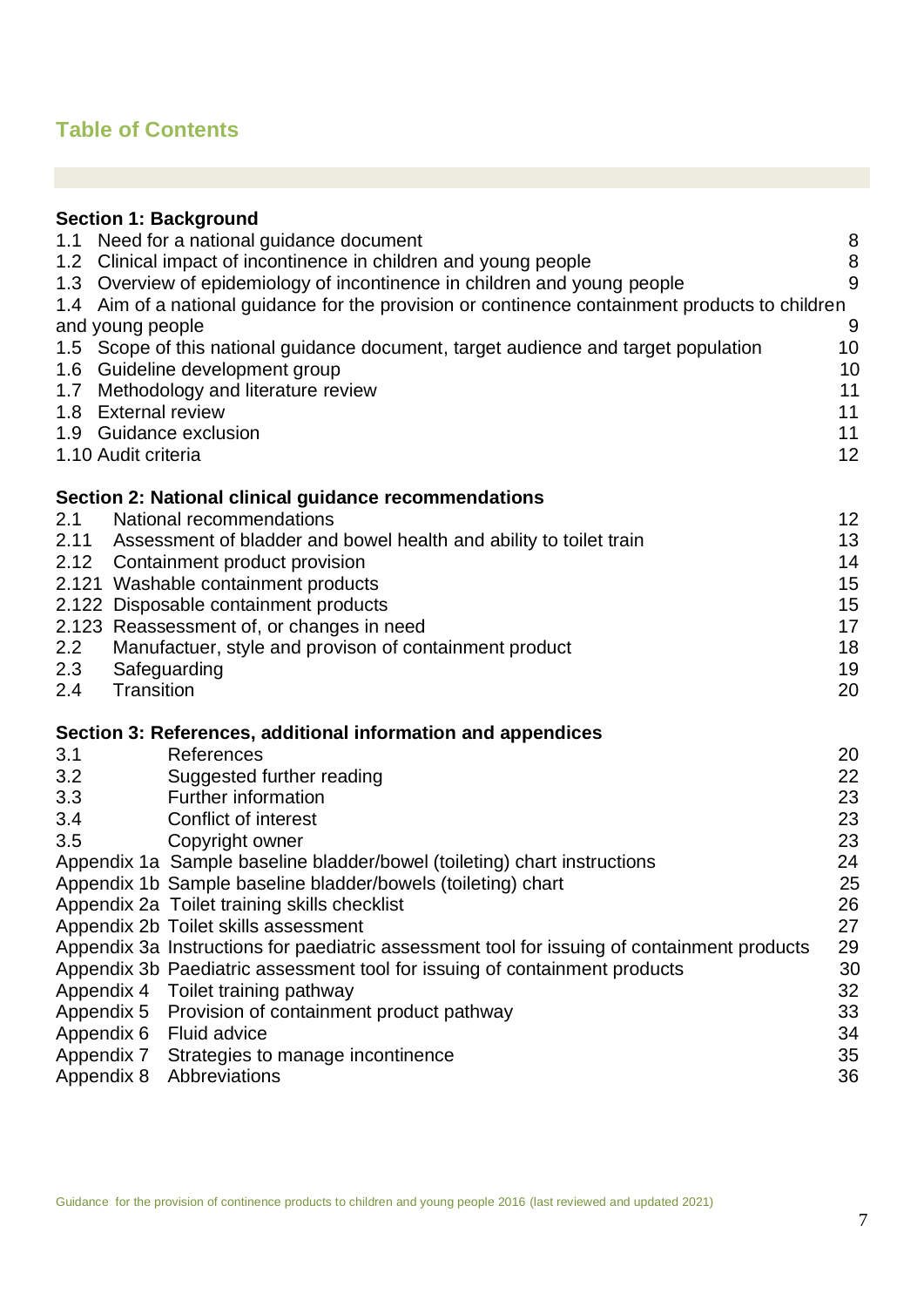# **Section 1: Background**

#### **1.1 Need for a National Guidance document**

All children and young people (CYP) should receive support to achieve their maximum continence potential, regardless of their age, culture or ability. Some CYP may require targeted continence assessments and interventions to support this and others, due to medical need or the nature of their disability, may never be able to attain continence. However, with the right support and interventions, many CYP will be able to attain continence. For these children providing disposable containment products may delay toilet training (Tarbox et al 2004, Greer 2016 cited in Cagliani 2021) and is therefore not appropriate. Individual assessment aimed at ensuring potential is reached is crucial. The aim of this document is to bring together a consensus of agreement, combining research-based evidence from the literature (where available) and clinical experience.

Currently there is no statutory requirement to provide containment products, resulting in each health care trust, CCG, ICS, health board or health and social care board developing their own policy and guidelines. Also, not all areas provide a children's bladder and bowel (continence) service. This has led to inequity in provision and may result in delays in attaining continence for CYP with potential as well as increasing the liklihood of underlying conditions, such as neuropathic bladder and/or bowel, congenital anomalies, or chronic constipation being missed (Rogers and Patricolo 2014). Promotion of the use of containment products, without comprehensive assessment of ability to toilet train, may inappropriately reinforce or suggest to a family that their CYP is not ready or able to be toilet trained.

For CYP with additional needs it is too frequently assumed that delayed acquisition of bladder and bowel control is an inevitable result of the CYP's disability. Formal toilet training is often not tried in the mistaken belief that the CYP needs to be showing signs of readiness to toilet train and that delaying until these are present will make toilet training quicker and easier (Richardson 2016). However, there is no research base for the so called 'readiness signs' (Kaerts et al 2012) and the longer that toilet training is postponed, the longer it is reinforced to the CYP that the nappy is the place where they should pass urine and defecate.

The majority of CYP with delayed acquisition of bladder and bowel control, including those with additional needs or disabilities, have the ability to be toilet trained and as stated by NHS England (2018) '*It must be the exception rather than the rule that children and young people are provided with containment products.'*

#### **1.2 Clinical impact of incontinence in children and young people**

Bladder and bowel problems are believed to be caused by biological, developmental, genetic, environmental or emotional factors. Structural or anatomical causes are rare. They occur at a formative time for CYP and influence their health, their wellbeing and their emotional development. There is evidence that they are associated with emotional and behavioural problems (Joinson et al 2018, von Gontard et al 2011), including a strong association with bullying, both as recipients and perpetrators (Ching et al 2015, Zhao et al 2015). CYP who are incontinent are more at risk of abuse (Sa et al 2016).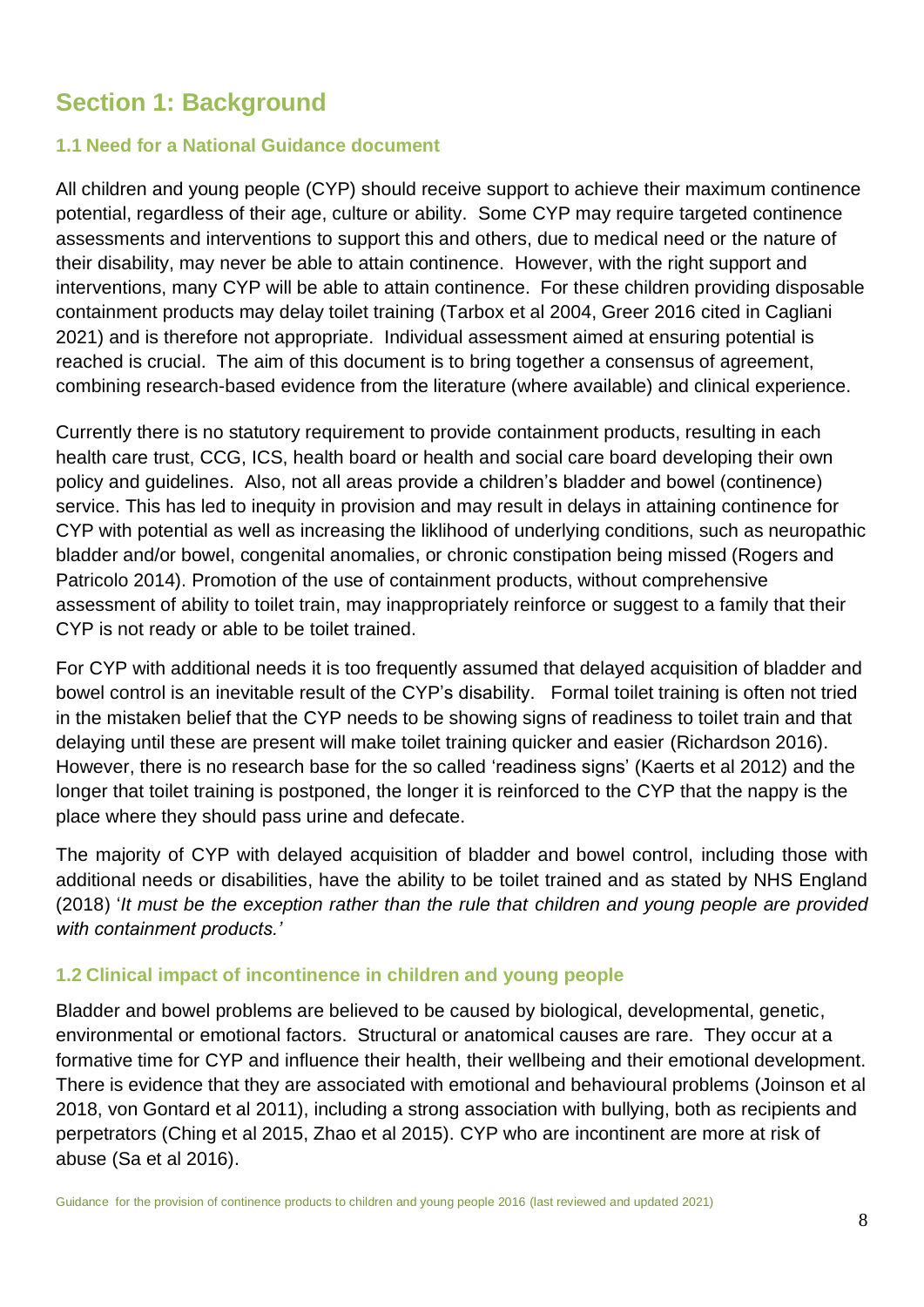Continence problems can reduce self-esteem at a crucial time for a CYP's emotional development, cause feelings of shame and difference. They have a negative impact on learning and academic performance and increase the likelihood of exclusion from normal social interaction (Whale et al 2017). The absence of pro-active toilet training programmes results in many CYP not reaching their full potential and being innapropriately labelled as 'incontinent'. In addition, there is evidence that having a CYP who is incontinent is more stressful for parents and carers (Kroeger and Sorensen, 2010), takes more time for changing than toileting does and has a financial impact in terms of containment products and laundry (Hyams et al 1992; Stenson and Danher 2005; Brown and Peace, 2011).

#### **1.3 Overview of epidemiology of incontinence in children and young people**

The Office for National Statistics estimated that there are 15,511,808 CYP aged 0 – 20 years old in the UK in 2017 (ONS cited in Association for Young People's Health 2019). Eight per cent of these CYP have a disability (Department for Work & Pensions 2020). There is evidence that CYP with physical disabilities and/or learning difficulties have a higher incidence of continence problems (von Gontard et al 2016). This may be due to an associated disorder of the bladder and or bowel, to limited mobility, to processing difference or to intellectual impairment (Duel BP et al 2003; van Laecke et al 2001; Roijen LE et al 2001; Ersoz M et al 2009), or a combination of these. It may also be due to reduced expectations of them by professionals and/or their parents or carers.

## **1.4 Aim of a national guidance document for provision of continence containment products for children and young people**

The purpose of this guidance is:

To facilitate a consistent approach to the provison of containment products to CYP by providing up-to-date evidence based research and clinical guidance.

To facilitate an appropriate pathway (appendix 4 and 5), to ensure the continence needs of all CYP with bladder and bowel dysfunction are met.

To ensure that every CYP with delayed toilet training, or a bladder or bowel issue, irrespective of age or additional need is able to access a comprehensive bladder and bowel assessment (appendix 4), by a competent healthcare professsional followed by appropriate treatment or support. It is important that the assessing health care professionals have sufficient training and expertise in children's continence and the factors that influence this. Otherwise, there are the risks that any underlying problems may be missed, and that the CYP's ability and potential will be underestimated, so reducing the likelihood of them attaining the level of independence of which they are capable.

To ensure that continence services do not have an arbitrarily assigned minimum age limit for CYP with disabilities or additional needs to access specialist assessment and treatment or support.

To achieve this all HCPs should use this continence provision guidance to: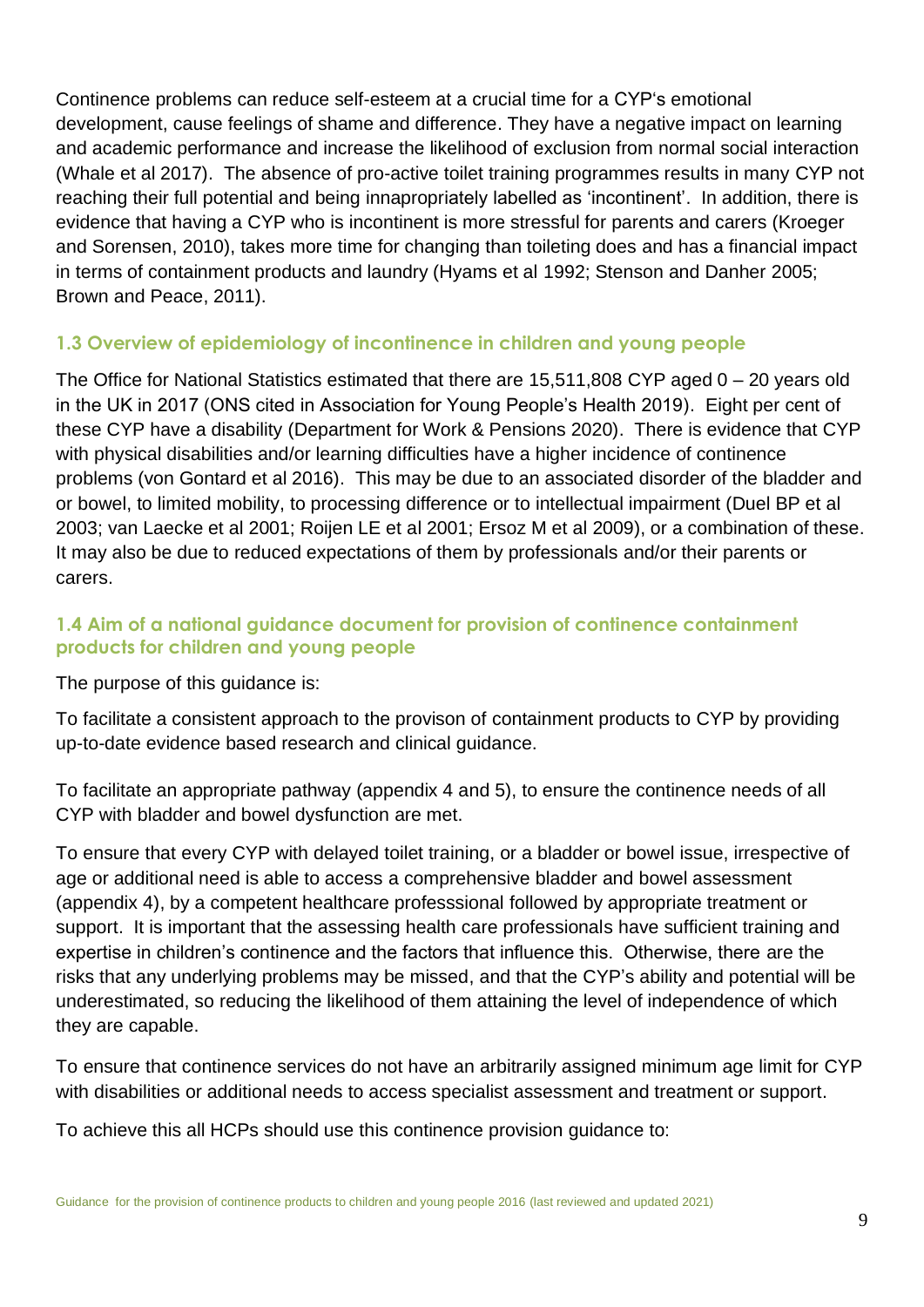- Identify all CYP with incontinence, through an initial clinical assessment process and by using trigger questions opportunistically in all universal services for CYP. Questions should be phrased using terminology and language that all parents/carers can understand, such as: "Is your child toilet trained?", 'Do they always use the potty or toilet when they have a wee or poo?' "Does your child have any bladder or bowel problems?", "Do your child's pants ever get damp?", and "How often do they poo?"
- Offer and complete a comprehensive paediatric continence assessment, if CYP are not toilet trained (appendix 4), or if there are bladder and bowel problems and an assessment has not already been done, or it is more than twelve months since the last assessment
- Help families and carers to understand incontinence and the treatment options that are available
- Offer individualized treatment or onward referral in relation to the outcome of the assessment, in keeping with treatment care pathways and best practice guidance
- Only consider issuing containment products:
	- o once the CYP is over five years of age **and**
	- o has undergone a comprehensive continence assessment **and**
	- o the family and carers have undertaken a toilet skill development programme, with support from the HCP for a minimum of 6 months (see appendices 4 and 5), unless a toilet skill development programme is inappropriate because there are clear underlying anatomical or neurological reasons for lack of bladder/bowel control
- Work within their scope of practice and refer to the appropriate services/professionals, without delay, as identified through the assessment process

## **1.5 Scope of this national guidance, target population and target audience**

This policy relates to all children and young people (CYP) and all those professionals involved in their care. Reference should be made to the 'Guidance for provision of absorbent pads for adult incontinence: A consensus document 2021' (ACA 2021) for those over the age of 19 years.

## **1.6 Original Guideline Development Group**

June Rogers MBE (Lead Author) Children's Nurse Specialist, Bladder & Bowel UK, Disabled Living, Manchester

Davina Richardson (Lead Author) Children's Nurse Specialist, Bladder & Bowel UK, Disabled Living, Manchester

Sheena Kennedy Clinical Manager, Childrens Community Specialists services St Helens and Knowsley Hospitals NHS Trust

Julie Bardsley Team Leader - Children's Continence Service, Children's Community Services, Central Manchester University Hospitals NHS Foundation Trust Hospital

Members of Bladder & Bowel UK Paediatric Bladder and Bowel Special Interest Group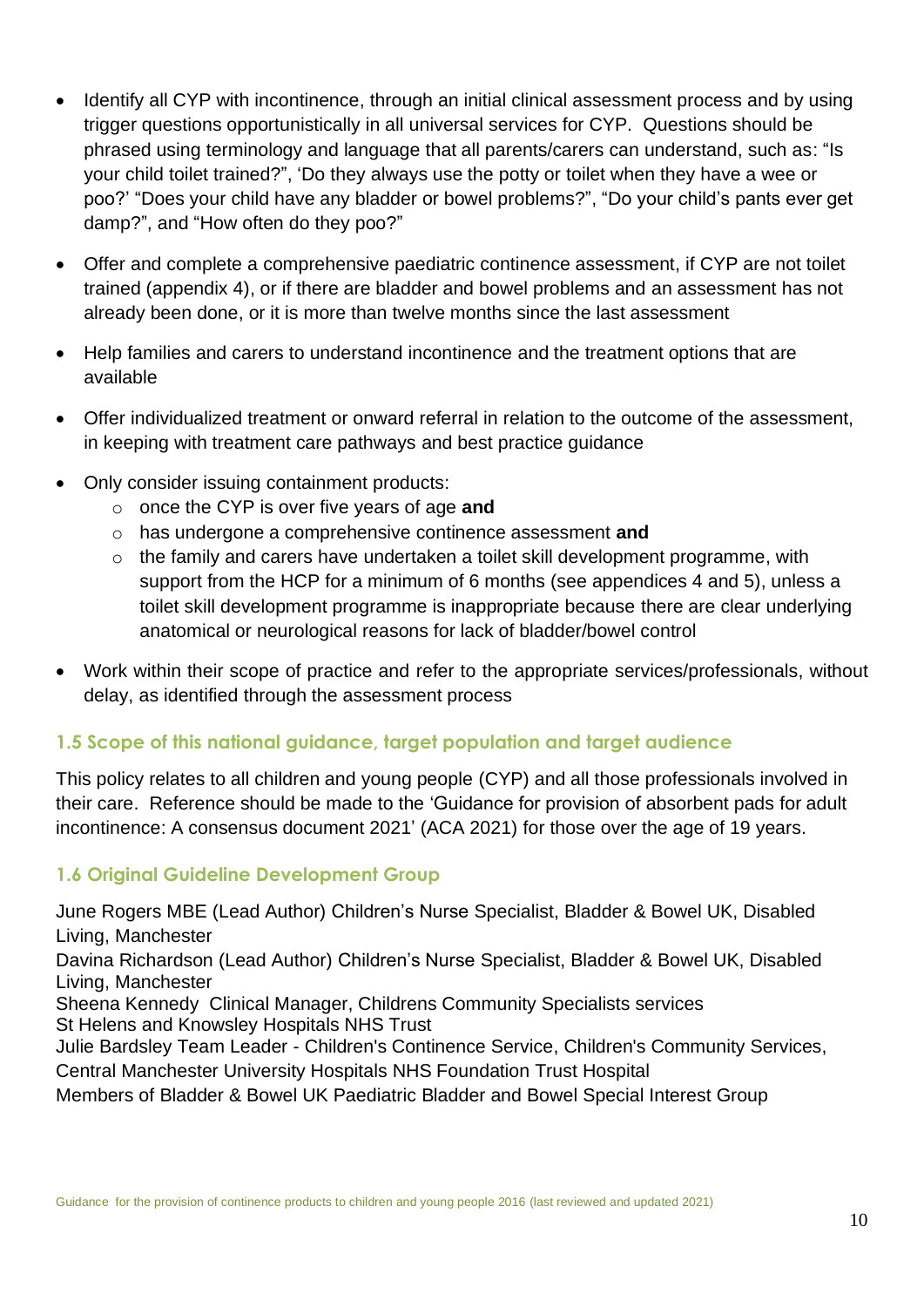#### **1.7 Methodology and literature review**

A literature search was carried out using Pubmed and NICE Health Care databases using the following terms: product provision, toilet training, continence and children, children with disabilities. Existing policies regarding product policy provision were also identified and reviewed.

The guidance document was developed and reviewed by clinicians, including those from Scotland, Northern Ireland and Wales, and by parents. It was amended a number of times until a concensus was agreed. The 2021 review followed the same process.

#### **1.8 External reviewers**

All Wales Continence Forum Association for Continence Advice (ACA) Bladder & Bowel UK Paediatric Special Interest Group British Association Paediatric Urology & Continence Nurses (BAPUCN) Community Practitioners and Health Visitors Association (CPHVA) Dr. Anne Wright, Consultant Paediatrician in charge of Children's Bladder Clinic, Evelina Children's Hospital, London ERIC the Children's Bowel & Bladder Charity Profesional Advisory Group NHS England Excellence in Continence Care (EICC) Programme Board NHS Scotland Continence Clinical Leads Northern Ireland Childrens Nursing Forum Paediatric Continence Forum (PCF) Royal College of Nursing (RCN) represented by: RCN Continence Forum RCN CYP Staying Healthy Forum RCN Continuing and Community Care Forum RCN CYP Acute Care Forum RCN CYP Specialist Care Forum RCN CYP Professional Issues Forum School and Public Health Nurses Association (SAPHNA)

The document was also reviewed by parents of children in receipt of products, with some of their comments below:

*I think this is fine, everything seems to have been covered and explained.* 

*I think it's a good idea as well, these things need to be picked up earlier, by the right people.*

*Interesting and much needed document as there is such variation between what GP surgeries will provide within(parent's area) ... never mind nationally*

## **1.9 Guidance Exclusion**

This guidance covers all children and young people. It does not cover those who have passed their 19<sup>th</sup> birthday or the assessment and management of specific continence problems that occur after daytime toilet training has been achieved and for which treatment is available, such as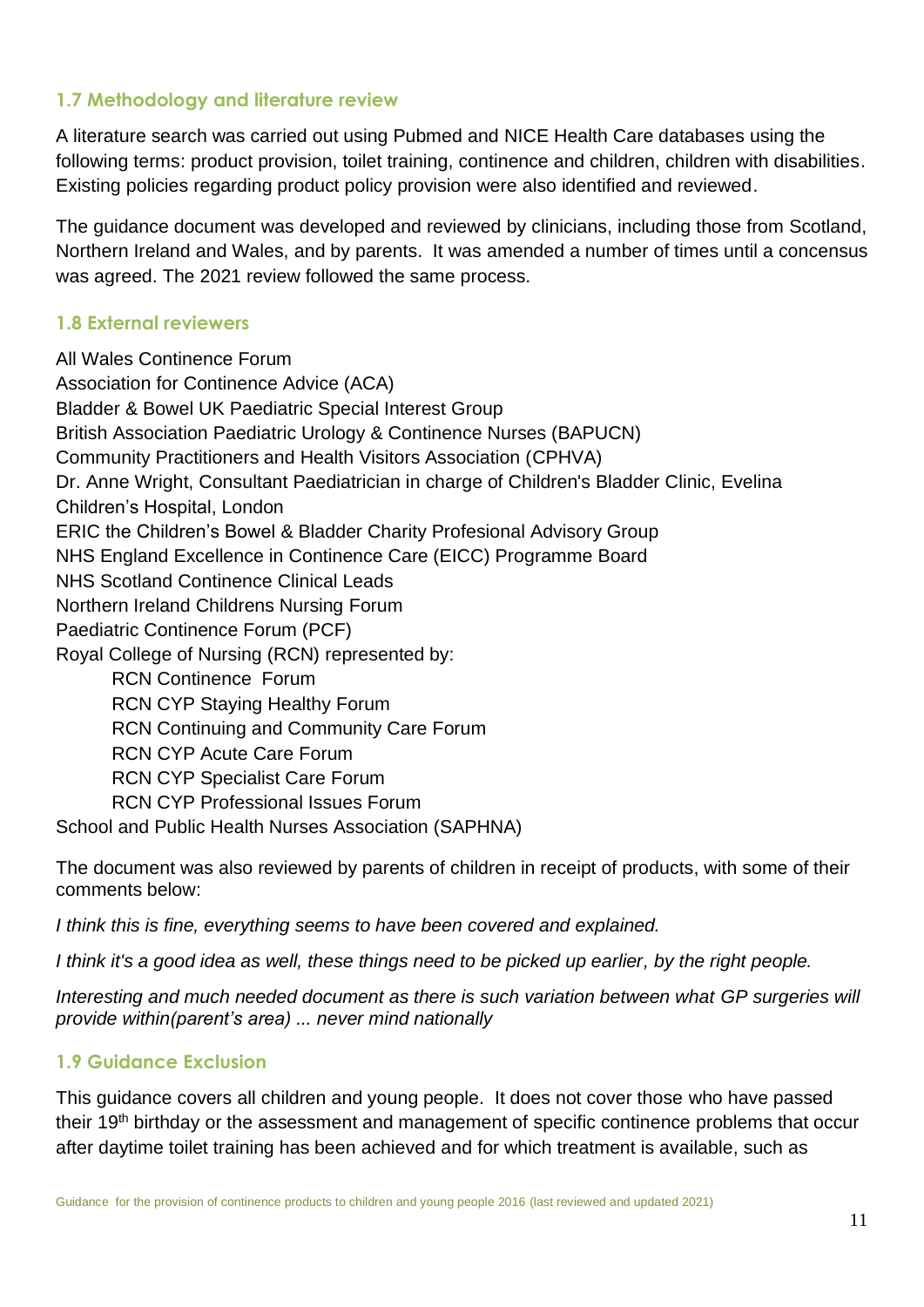bedwetting or constipation. Competency and training around these activities will need to be managed locally by relevant services.

#### **1.10 Audit criteria**

To ensure that this guideline positively impacts on patient care, it is important that implementation is audited. Audit is recommended to support continuous quality improvement in relation to the implementation of the National Policy.

Suggested audit topics:

- Number of CYP with disabilities or additional needs accessing the bladder and bowel (continence) service each year
- Age of CYP witih disabilities who are referred to the bladder and bowel service for assessment for toilet training/provision of containment products
- Number of CYP with disabilities referred for containment products who are diagnosed with, or referred for further assessment of bladder or bowel conditions, that were previously not recognised in that individual
- Number of CYP with disabilities or medical conditions being provided with containment products
- Number of CYP with disabilities referred to the bladder and bowel service who have not been provided with products, but have toilet trained
- Cost of products provided to CYP in the CCG /ICS/Health Board/Health and Social Care Board area
- Parent/carer satisfaction with the service and where appropriate CYP satisfaction with the service
- Benchmarking against another local service

## **SECTION 2. National Guideline recommendations**

## **2.1 National recommendations.**

The provision of containment products to children and young people (CYP) would not be considered before the child's fifth birthday.

Referral to the health visitor, school nurse, children's bladder and bowel (continence) service or other health care professional trained and competent in children's continence, according to locally agreed pathways and health commissioning, should be made as soon as any bowel/bladder problems are identified, or they are anticipated (for example children with diagnosed or suspected conditions, such as cerebral palsy, Down syndrome, or developmental disabilities, including autism). Where it is anticipated that CYP may have problems with continence or toilet training they should undergo assessment and be supported with a toilet skill development programme, appropriate to their individual needs. This should begin as soon as possible, ideally starting in the second year of life. This is in anticipation of a formal structured toilet training programme commencing as soon as the necessary skills are in place (see appendix 4). Those who have bladder or bowel problems would, therefore, be identified early and be offered investigations and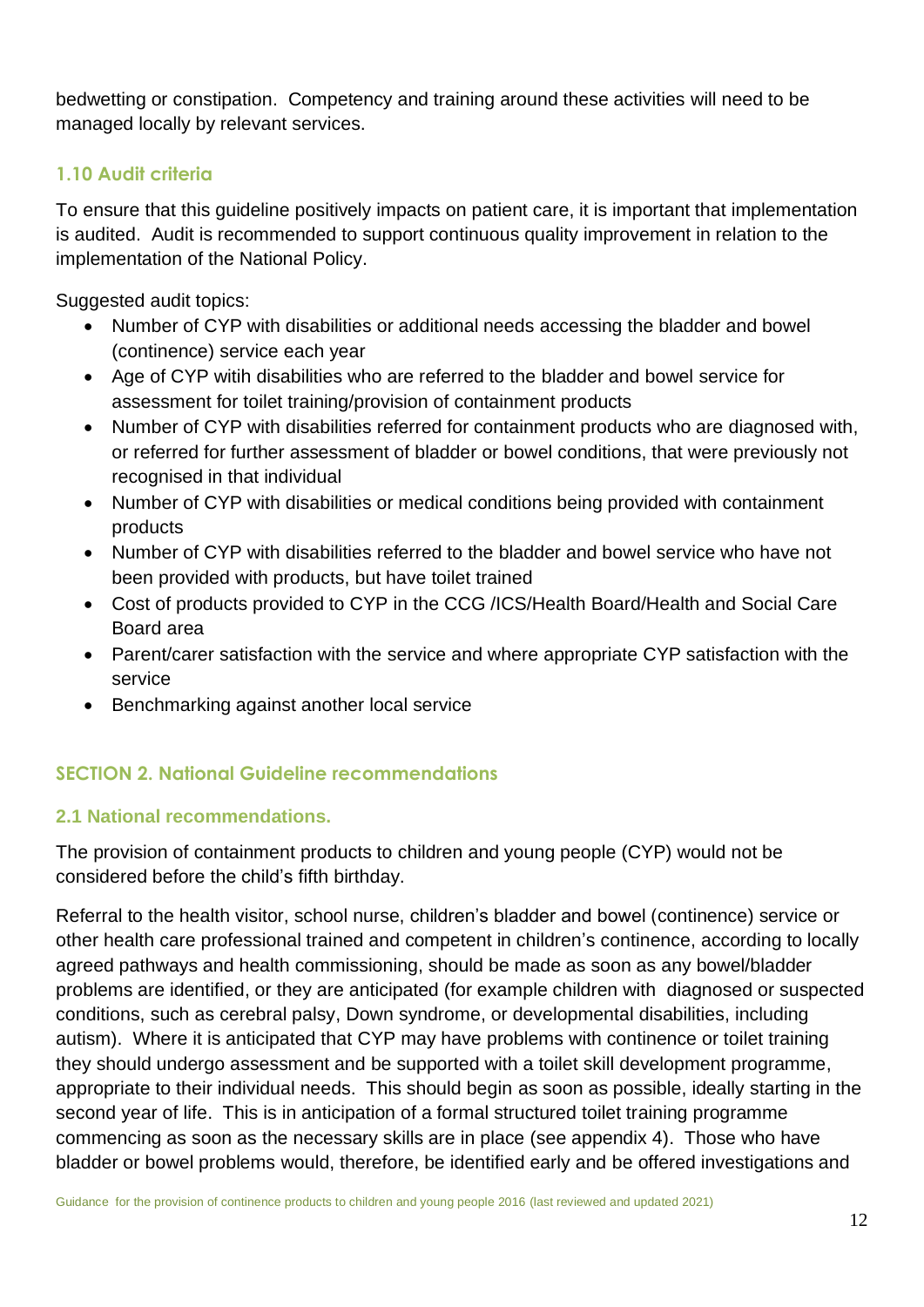treatment according to need and best practice.

Delaying toilet training until the child has reached an arbitarily decided age, such as 4 or 5 years, or until they appear to be showing readiness signs (e.g. awareness of passing urine or stools, able to sit on the toilet, understand language for toileting, wanting to imitate others), is not appropriate. There is good evidence to suggest that leaving a child in disposable products will delay acquisition of bladder and/or bowel control and lead to constipation, nappy dependence, urinary dysfunction and urge incontinence (Smith and Thompson 2006; Taubman, Blum and Nemeth 2003; Bakker and Wyndaele 2000; Barone, Jasutkar and Schneider 2009, Joinson 2009) and that toilet training promotes bladder maturity.

CYP who have achieved day-time continence should not be considered for provision of night time products only, even if they have a disability or additional needs. To offer products for night time wetting to CYP who have a special need or disability could be considered discriminatory, as CYP who do not have additional needs are not provided with containment products for bedwetting. All CYP who have reached their fifth birthday and are dry during the day, but wet at night should be offered treatment, unless it is clear that there are reasons for night time wetting other than nocturnal enuresis. CYP who have medical reasons for night time wetting, such as overnight feeds or epileptic seizures with associated incontinence, should be considered for products to contain this, on an individually assessed basis.

#### **2.11 Assessment of bladder and bowel health and ability to toilet train**

All CYP who are delayed or struggling with toilet training must have a documented assessment. They must also have a trial of toilet training for at least six months (unless there is a clear anatomical, neurological or congenital problem with their bladder or bowel that makes them unable to become continent) prior to being issued with any containment product. Containment products should not be provided without assessment and trial of toilet training simply because a CYP has not presented until after their fifth birthday. It could be considered as active discrimination in relation to a CYP's disability if they are not offered the same continence promotion service as any other CYP who presents with a wetting or soiling problem.

When continence is not achievable, due to the extent of the CYP's disability or medical needs, then bladder and bowel health must be promoted at all times. The CYP must be kept under review and if, following a minimum six month individualised and supported toilet training programme (unless a toilet training programme is inappropriate due to an anatomical neurological or congenital inability to become continent), they are assessed as not able to toilet train, they should be provided with suitable containment products as appropriate, to mantain their dignity, comfort and safety (appendix 5) once they have passed their fifth birthday.

As part of the assessment process each CYP must have their fluid intake documented, alongside their pattern of passing urine and opening their bowels, every waking hour for at least three full days (or as long as the parent or carers can manage). The containment product must be checked hourly during waking hours to confirm whether the CYP has passed any urine or remained dry, as outlined in appendix 1a. A toileting chart, (such as that in appendix 1b) should be used to facilitate this.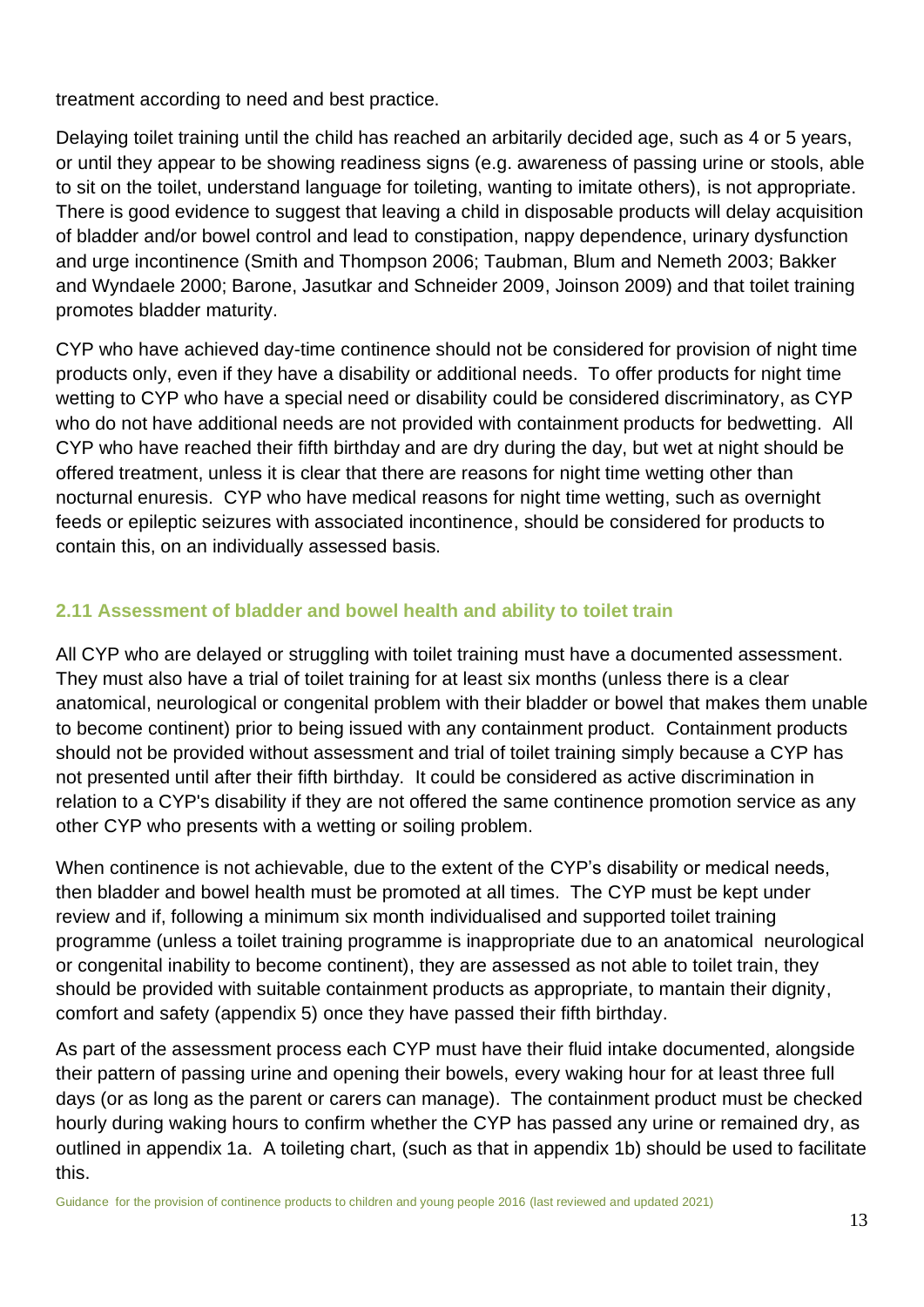Once the toileting chart is completed it should be reviewed by the HCP and any identified problems, such as issues around fluid intake (appendix 6) or possible underlying constipation, addressed. If there are any other concerns the CYP should undergo further assessment as necessary.

If the CYP has been identified as having the potential to be toilet trained this must be discussed with their family and a full toilet skills assessment must be completed (such as one indicated by the chart in appendix 2b). The CYP must then commence on an appropriate programme of skill development.

If the assessment indicates that the CYP has no potential for toilet training at this time due to an underlying anatomical, neurological or congential problem, such as neuropathic bladder and bowel, they have passed their fifth birthday and provision of containment products is appropriate, then an assessment tool for issuing of containment products (such as that in appendix 3b) must be completed. This assessment tool for issuing of containment products will indicate the type of containment product, if any, that should be supplied. It also indicates how to support the CYP, family and carers in developing the skills required to toilet train. Where the CYP has a high score in any area, appropriate action must be taken to help reduce the score, and therefore work towards the CYP reaching their potential, with respect to attaining continence.

CYP with physical difficulties, sensory differences or balance problems should have an occupational therapy assessment to ensure they are provided with the appropriate equipment to facilitate toileting.

Further information regarding toilet training and assessment can be found on the Bladder & Bowel UK web site [http://www.bbuk.org.uk](http://www.bbuk.org.uk/) and on the ERIC website at: [www.eric.org.uk](http://www.eric.org.uk/)

## **2.12 Containment product provision**

Children who have an underlying medical reason for not being able to attain continence may be assessed for an appropriate continence product from their fifth birthday. Other children who have passed their fifth birthday and have recently engaged with a minimum of a six month toilet skills development programme, with the support of an appropriately educated and clinically competent healthcare professional, and have subsequently been assessed as unable to become continent, may also be assessed for product provision.

For children who meet the criteria for product provision, consideration must be given to the type of containment product that best meets the CYP's needs, either washable or disposable. It is not anticipated that CCGs, ICS, NHS Trusts, Health Boards, or Health and Social Care Boards would supply both washable and disposable containment products to the same CYP at the same time, as the former do support toilet training, where the latter do not. Consideration should be given to the use of pads with close fitting underwear or fixation pants wherever possible and sheaths should be considered for older boys, as these may offer more discretion and comfort. (See appendix 7 for more information.)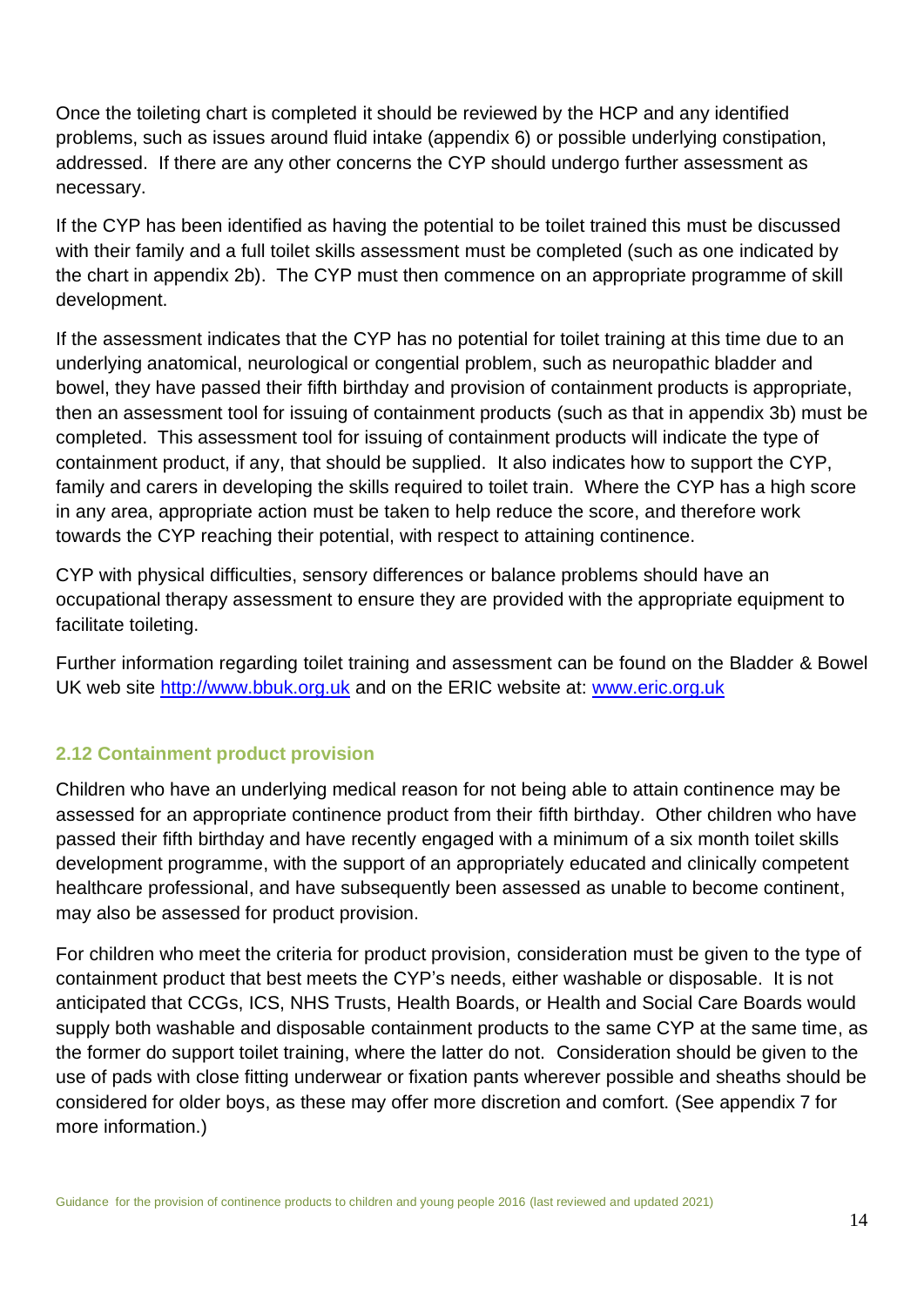There are a wide variety of washable and disposable containment products available, which vary according to design and fit, as well as absorbency. The most appropriate product for the individual CYP's individual clinically assessed needs should be provided. The maximum number of disposable containment products that would be sufficient for most CYP is four per 24 hours and the maximum number of washable products that would be provided at any one time is eight.

It is important to ensure that CYP and all their carers know how to use the containment products correctly. This includes instructions for washable containment products, such as temperature of the water to be used for laundering and whether fabric conditioners should be avoided.

Instructions for use of disposable containment products will include showing families and carers how to cup and fold the product, how to ensure it is applied and fastened correctly and to avoid talc and creams, as these all affect absorbency and leakage. They should also be shown how to use wetness indicators (when present) to ascertain the appropriate time to change the CYP. Eductaional establishments, respite facilities and other carers will also need to be provided with appropriate information on how to use and when to change the products.

## **2.121 Washable containment products**

For washable containment products,

- CYP provided with washable containment products would usually be undergoing a toilet skill development programme, supported by a HCP
- CYP should have a measurement taken of their hips and waist, to guide sizing. However, as products fit differently, the following action should be taken:
	- $\circ$  The family should be provided with a sample product, appropriate to the CYP's needs, to try. If the product is suitable, further pairs of the same product should be supplied. If it is not suitable then a different sample should be provided
	- $\circ$  Once agreement is reached about which product is suitable for the CYP then, up to eight pairs of washable pants should be provided for each CYP
	- o If the CYP grows then the CYP's hips and waist should be measured and a new sample provided. If the sample is suitable then further products should be provided
- A CYP would not receive more than eight pairs of washable pants at a time and not more than a maximum of two sets in a chronological year.

## **2.122 Disposable containment products**

For disposable containment products

- CYP provided with disposable containment products will be over five years old, have recently been assessed as unable to toilet train within six months of the date of assessment, due to the extent or nature of their disability or medical need (appendix 5)
- The HCP should try samples of disposable containment products on the CYP for fit and suitability
- Once samples have been tried by the HCP, the parents and carers should be shown how to apply the containment product and then provided with at least two further samples and information about how to contact the HCP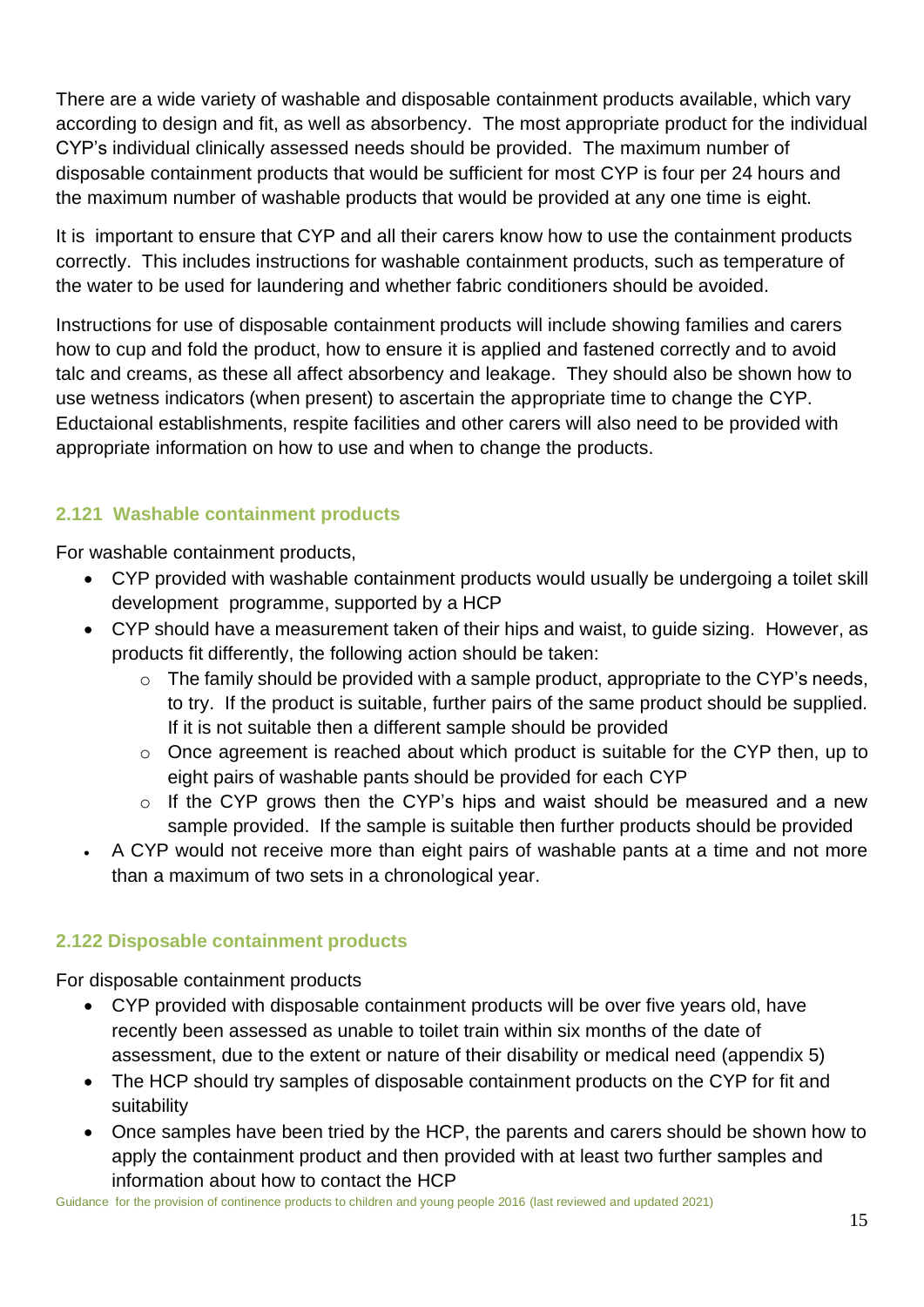- Once the parent or carer has tried the samples they must let the HCP know whether they felt the samples offer good containment, or not. If the containment offered is good, then the CYP should be provided with that containment product
- An appropriate number of containment products up to four per 24 hours to meet clinically assessed need will be supplied
- Some CYP may require a different containment product for use at night, to those needed during the day e.g. they may require a containment product with more absorbency at night, particularly if they have an overnight feed; some may require a different style of containment product for the night
- If a CYP has frequent bowel actions, they should be assessed for constipation or other bowel disorder and appropriate intervention given
- If a CYP is passing high volumes of urine, then consideration should be given to assessment for polyuria with appropriate onward referral if there are concerns
- Disposable pants are not supplied. Studies (Simon et al 2006, Tarbox et al 2004) and clinical experience have shown they do not support toilet training. Alternative products offer similar discretion and containment and are easier to change. They are not provided as an alternative product for children who shred or remove the disposable product
- The parents and carers should be made aware of how to obtain more containment products and when and how to contact the HCP if the child's needs change e.g. if they grow and need a larger size containment product
- Swimming nappies are not provided by the NHS. Health care professionals may signpost parents/carers to where these and other items can be purchased as well as ensuring affected CYP are in receipt of any financial support to which they are entitled, such as Disability Living Allowance
- Sanitary towels are not provided for girls who are menstruating, nor are extra containment products provided for this. Parents and carers who wish to use a sanitary towel inside the containment products during days of the heaviest menstrual flow should be advised to purchase a product with a breathable back sheet. These will not negatively affect the ability of the containment product to absorb urine and can be changed as often as required without impacting on the containment product. On days of lighter menstrual flow a sanitary towel should not be needed
- Disposable products are not provided for children who refuse to open their bowels on the toilet
- If a CYP has an acute illness that results in a temporary increase in the number of products required, parents/carers should provide the extra products, but may require information on where/how to purchase these. This is equitable with provision for children who do not normally have products provided, but may develop incontinence for a short period of time e.g as a result of disimpaction treatment or gastroenteritis

For more information regarding the range of products available email Bladder & Bowel UK at [bbuk@disabledliving.co.uk.](mailto:bladderandboweluk@disabledliving.co.uk) Information leaflets for families on how to use containment products is available at<https://www.bbuk.org.uk/other-continence-documents/>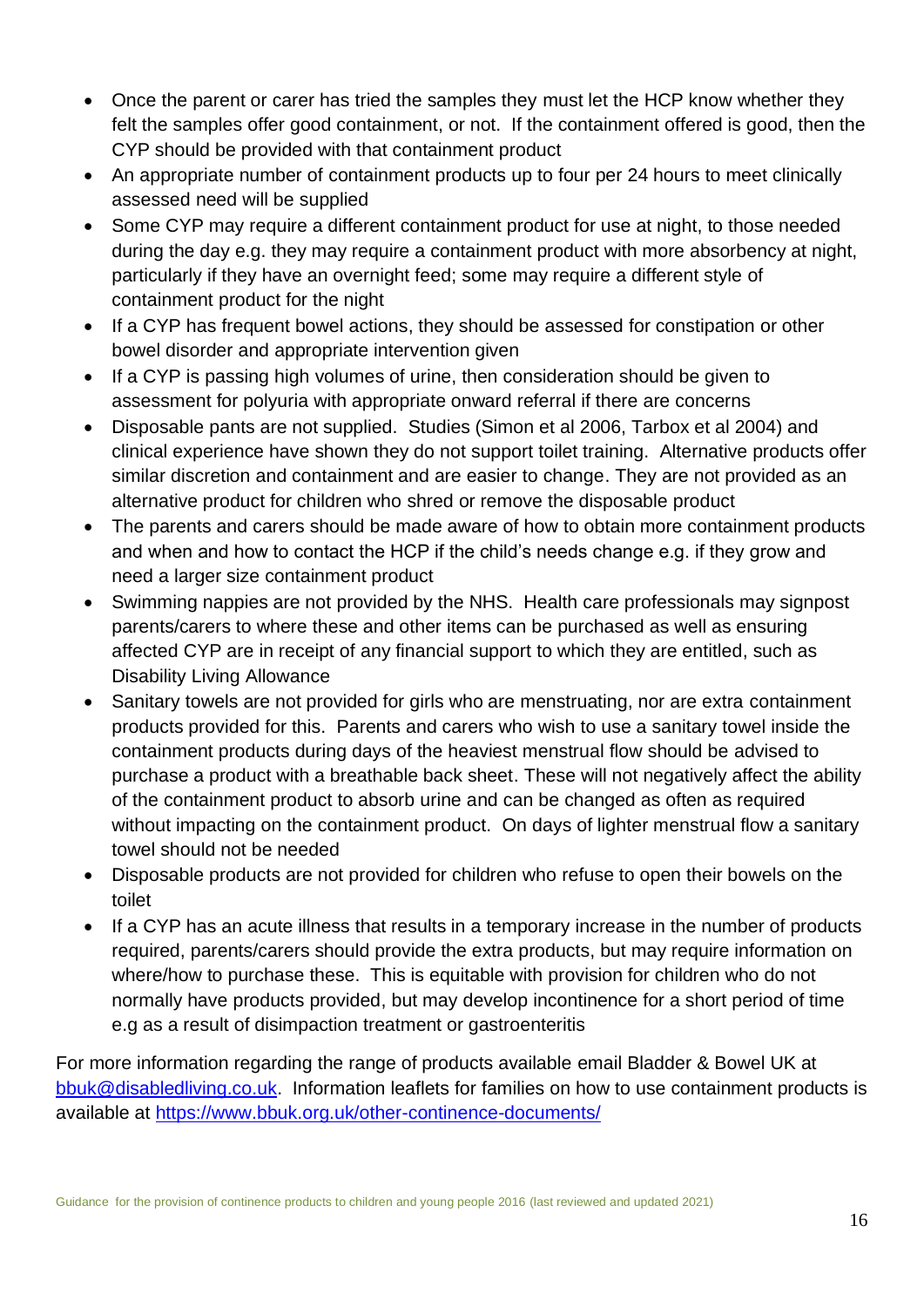#### **2.123 Reassessment of, or changes in need**

- Parents and carers should be advised about how much notice should be given to the HCP, prior to a containment product delivery being due, if the CYP's needs have changed. This will allow reassessment prior to the next order being requested. It is not unreasonable to ask parents or carers to give six to eight weeks notice that the CYP's needs are changing, to ensure there is time for samples to be ordered, trialled and for further specialist input to be arranged, should this be necessary. This is to ensure that the CYP's comfort and containment is maintained, without having to change the containment products part way through a delivery cycle. Changing containment products part way through a delivery cycle has resource implications, including the environmental impact of extra deliveries and collections, as well as financial implications for the services
- For the reasons above, a containment product would not be changed part way through a delivery cycle
- Every CYP receiving disposable containment products should have a full reassessment of need, of bladder and bowel health and, where appropriate, of their ability to toilet train at least once every twelve months
- Families need to be informed of the importance of having their child's needs reviewed at least annually, as children's needs and bladder and bowel health may change. The product order may be suspended until the review has been carried out. However, it would not be appropriate for a product order to be suspended if delay in review was caused by problems within the service undertaking the review
- When a CYP has toilet trained, the supply of disposable containment products would be terminated immediately
- Families should be advised that any unused products remain the property of the NHS. If their CYP has been provided with containment products that they do not need or are no longer suitable for them, the service who provided them must be contacted and arrangements made to cancel the order and for any unused products to be returned as per local policy
- If a CYP has toilet trained in the day, but is still wet at night six months later and the CYP has reached their fifth birthday, they should be offered assessment for night time wetting. Containment products are not provided for night time wetting, unless this is medically indicated e.g. in the case of a CYP with epilepsy who has seizures at night and is incontinent as a result. To provide containment products for night time wetting in children who are toilet trained in the day could be considered to be discriminatory and in breach of the Equality Act 2010, as containment products are not provided for night time wetting to CYP who do not have additional needs. They should be provided with assessment and treatment for enuresis. Parents or carers may chose to purchase their own containment products and refuse, or delay treatment if they so wish
- CYP who have achieved urinary continence will not be provided with a containment product if they refuse to open their bowels on the toilet. This normally occurs as a result of a behavioural, emotional, or sensory issue and the CYP and their family should be offered appropriate support with toilet training for bowels. If the CYP has frequent soiling they should be offered an assessment and treatment for their bowel condition in the same way as a CYP who does not have additional needs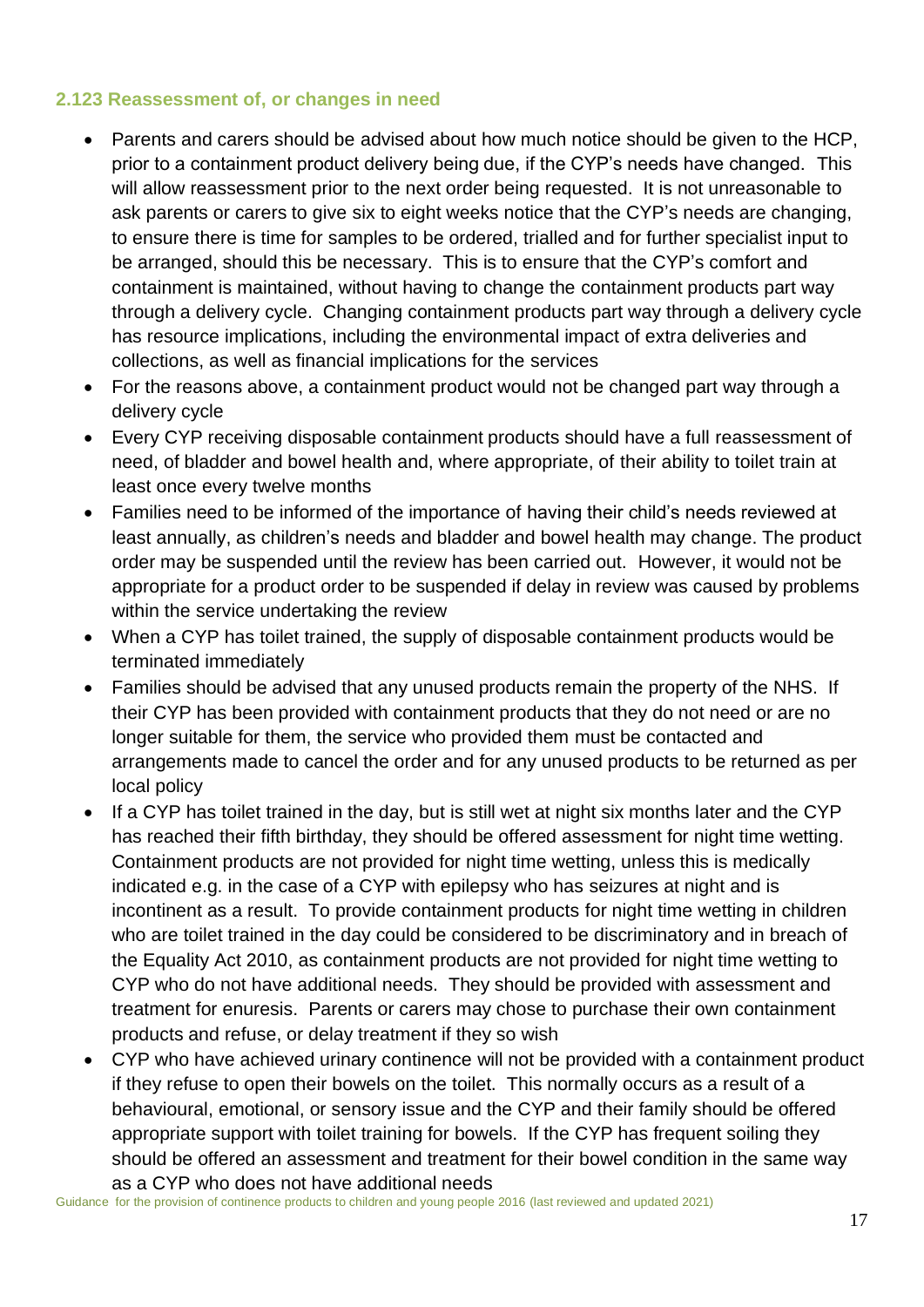## **2.2 Manufacturer, style and provision of containment product**

There are different styles and manufacturers of containment products.

Most NHS Trusts, CCGs or ICS (England), Health Boards (Scotland and Wales) or Health and Social Care Boards (Northern Ireland) will have contracts with a specific containment product company and will have an agreed basic formulary from that company's range that will meet the needs of most CYP. This will normally include washable containment products; one piece disposable containment products i.e nappy style products; or two-piece products i.e fixation pants and a disposable pad.

For many CYP, particularly those who are able to stand or walk, a two-piece containment product is the most appropriate option; it facilitates easy changing and allows the CYP to be involved, when they have the ability to do so. These containment products are often more discrete and comfortable to wear. However, the fixation pants need to be a snug fit and available in small enough sizes for smaller CYP. Often basic ranges of fixation pants are not adequate to hold the pad securely in position on CYP. Therefore, consideration of the type of fixation pant provided on the basic formulary is important. See appendix 7 for more information on types of products available.

HCPs assessing CYP's continence containment needs should give due credence to the overarching need for the safety of both the CYP and of their carer and for good containment. Each CYP is an individual with a unique set of circumstances. Therefore the overriding principle, once the CYP has been assessed as needing a containment product, should be of meeting individually assessed need.

It would be expected that for all CYP who have not previously received a containment product, assessment would be undertaken by level one (also known as Tier 1) services e.g. health visiting or school nursing, provided that the HCPs in these services have undergone appropriate education and they have the necessary skills, clinical competence and expertise. In addition, the CYP should have been supported in a trial of toilet training for at least six months, unless that is not clinically appropriate e.g. where the CYP has a neuropathic bladder or bowel. Normally, following the assessment, authorisation for the containment product for CYP assessed as unable to toilet train within six months would be given by the level two service i.e. the children's bladder and bowel (continence) service, once the child was five years old. It is reasonable for the children's continence nurse to expect to be provided with copies of all the assessment information before authorising delivery of containment products.

Not all CYP requiring containment products will need direct contact with the children's bladder and bowel (continence) nurse. However, if there are any concerns about the assessment, the CYPs ability to toilet train, or difficulty finding a containment product to meet an individual's need, then the children's bladder and bowel service may need to become directly involved. In the absence of a children's bladder and bowel service, pathways for toilet training and for provision of continence containment products should be decided locally, with information disseminated to all healthcare professionals who work with CYP.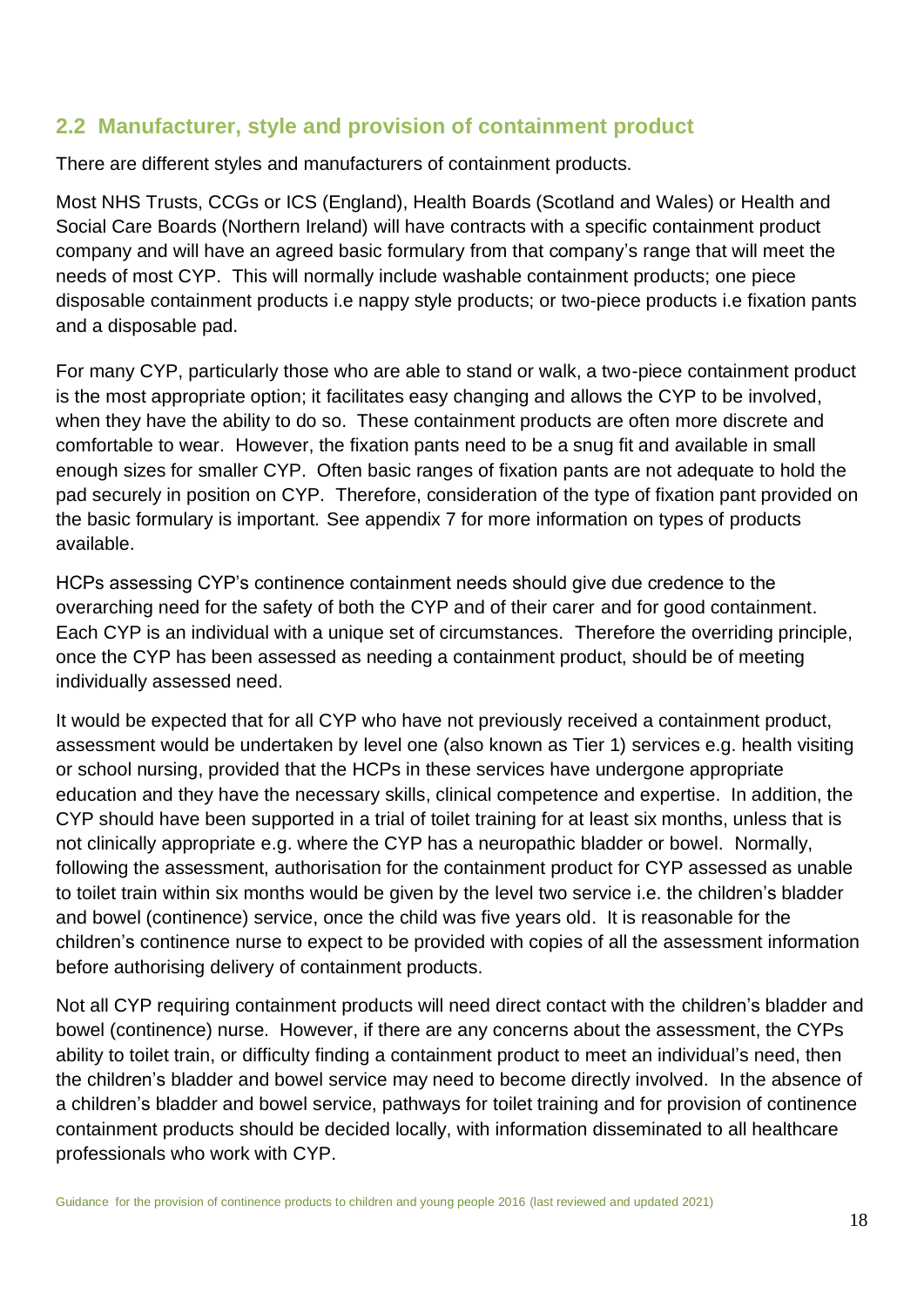When an NHS Trust, CCG or ICS (England), Health Board (Scotland and Wales), or Health and Social Care Board (Northern Ireland) changes its contract with a containment product manufacturer, families of all CYP should be informed by letter prior to the change date. They should all be offered the opportunity to attend a clinic to have their containment product reassessed and fitted. They should also be provided with at least two samples of the containment product that is being recommend for them, from the proposed manufacturer, to try at home. This will ensure smooth transition when the contract changes and that the CYP will continue to be provided with containment products that meet their needs. It will also reduce the inconvenience, stress and expense of having to change containment products that are not working effectively, following a contract change. Clinics should be held in locations convenient to CYP and their families, including at special schools.

## **2. 3 Safeguarding**

All healthcare professionals have a duty to safeguard the wellbeing of CYP. If they become aware of any concerns, they should seek advice and take appropriate action according to their employer and Local Safeguarding Children Partnership policies and procedures.

Children that are looked after by social care under Section 20 or 31 of the Children Act 1989 should not be discriminated against if they move from one Health Trust, CCG, ICS (England), Health Board (Scotland and Wales) or Health and Social Care Board (Northern Ireland) area to another. They should be provided with at least three months supply of product prior to their transfer. They should also be referred to the appropriate service in the new area on transfer. This will allow time for the child to have an assessment of their bladder and bowel health and potential to toilet train, in their new area and appropriate intervention to meet their clinical need undertaken.

Section 10 of the Children Act 2004 provides that the local authority must make arrangements to promote co-operation between the authority and relevant partners, with a view to improving the wellbeing of children, including their physical and mental health, protection from harm and neglect, and education. Relevant partners, including continence services, are under a duty to co-operate in the making of these arrangements.

Parents or carers who do not, cannot, or find it difficult to fill in charts should be offered support by their HCP, school or family support workers, to ensure their child gets the same assessment as any other child. However, it is not in the child's best interest to refuse assessment, treatment, or appropriate containment product provision because charts have not been completed. The HCP can gain some relevant information in clinic, at home, or in school, and gather verbal information from the parents/carers, or the child. If there are concerns, the HCP should request guidance from their safeguarding supervisor(s).

Children and young people with additional needs who are referred for product provision due to a regression in continence or toilet training, should be treated in the same way as any other child with a regression of continence symptoms, but HCPs should be mindful that neglect, physical, emotional or sexual abuse can be an underlying cause for this.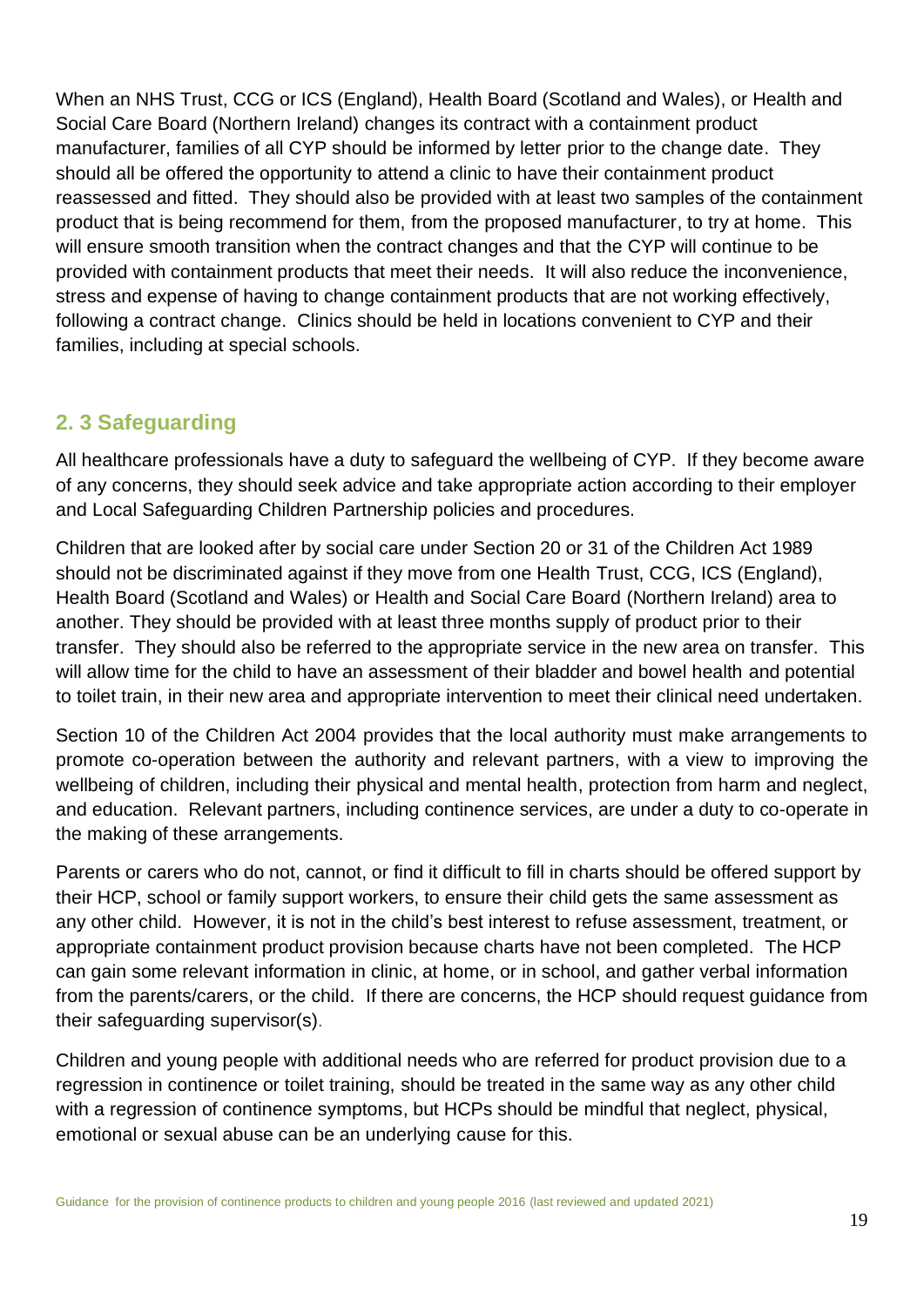## **2.4 Transition**

It is important to ensure a smooth transition from paediatric to adult continence services, particularly as there may be different criteria for product provision, including both the type and number of products provided. The Department of Health's good practice guide 'Transition: moving on well' (2008) and NICE Guidance 43 'Transition from children's to adults' services for young people using health or social care services' (2016) outline the characteristics of good transition services, including an agreed process for joint strategic planning between children's and adult health services and a clear transition pathway. Risk management procedures need to be in place, including effective follow-up for vulnerable young people transferring to adult services. There also needs to be a joint planning and funding process between the CCG or ICS (England), Health Board (Scotland and Wales) or Health and Social Care Board (Northern Ireland) and the local authority to ensure ongoing needs, which may require specialist commissioning, are met.

# **Section 3: References, additional information and appendices**

#### **3.1 References**

Association for Continence Advice (2021) Guidance for provision of absorbent pads for adult incontinence A consensus document 2021 Available from [https://www.aca.uk.com/application/files/8216/2220/2409/Product\\_Guidance\\_April\\_2021.pdf](https://www.aca.uk.com/application/files/8216/2220/2409/Product_Guidance_April_2021.pdf)

Association for Young People's Health (2019) Key Data on Young People 2019 Latest information and statistics aviailable from [https://www.youngpeopleshealth.org.uk/wp](https://www.youngpeopleshealth.org.uk/wp-content/uploads/2019/09/AYPH_KDYP2019_FullVersion.pdf)[content/uploads/2019/09/AYPH\\_KDYP2019\\_FullVersion.pdf](https://www.youngpeopleshealth.org.uk/wp-content/uploads/2019/09/AYPH_KDYP2019_FullVersion.pdf) (accessed on 12.2.2021)

Bakker NJ and Wyndaele JJ (2000) Changes in the toilet training of children during the last 60 years: the cause of an increase in lower urinary dysfunction? *BJU International* 86 (3) 248-52

Barone J. Jasutkar N and Schneider D (2009) Later toilet training is associated with urge incontinence in children *Journal of Paediatric Urology* 5 (6) 458-61

Bonner L and Wells M (2008) Effective Management of Bladder and Bowel Problems in Children London, Class Publishing

Brown, F and Peace, N (2011) Teaching a child with challenging behaviour to use the toilet: a clinical case study *British Journal of Learning Disabilities* 39 321-326

Butler R.J. and Swithinbank L. (2007) Nocturnal Enuresis and Daytime Wetting: a Handbook for professionals Bristol, ERIC

Cagliani RR et al (2021) Classroom based intensive toilet traning for children with autism spectrum disorder *Journal of Autism and Developmental Disorders* [https://doi.org/10.1007/s10803-021-](https://doi.org/10.1007/s10803-021-04883-3) [04883-3](https://doi.org/10.1007/s10803-021-04883-3)

Ching C et al (2015) Bullying and lower urinary tract symptoms: Why the pedicatric urologist should care about school bulying *Journal of Urology* 193 2 650-654

Dept for Work and Pensions (2020) Family Resources Survey: United Kingdom 2018/19 p1 available from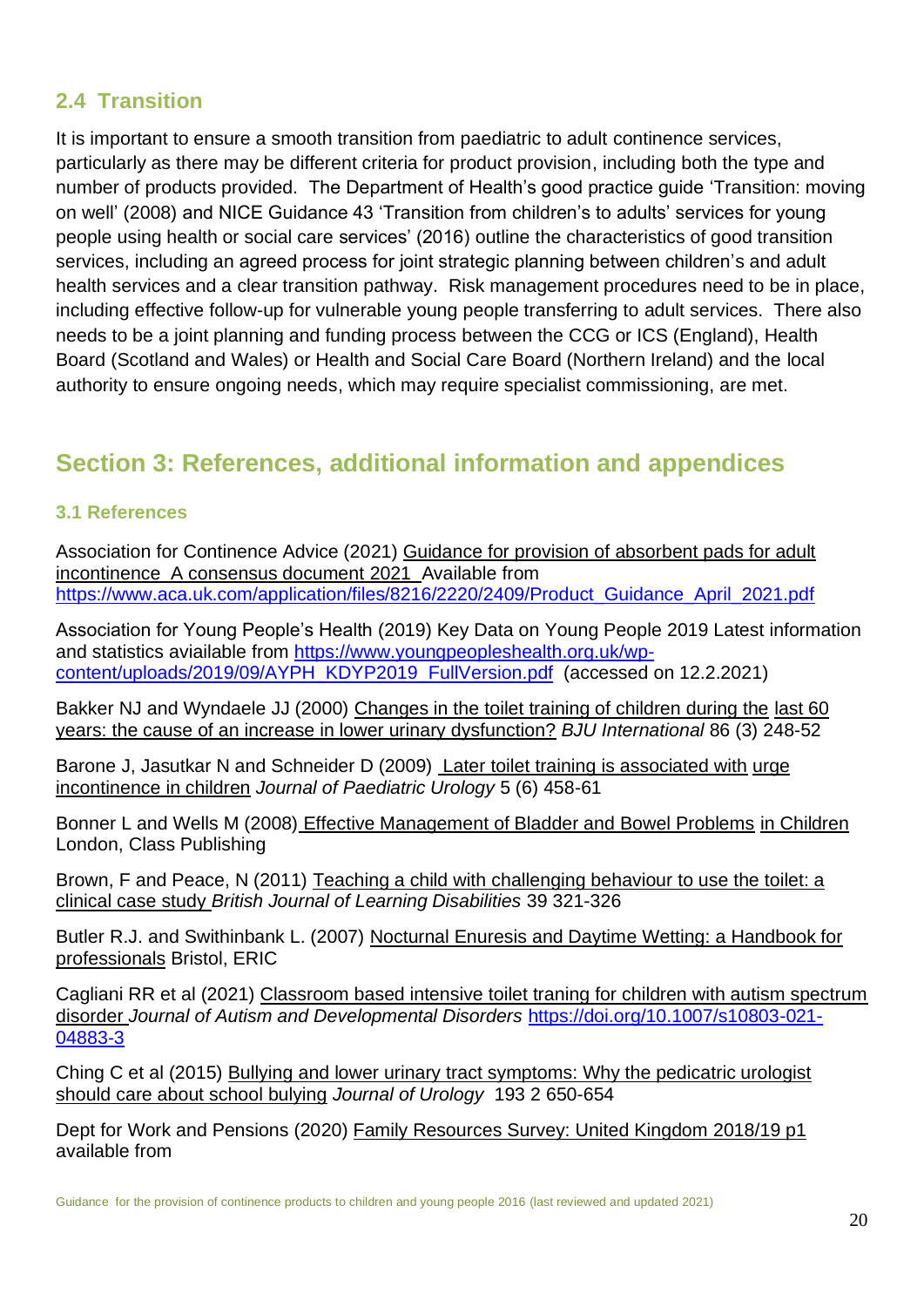[https://assets.publishing.service.gov.uk/government/uploads/system/uploads/attachment\\_data/file/](https://assets.publishing.service.gov.uk/government/uploads/system/uploads/attachment_data/file/874507/family-resources-survey-2018-19.pdf) [874507/family-resources-survey-2018-19.pdf](https://assets.publishing.service.gov.uk/government/uploads/system/uploads/attachment_data/file/874507/family-resources-survey-2018-19.pdf) accessed on 12.2.2021

DH (2000) Good Practice in Continence Services. [http://www.nhs.uk/chq/Documents/2015%20uploads/DH%20-](http://www.nhs.uk/chq/Documents/2015%20uploads/DH%20-%20Good%20practice%20in%20continence%20services.pdf) [%20Good%20practice%20in%20continence%20services.pdf](http://www.nhs.uk/chq/Documents/2015%20uploads/DH%20-%20Good%20practice%20in%20continence%20services.pdf)

DOH (2008) Transition: moving on well: A good practice guide for health professionals and their partners on transition planning for young people with complex health needs or a disability.

Duel BP et al (2003) A survey of voiding dysfunction in children with attention hyperactivity disorder. *Journal of Urology* 170 (4 pt2), 1521-3

Ersoz M et al (2009) Non invasive evaluation of lower urinary tract function in children with cerebral palsy *American Journal of Physical Medicine and Rehabilitation* 88(9) 735-741

Hyams G et al (1992) Behavioural continence training in mental handicap: a ten year follow up study *Journal of Intellectual Disabilities Resarch* 36 (6) 551-558

Ill Child: National Service Framework for Children and Young People part 6 (2004) [https://www.gov.uk/government/uploads/system/uploads/attachment\\_data/file/199954/National\\_Se](https://www.gov.uk/government/uploads/system/uploads/attachment_data/file/199954/National_Service_Framework_for_Children_Young_People_and_Maternity_Services_-_Children_and_Young_People_who_are_Ill.pdf) [rvice\\_Framework\\_for\\_Children\\_Young\\_People\\_and\\_Maternity\\_Services\\_-](https://www.gov.uk/government/uploads/system/uploads/attachment_data/file/199954/National_Service_Framework_for_Children_Young_People_and_Maternity_Services_-_Children_and_Young_People_who_are_Ill.pdf) [\\_Children\\_and\\_Young\\_People\\_who\\_are\\_Ill.pdf](https://www.gov.uk/government/uploads/system/uploads/attachment_data/file/199954/National_Service_Framework_for_Children_Young_People_and_Maternity_Services_-_Children_and_Young_People_who_are_Ill.pdf)

Jansson et al (2005) Voiding pattern and acquisition of bladder control from birth to age 6 years-a longitudinal study *Journal of Urology* 174 (1) 289-93

Joinson C et al (2009) A prospective study of age at initiation of toilet training and subsequent daytime bladder control in school age children *Journal of Developmental and Behavioral Pediatrics* 30, 5 385-393

Joinson C et al (2018) A prospective cohort study fo biopsychosocial factors associated with childhood urinary incontinence *European Child and Adolescent Psychiatry*  https://www.ncbi.nlm.nih.gov/pmc/articles/PMC6349792/

Kaerts N et al (2012) Readiness signs used to define the proper moment to start toilet training: a review of the literature. *Neurourology and Urodynamics* 31 4 437-440

Kroeger K, Sorensen R (2010) A parent training model for toilet training children with autism. *Journal of Intellectual Disability Research* 54,6, 556-567

NHS England (2015) Excellence in continence care: Practical guidance for commissioners, providers, health and social care staff and information for the public [https://www.england.nhs.uk/commissioning/wp-content/uploads/sites/12/2015/11/EICC-guidance](https://www.england.nhs.uk/commissioning/wp-content/uploads/sites/12/2015/11/EICC-guidance-final-document.pdf)[final-document.pdf](https://www.england.nhs.uk/commissioning/wp-content/uploads/sites/12/2015/11/EICC-guidance-final-document.pdf)

NICE (2016) Transition from children's to adutlts' services for young people using health or social care services. <https://www.nice.org.uk/guidance/ng43>

RCN (Nov 2006) Paediatric Assessment of Toilet Training and readiness and the issuing of products

Richardson D (2016) Toilet training for children with autism *Nursing Children and Young People*  28 2 16-22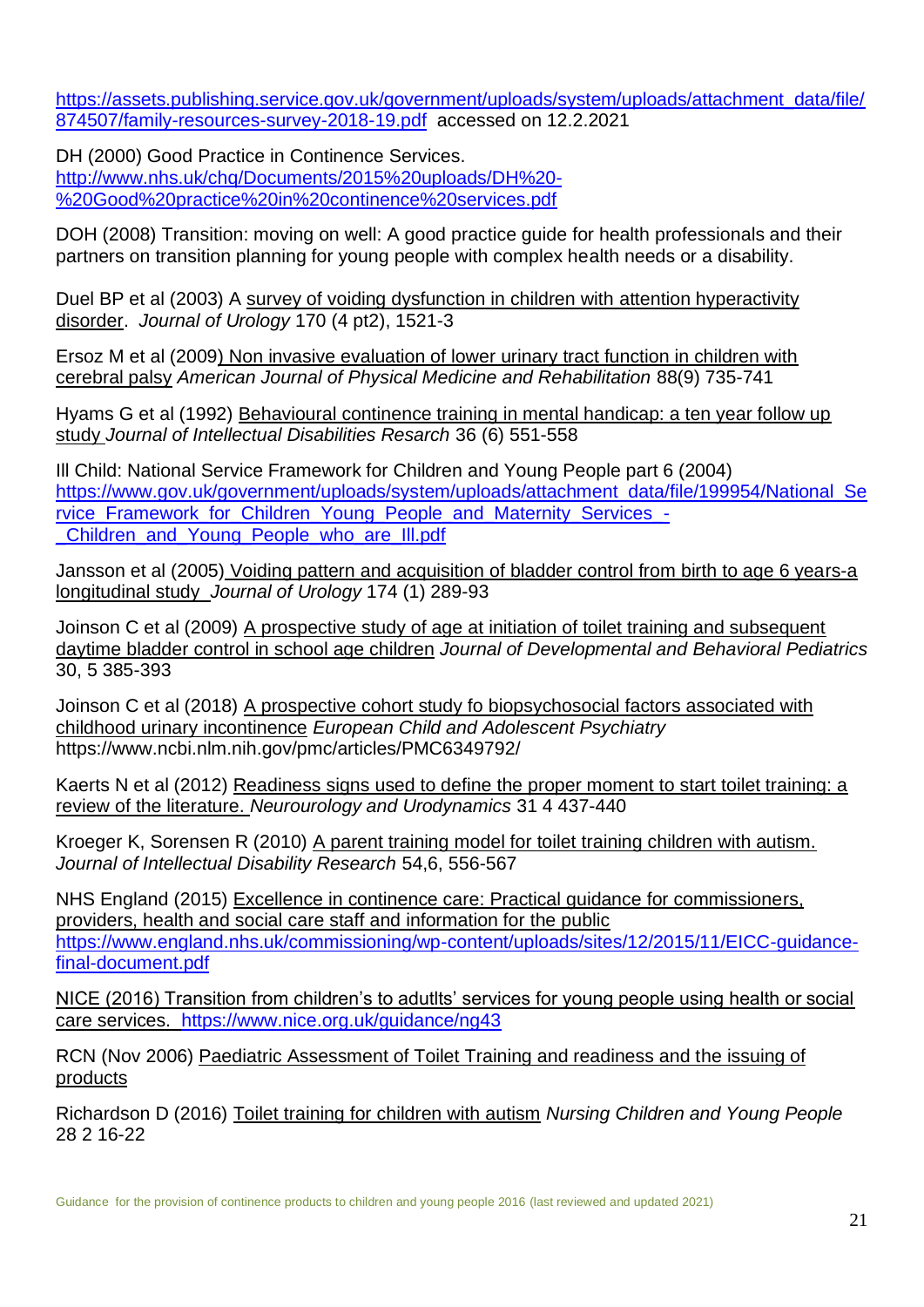[Rogers J](http://www.ncbi.nlm.nih.gov/pubmed/?term=Rogers%20J%5BAuthor%5D&cauthor=true&cauthor_uid=23957138) (2013) Daytime wetting in children and acquisition of bladder control. *[Nursing Children](http://www.ncbi.nlm.nih.gov/pubmed/23957138)  and [Young People.](http://www.ncbi.nlm.nih.gov/pubmed/23957138)* Jul;25(6):26-33.

Rogers, J and Patricolo, M (2014) Addressing continence in children with disabilities *Nursing Times* l110 43 22-24

Roijen LE et al (2001) Development of bladder control in children with cerebral palsy *Developmental Medicine and Child Neurology* 43 (2) 103-7

Schum T, Kolb T, McAucliffe T, Simms M, Underhill R and Lewis M (2002) Sequential acquisition of toilet training skills: a descriptive study of gender and age differences in normal children *Paediatrics* 109 (3) 1-7

Simon J and Thompson R (2006) The effects of undergarment type on the urinary continence of toddlers *Journal of Applied Behavior Analysis* 39 (3) 363-8

Stenson, A and Danaher, (2005) Continence issues for people with learning disabilities *Learning Disability Practice* 8, 9 10 - 14

Tarbox et al (2004) Extended diaper wearing: effects on continence in and out of the diaper *Journal of Applied Behavior Analysis* 37 97-100

Taubman B, Blum NJ and Nemeth N (2003) Children who hide while defecating before they have completed toilet training *Archives of Paediatrics and Adolescent Medicine* 157 (12) 1190-92

Van Laecke E et al (2001) Voiding disorders in severely mentally and motor disabled children *Journal of Urology* 166 (6), 2404-6

Von Gontard, A et al (2011) Psychological and psychiatric issues in urinary and fecal incontinence *Journal of Urology* 185 1432-1437

Von Gontard, A et al (2016) Do we manage incontinence in children and adults with special needs adequately? ICI-RS 2014 *Neurourology and Urodynamics* 35 304-406

Whale K et al (2017) Left behind and left out: The impact oft he school environment on young peple with continence problems *British Journal of Health Psychology DOI:10.1111/bjhp.12284* White H (2001) Continence products in the community: towards a more client centred service *Professional Care of Mother and Child* 11(5) 120-3

Zhao P et al (2015) Bullying has a ptential role in pediatric lower urinary tract symptoms *The Journal of Urology* 195 4 (part 2) 1227-1230

#### **3.2 Suggested further reading**

Excellence in Continence Care. Practical guidance for commissioners, providers, and leaders in health and social care (2018) https://www.england.nhs.uk/wp-content/uploads/2018/07/excellencein-continence-care.pdf

Understanding bladder and bowel comorbidities in children with additional needs – the importance of assessment [https://www.bbuk.org.uk/wp-content/uploads/2018/08/Understanding](https://www.bbuk.org.uk/wp-content/uploads/2018/08/Understanding-bladder-and-bowel-comorbidities-in-children-with-additional-needs.pdf)[bladder-and-bowel-comorbidities-in-children-with-additional-needs.pdf](https://www.bbuk.org.uk/wp-content/uploads/2018/08/Understanding-bladder-and-bowel-comorbidities-in-children-with-additional-needs.pdf)

Paediatric Continence Commissioning Guide. A handbook for commissioning and running of paediatric continence services (2019) [http://www.paediatriccontinenceforum.org/wp](http://www.paediatriccontinenceforum.org/wp-content/uploads/2019/12/PCF-Childrens-Continence-Commissioning-Guide-Dec-2019.pdf)[content/uploads/2019/12/PCF-Childrens-Continence-Commissioning-Guide-Dec-2019.pdf](http://www.paediatriccontinenceforum.org/wp-content/uploads/2019/12/PCF-Childrens-Continence-Commissioning-Guide-Dec-2019.pdf)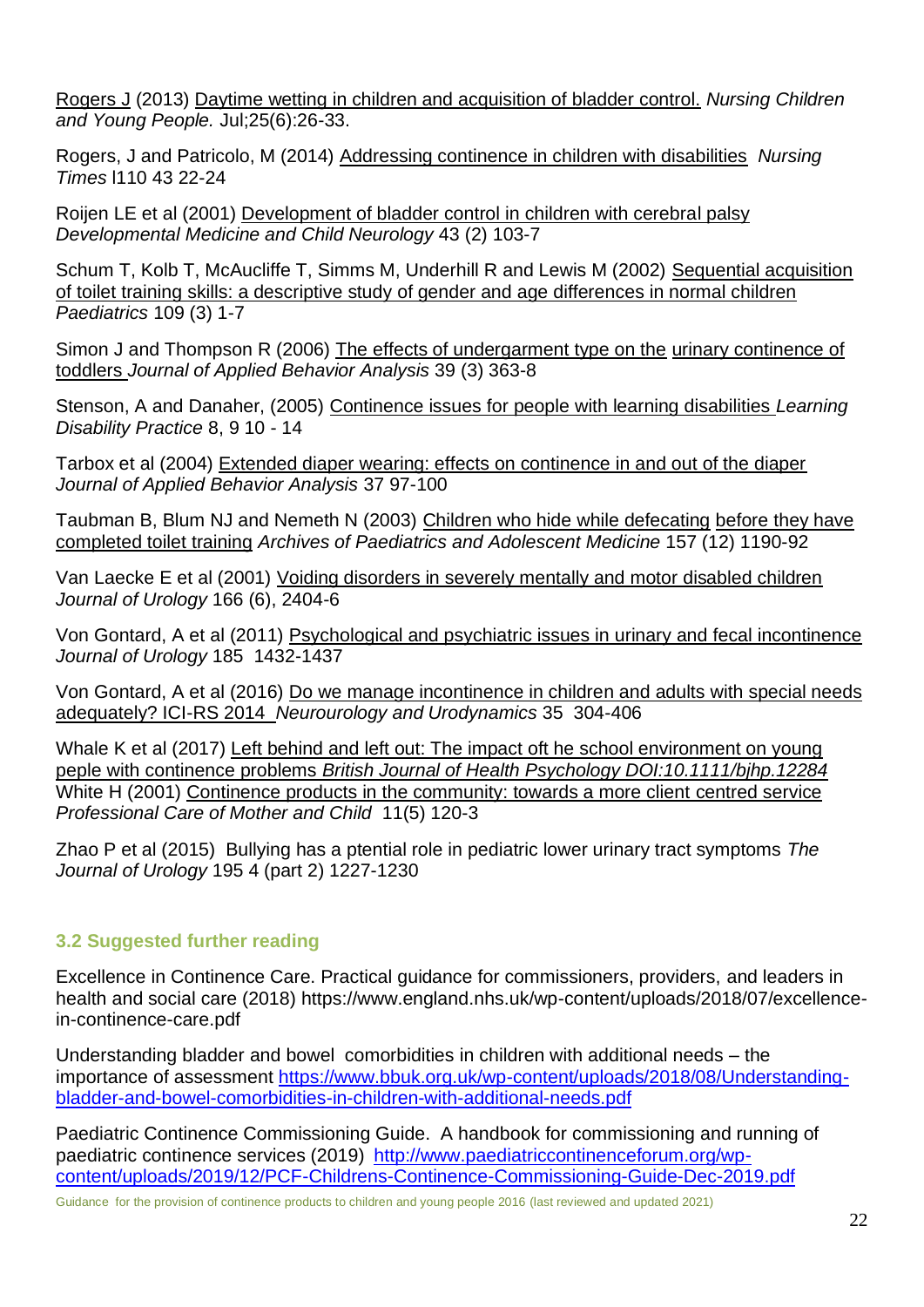Department for Education (2015) Supporting pupils at school with medical conditions. Statutory guidance for governing bodies of maintained schools and proprietors fo academies in England Dec 2015 [https://www.gov.uk/government/publications/supporting-pupils-at-school-with-medical](https://www.gov.uk/government/publications/supporting-pupils-at-school-with-medical-conditions--3)[conditions--3](https://www.gov.uk/government/publications/supporting-pupils-at-school-with-medical-conditions--3)

Department for Education (2014) Equality Act 2010 Advice and schools Departmental advice for school leaders, school staff, governing bodies and local authorities May 2014 <https://www.gov.uk/government/publications/equality-act-2010-advice-for-schools>

#### **3.3 Further information**

Bladder & Bowel UK [www.bbuk.org.uk](http://www.bbuk.org.uk/) provides impartial information and advice regarding all aspects of bladder & bowel care including products, equipment and services. EMail: [bbuk@disabledliving.co.uk](mailto:bbuk@disabledliving.co.uk) for further information.

Bladder & Bowel UK have produced children's continence care pathway for level one and level two (tier one and tier two) services, including for toilet training and containment product provision. These are available at [https://www.bbuk.org.uk/professionals/professionals-resources/.](https://www.bbuk.org.uk/professionals/professionals-resources/) They have also produced a resource pack to support level one services with continence promotion, available from the same source.

ERIC, the Children's Bowel & Bladder Charity Children's Continence Pathway aims to inform parents and professionals about the assessment and intervention a child needs using a series of flowcharts. It is available from [www.eric.org.uk.](http://www.eric.org.uk/) Contact [info@eric.org.uk](mailto:info@eric.org.uk) for further information.

The United Kingdom Continence Society have produced minimum standards for continence care, which are available from: [http://www.paediatriccontinenceforum.org/wp](http://www.paediatriccontinenceforum.org/wp-content/uploads/2016/07/MINIMUM-STANDARDS-FOR-PAEDIATRIC-CONTINENCE-CARE.pdf)[content/uploads/2016/07/MINIMUM-STANDARDS-FOR-PAEDIATRIC-CONTINENCE-CARE.pdf](http://www.paediatriccontinenceforum.org/wp-content/uploads/2016/07/MINIMUM-STANDARDS-FOR-PAEDIATRIC-CONTINENCE-CARE.pdf)

#### **3.4 Conflict of interest**

No conflicts of interest have been declared.

#### **3.5 Copyright owner**

'Guidance for the provision of continence containment products to children and young people: A consensus document' Copyright © 2016, 2019 and 2021 Bladder & Bowel UK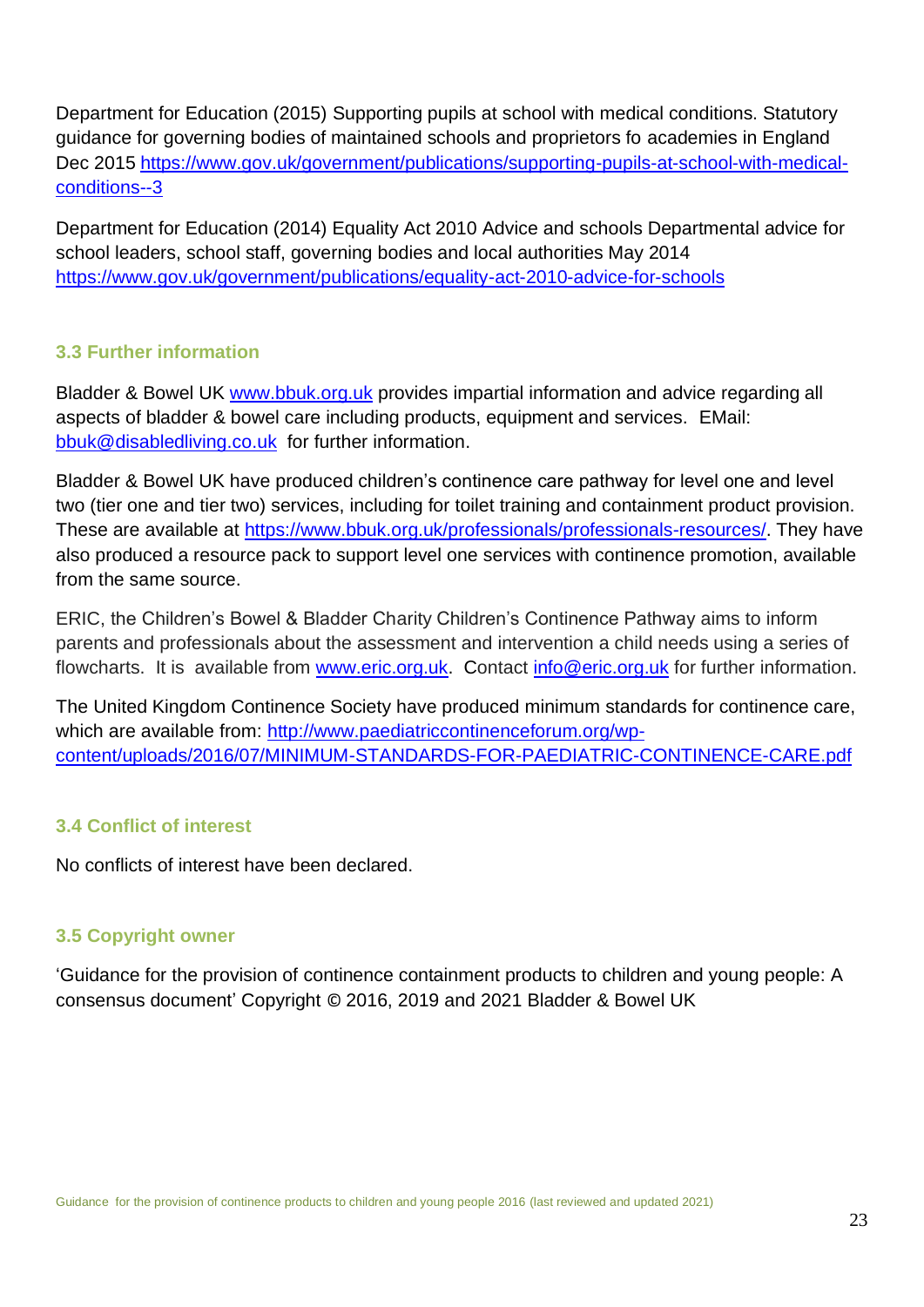#### **Appendix 1a: Sample baseline bladder /bowel (toileting) chart - instructions**

In order to help plan a toileting skills devlopment programme and also to identify if there are any underlying problems, such as constipation, a baseline bladder and bowel chart should be completed, for at least three full days, or as long as the parent or carer can manage. These days do not need to be consecutive, but the CYP needs to be home for most of the time. Schools and nurseries do not usually have the resources to help. The more days that are completed the easier it is to see if there are any patterns to bowel actions and voids. Knowing the pattern, if there is one, can be helpful for toilet training.

Modern disposable nappies have 'super absorbency' inside the nappy which locks away urine, so the top layer of the nappy stays dry next to the CYP's skin. While this maintains skin health, it reduces the likelihood of the CYP feeling wet. It also makes it very difficult to know exactly how many times a day a CYP passes urine and whether they are dry after sleep.

Therefore, to complete the chart, something is needed inside the nappy to make it easy to see if the CYP has passed urine. A folded piece of kitchen roll (one that does not disintegrate when wet) works well.

At the first nappy change of the day the parent should fold a piece of kitchen roll and put it inside the nappy. They must check the nappy every hour their child is awake and note on the chart whether the pad was wet (W), or dry (D), or if their CYP has had their bowels opened (B). If the kitchen roll is wet it should be changed, but the nappy can stay on until it cannot hold any more urine, or is soiled i.e. when it would normally be changed.

If the CYP sits on the toilet or potty, the parents must write T in the pad column. If the CYP has a wee while on the potty or toilet the parent should write TU or TB for poo.

Every time the CYP has a drink that must be recorded in the drinks column, with the volume and type of drink if possible. If the CYP has a tube feed that must also be recorded in the drinks column, with the volume. The HCP will evaluate the chart with the parent and provide appropriate advice.

An infant's bladder holds approximately 30mls of urine and bladder capacity increases by about 30mls per year. By the time the child is around three years old their bladder should hold about 120mls, with a voiding frequency of about 6 – 8 times per day. Therefore, a 3 year old would be expected to be able to stay dry for around 2 hours. A frequency of more than eight voids per day may indicate an overactive bladder. However, for many children frequency, if present, will reduce with toilet training. If it is still occurring at 5 years of age and a few weeks after toilet training, it would warrant further assessment and treatment if appropriate. Any other issues, such as urinary tract infections or continuous dribbling of urine, should be investigated promptly.

Normal bowel development follows a pattern of cessation of bowel movements at night at around one year of age, with awareness and control at around  $12 - 24$  months. A child who is still soiling at night after their first birthday may have an underlying problem, such as constipation. Any such children should have an appropriate assessment and treatment.

A formal toilet training programme, with removal of the nappy during the day, should be put in place once the child is achieving the necessary skills.

The key skills are:

- Being happy to sit on the potty or toilet, with support or adaptations if needed
- Managing to pass about half of their bowel motions or voids in the potty or toilet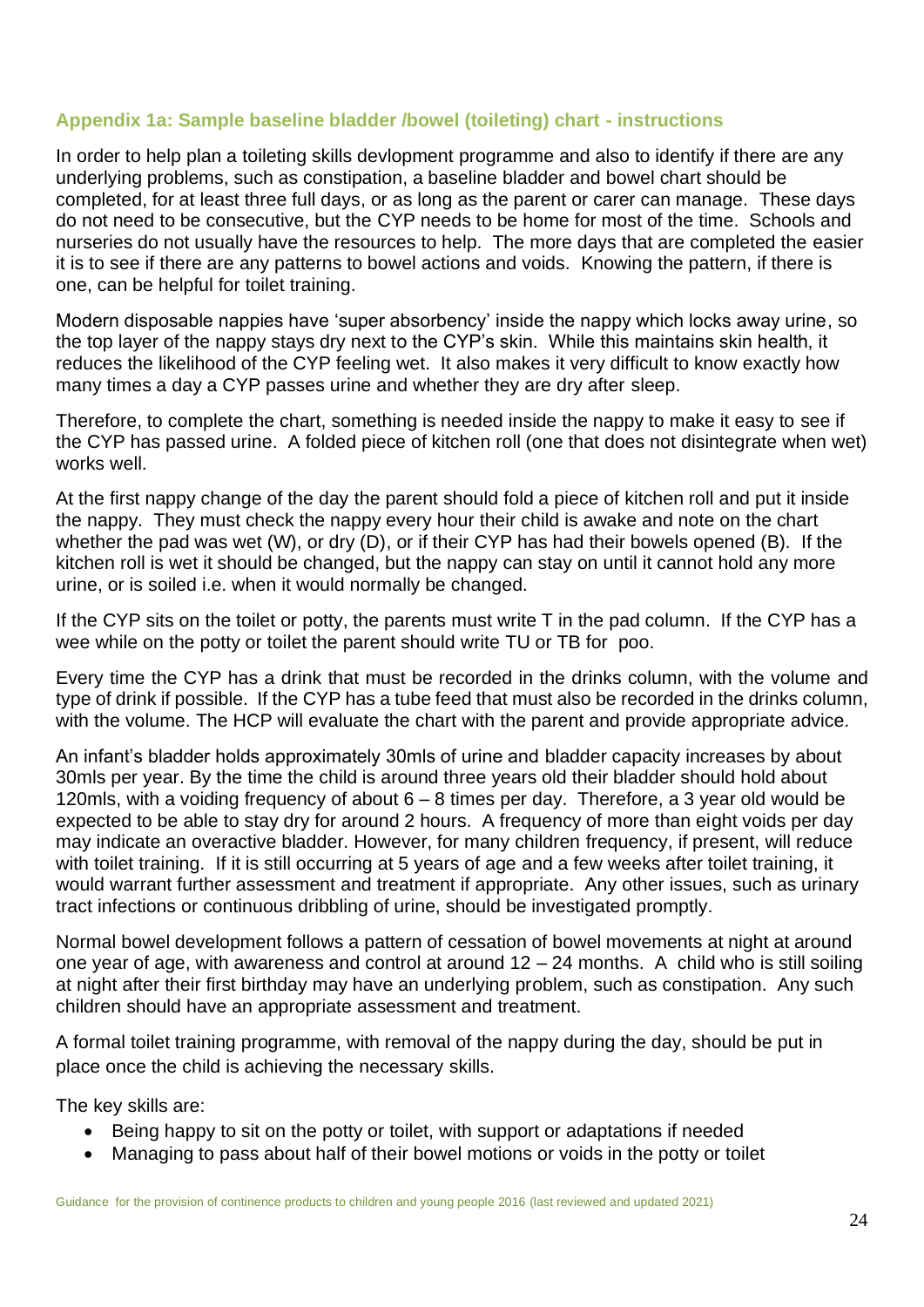### **Appendix 1b sample baseline bladder/bowel (toileting) chart**

| Pad:             | Toilet/potty: |
|------------------|---------------|
| $W = wet$        | $TU =$ wee    |
| $D = dry$        | $TB = poo$    |
| $P = poo/soiled$ |               |

CHILD'S NAME: . ................................................................................................................. DOB:..................................................... D = damp

Date Chart Started: ......................................................................................................... P = poo/soiled

|                   | DAY <sub>1</sub> |                 | DAY <sub>2</sub> |                 | DAY 3  |                 | DAY <sub>4</sub> |                 | DAY <sub>5</sub> |                 |  |
|-------------------|------------------|-----------------|------------------|-----------------|--------|-----------------|------------------|-----------------|------------------|-----------------|--|
| <b>DATE</b>       |                  |                 |                  |                 |        |                 |                  |                 |                  |                 |  |
|                   | Pad              | Drink -         | Pad              | Drink -         | Pad    | Drink-          | Pad              | Drink-          | Pad              | $Drink -$       |  |
| <b>TIME</b>       | toilet           | type and amount | toilet           | Type and amount | toilet | type and amount | toilet           | Type and amount | toilet           | type and amount |  |
|                   |                  |                 |                  |                 |        |                 |                  |                 |                  |                 |  |
| 7.00              |                  |                 |                  |                 |        |                 |                  |                 |                  |                 |  |
|                   |                  |                 |                  |                 |        |                 |                  |                 |                  |                 |  |
| 8.00              |                  |                 |                  |                 |        |                 |                  |                 |                  |                 |  |
|                   |                  |                 |                  |                 |        |                 |                  |                 |                  |                 |  |
| 9.00              |                  |                 |                  |                 |        |                 |                  |                 |                  |                 |  |
|                   |                  |                 |                  |                 |        |                 |                  |                 |                  |                 |  |
| 10.00             |                  |                 |                  |                 |        |                 |                  |                 |                  |                 |  |
|                   |                  |                 |                  |                 |        |                 |                  |                 |                  |                 |  |
| 11.00             |                  |                 |                  |                 |        |                 |                  |                 |                  |                 |  |
|                   |                  |                 |                  |                 |        |                 |                  |                 |                  |                 |  |
| 12.00             |                  |                 |                  |                 |        |                 |                  |                 |                  |                 |  |
|                   |                  |                 |                  |                 |        |                 |                  |                 |                  |                 |  |
| 1.00              |                  |                 |                  |                 |        |                 |                  |                 |                  |                 |  |
|                   |                  |                 |                  |                 |        |                 |                  |                 |                  |                 |  |
| 2.00              |                  |                 |                  |                 |        |                 |                  |                 |                  |                 |  |
|                   |                  |                 |                  |                 |        |                 |                  |                 |                  |                 |  |
| 3.00              |                  |                 |                  |                 |        |                 |                  |                 |                  |                 |  |
|                   |                  |                 |                  |                 |        |                 |                  |                 |                  |                 |  |
| 4.00              |                  |                 |                  |                 |        |                 |                  |                 |                  |                 |  |
|                   |                  |                 |                  |                 |        |                 |                  |                 |                  |                 |  |
| $\overline{5.00}$ |                  |                 |                  |                 |        |                 |                  |                 |                  |                 |  |
|                   |                  |                 |                  |                 |        |                 |                  |                 |                  |                 |  |
| 6.00              |                  |                 |                  |                 |        |                 |                  |                 |                  |                 |  |
|                   |                  |                 |                  |                 |        |                 |                  |                 |                  |                 |  |
| 7.00              |                  |                 |                  |                 |        |                 |                  |                 |                  |                 |  |
|                   |                  |                 |                  |                 |        |                 |                  |                 |                  |                 |  |
| 8.00              |                  |                 |                  |                 |        |                 |                  |                 |                  |                 |  |
|                   |                  |                 |                  |                 |        |                 |                  |                 |                  |                 |  |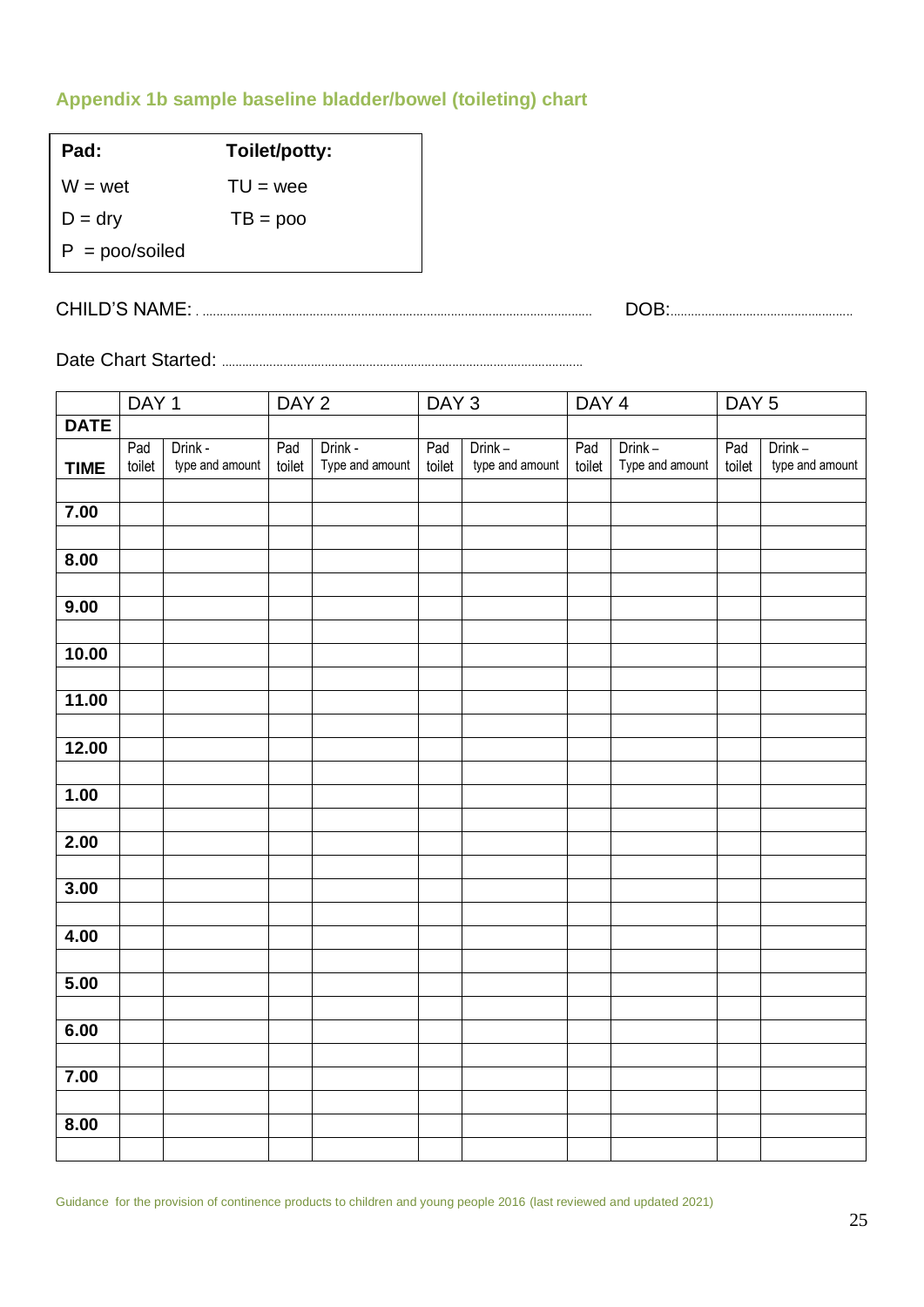#### **Appendix 2a: Toilet skills assessment check list**

Toilet traning should not be delayed solely because a child has additional needs. However, prior to removing the nappy during the day, it is important to assess if the CYP has developed enough of the skills required for toilet training to be successful. An assessment of the CYPs skills will also allow any deficits and underlying pathology, such as constipation to be identified and addressed.

Prior to undertaking the initial toilet training skill assessment, a baseline record should be kept of the CYP's bowel and bladder habits for at least three days. (A sample chart is available at appendix 1b, with information and instructions for completing it at appendix 1a.)

Once the bladder and bowel (toileting) chart has been completed the CYP should be assessed (the Toilet Skill Assessment Tool appendix 2b may be used as a tool for this). The outcome of the assessment will help inform an individualised toilet skill development programme. At the initial assessment, the box on the toilet training skills checklist that is closest to where the CYP is in relation to each skill, will be ticked. Each level under the skill title is associated with a number. The more headings on the chart that have a tick next to the lowest number for that particular skill, the more likely the CYP is to be ready for removal of disposable containment products and to work towards using the potty or toilet.

The assessment should commence at the beginning of the CYP's second year, or as soon as it is identified that there is a delay in toilet training. The assessment should be a continuous dynamic process. That is, following assessment, a programme must be devised to address any areas where the CYP has not managed to achieve the hightest level for that skill. For example, if the CYP will not sit on the potty or toilet, the family should be taught strategies to use, such as gradually increasing time on the potty from a few seconds, using distraction or engaging the CYP in a pleasurable activity while sitting. Parents can also be advised about appropriate rewerds. The programme continues until the CYP is able to sit for long enough to complete a void or evacuate their bowels. If the CYP was unable or unwilling to sit, due to an issue such as lack of balance or sensory need, referral to an Occupational Therapist (O/T) should be made for appropriate assessment and intervention.

In the same way, for other skill areas where the child is struggling, it may be appropriate to ask for advice or refer the child to a different professional for support with that skill.

The CYP should be formally reassessed, using the chart, every 1-3 months. The family should be given appropriate individualised skill development programmes for any area where the CYP has not reached the highest level on the assessment chart, to work on between the assessments. The amount of support required for each CYP will depend upon their individual needs and the family dynamics, with some families needing frequent review and support and others needing minimal intervention between the reassessments.

This toilet skills assessment checklist forms part of a holistic continence assessment. It should be undertaken by a competent health care professional. It may need to include urinalysis if indicated. If underlying pathology is suspected the CYP may need to be referred for a physical examination.

Any identified bladder or bowel health problems such as constipation or difficulty with progression towards learning the required skills should be addressed by a healthcare professional with sufficient knowledge and experience using the appropriate care pathway.

The most important skills for a child to learn to be successful with toilet training are being able to sit happily on the potty or toilet, and being able to pass about half of their wees and poos onto the potty or toilet when put there at regular times, informed by their baseline toileting chart.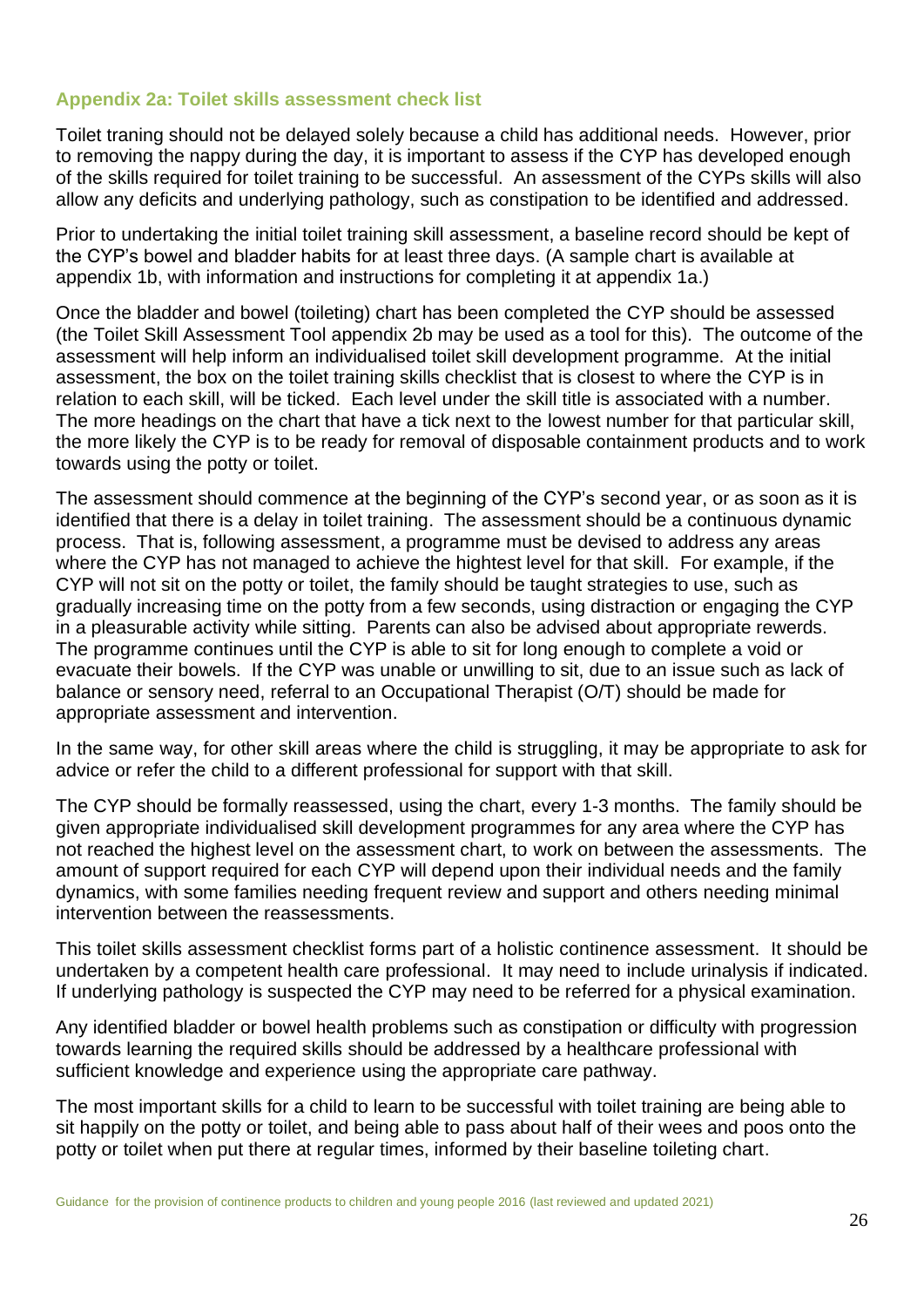| <b>Appendix 2b</b><br>TOILET SKILLS ASSESSMENT TOOL      |                                                                                  |                                           |                                                                                                                                                          |        |             |             |
|----------------------------------------------------------|----------------------------------------------------------------------------------|-------------------------------------------|----------------------------------------------------------------------------------------------------------------------------------------------------------|--------|-------------|-------------|
|                                                          |                                                                                  |                                           |                                                                                                                                                          |        |             |             |
|                                                          |                                                                                  |                                           |                                                                                                                                                          |        |             |             |
|                                                          |                                                                                  |                                           |                                                                                                                                                          |        |             |             |
|                                                          |                                                                                  |                                           |                                                                                                                                                          |        |             |             |
|                                                          |                                                                                  |                                           |                                                                                                                                                          |        |             |             |
| Date of $1st$ assessment:                                |                                                                                  |                                           |                                                                                                                                                          |        |             |             |
| Date of $2^{nd}$ assessment:                             |                                                                                  |                                           |                                                                                                                                                          |        |             |             |
| Date of 3rd assessment:                                  |                                                                                  |                                           |                                                                                                                                                          |        |             |             |
| <b>BLADDER /BOWEL MATURITY</b>                           |                                                                                  |                                           |                                                                                                                                                          | Assess | Assess<br>2 | Assess<br>3 |
| <b>Bladder function - bladder emptied</b>                |                                                                                  |                                           |                                                                                                                                                          |        |             |             |
| More than once per hour,                                 | 3                                                                                |                                           | Check fluid intake - adjust if necessary. Toilet training may help. If frequency<br>persists > aged 5 yrs and toilet trained consider assessment for OAB |        |             |             |
| 2 Between 1-2 hourly                                     | $\overline{2}$                                                                   |                                           | Indication of developing bladder maturity                                                                                                                |        |             |             |
| 3 More than 2 hourly                                     | $\overline{0}$                                                                   | Maturing bladder                          |                                                                                                                                                          |        |             |             |
| (b) Bowel function                                       |                                                                                  |                                           |                                                                                                                                                          |        |             |             |
| Opens bowels more than three times a day                 | 3                                                                                |                                           | Exclude/treat any underlying constipation or bowel pathology                                                                                             |        |             |             |
| 2 Does not always have normally formed bowel             | $\overline{2}$                                                                   |                                           | Address underlying bowel problem while commencing toilet skill development                                                                               |        |             |             |
| movements i.e. is subjected to constipation or diarrhoea |                                                                                  | progamme (check Bristol Stool Form score) |                                                                                                                                                          |        |             |             |
| 3 Has regular normally formed bowel movements            | Mature bowel - consider a toilet skill development<br>$\overline{0}$             |                                           |                                                                                                                                                          |        |             |             |
| (c) Night-time wetting                                   |                                                                                  |                                           |                                                                                                                                                          |        |             |             |
| Wet most nights or every night                           | 3                                                                                |                                           | If over 5 years old and dry in the day consider referral to the enuresis service                                                                         |        |             |             |
| 2 Has occasional or some dry nights                      | $\overline{2}$                                                                   | Indication of developing bladder maturity |                                                                                                                                                          |        |             |             |
| Is usually or always dry at night<br>3                   | Mature bladder - consider a toilet skill development programme<br>$\overline{0}$ |                                           |                                                                                                                                                          |        |             |             |
| (d) Night-time bowel movements                           |                                                                                  |                                           |                                                                                                                                                          |        |             |             |
| Occur more than once per week                            | 3                                                                                |                                           | Assess for underlying constipation - treat as appropriate                                                                                                |        |             |             |
| 2 Never or rarely occurs                                 | $\overline{0}$                                                                   | Mature bowel                              |                                                                                                                                                          |        |             |             |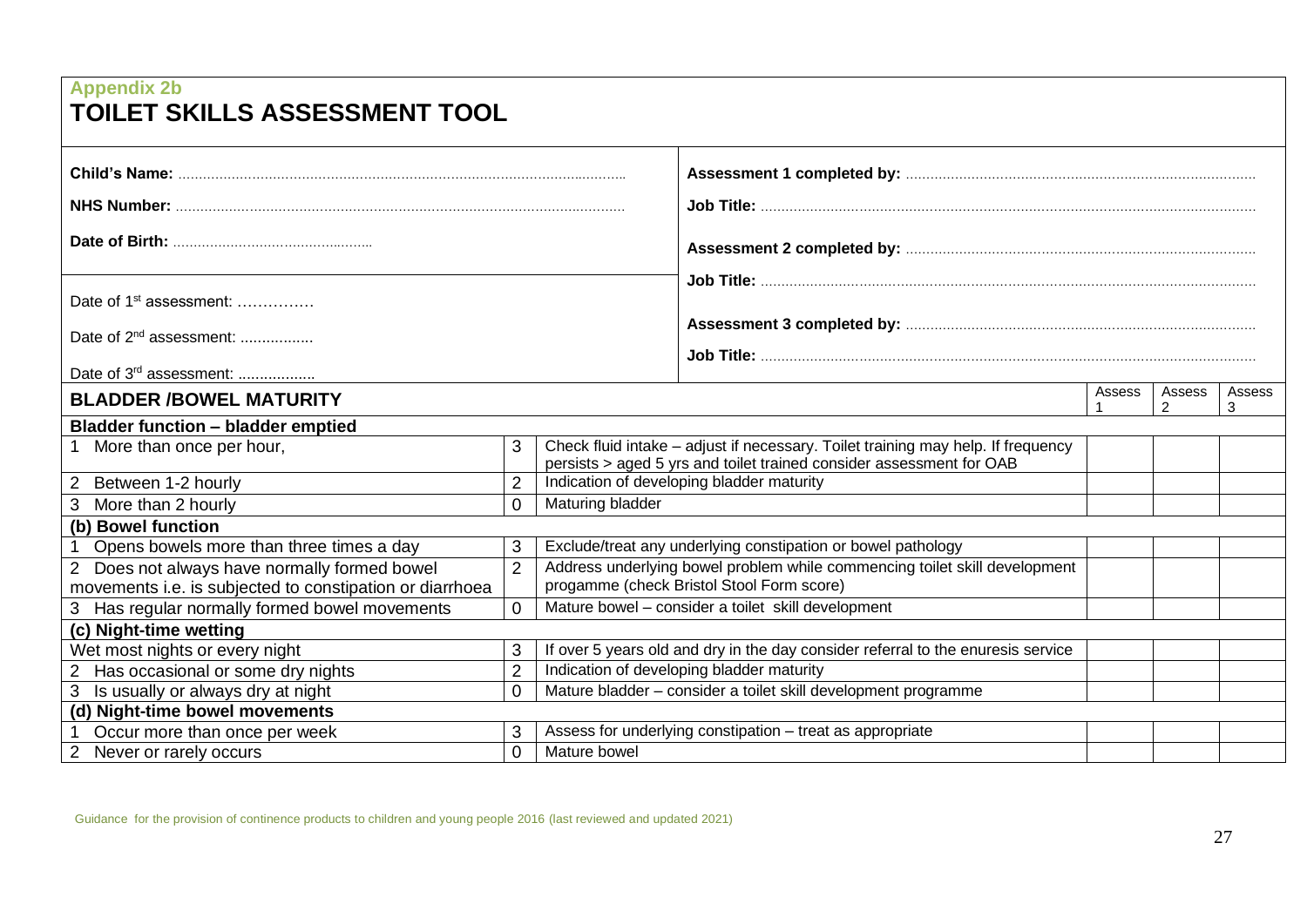| Assess<br><b>INDEPENDENCE / AWARENESS</b>                                                |                |                                                                                                                                                                                      |  |  |  |  |  |  |
|------------------------------------------------------------------------------------------|----------------|--------------------------------------------------------------------------------------------------------------------------------------------------------------------------------------|--|--|--|--|--|--|
| $\mathcal{P}$<br>3<br>(e) Sitting on the toilet                                          |                |                                                                                                                                                                                      |  |  |  |  |  |  |
| Afraid or refuses to sit                                                                 |                | Consider behaviour modification programme and OT referral                                                                                                                            |  |  |  |  |  |  |
| Sits with or without help<br>2                                                           | $\overline{2}$ | Liaise with O.T if necessary re toilet adaptation/equipment                                                                                                                          |  |  |  |  |  |  |
| Sits without help for long enough to complete voiding<br>4                               | $\mathbf 0$    | Check for bladder/bowel maturity and consider toilet training readiness                                                                                                              |  |  |  |  |  |  |
| (f) Going to the toilet                                                                  |                |                                                                                                                                                                                      |  |  |  |  |  |  |
| Gives no indication of need to go to the toilet                                          |                | Consider introducing strategies to raise awareness of wet/dry/soiled                                                                                                                 |  |  |  |  |  |  |
| Gives some indication of need to go to the toilet<br>2                                   | $\overline{2}$ | Introduce positive reinforcement for target behaviour                                                                                                                                |  |  |  |  |  |  |
| Sometimes goes to or asks for toilet of own accord<br>3                                  | $\overline{0}$ | Consider formal toilet training with removal of containment product                                                                                                                  |  |  |  |  |  |  |
| (g) Handling clothes at toilet                                                           |                |                                                                                                                                                                                      |  |  |  |  |  |  |
| Cannot handle clothes at all                                                             |                | If child physically able introduce programme to encourage child to pull pants<br>up/down independently                                                                               |  |  |  |  |  |  |
| 2 Attempts or helps to pull pants up/down                                                | 2              | Introduce positive reinforcement for target behaviour                                                                                                                                |  |  |  |  |  |  |
| Pulls clothes up and down without help<br>3                                              | $\Omega$       | Consider toilet skill development programme                                                                                                                                          |  |  |  |  |  |  |
| <b>BEHAVIOUR</b>                                                                         |                |                                                                                                                                                                                      |  |  |  |  |  |  |
| (h) Bladder control                                                                      |                |                                                                                                                                                                                      |  |  |  |  |  |  |
| 1 Never or rarely passes urine on toilet/potty                                           | 3              | Complete baseline wetting/soiling chart to identify voiding interval and then<br>start toilet sitting at times when bladder most likely to be full                                   |  |  |  |  |  |  |
| 2 Passes urine on toilet sometimes most days                                             | $\overline{2}$ | Consider removal of nappy (if worn) and introduction of formal toilet training<br>programme                                                                                          |  |  |  |  |  |  |
| 3 Can initiate a void on request                                                         | $\overline{0}$ | Good evidence of bladder maturity start formal toilet training programme                                                                                                             |  |  |  |  |  |  |
| (i) Bowel control                                                                        |                |                                                                                                                                                                                      |  |  |  |  |  |  |
| Never or rarely opens bowels on toilet/potty<br>$\mathbf{1}$                             | 3              | Complete baseline wetting/soiling chart to identify frequency of bowel<br>movements and then start toilet sitting at a time when bowel more likely to be<br>emptied e.g. after meals |  |  |  |  |  |  |
| Opens bowels on toilet sometimes<br>$\overline{2}$                                       | $\overline{2}$ | Consider toilet skill development programme                                                                                                                                          |  |  |  |  |  |  |
| Opens bowels on toilet every time<br>$\mathbf{3}$                                        | $\Omega$       | Evidence of bowel control consider formal toilet training programme                                                                                                                  |  |  |  |  |  |  |
| (j) Behaviour problems, that interfere with toileting process e.g. screams when toileted |                |                                                                                                                                                                                      |  |  |  |  |  |  |
| Occurs frequently, i.e. once a day or more<br>1                                          | 4              | Consider liaison with LD team/CAHMS re behaviour modification programme                                                                                                              |  |  |  |  |  |  |
| 2 Occurs occasionally, i.e. less than once a day                                         | $\overline{2}$ | Consider assessment to identify 'trigger' factors for behaviour e.g. sound of<br>hand dryer                                                                                          |  |  |  |  |  |  |
| 3 Never occurs                                                                           | $\overline{0}$ | Check bladder/bowel maturity and consider toilet skill devlopment programme                                                                                                          |  |  |  |  |  |  |
| (k) Response to basic commands, e.g. "come here",                                        |                |                                                                                                                                                                                      |  |  |  |  |  |  |
| Never/Occasionally responds to commands                                                  | 4              | Consider introducing 'routine/social stories' to gain co-operation                                                                                                                   |  |  |  |  |  |  |
| 2 Usually responds                                                                       | $\mathbf 0$    | Consider toilet skill development programme                                                                                                                                          |  |  |  |  |  |  |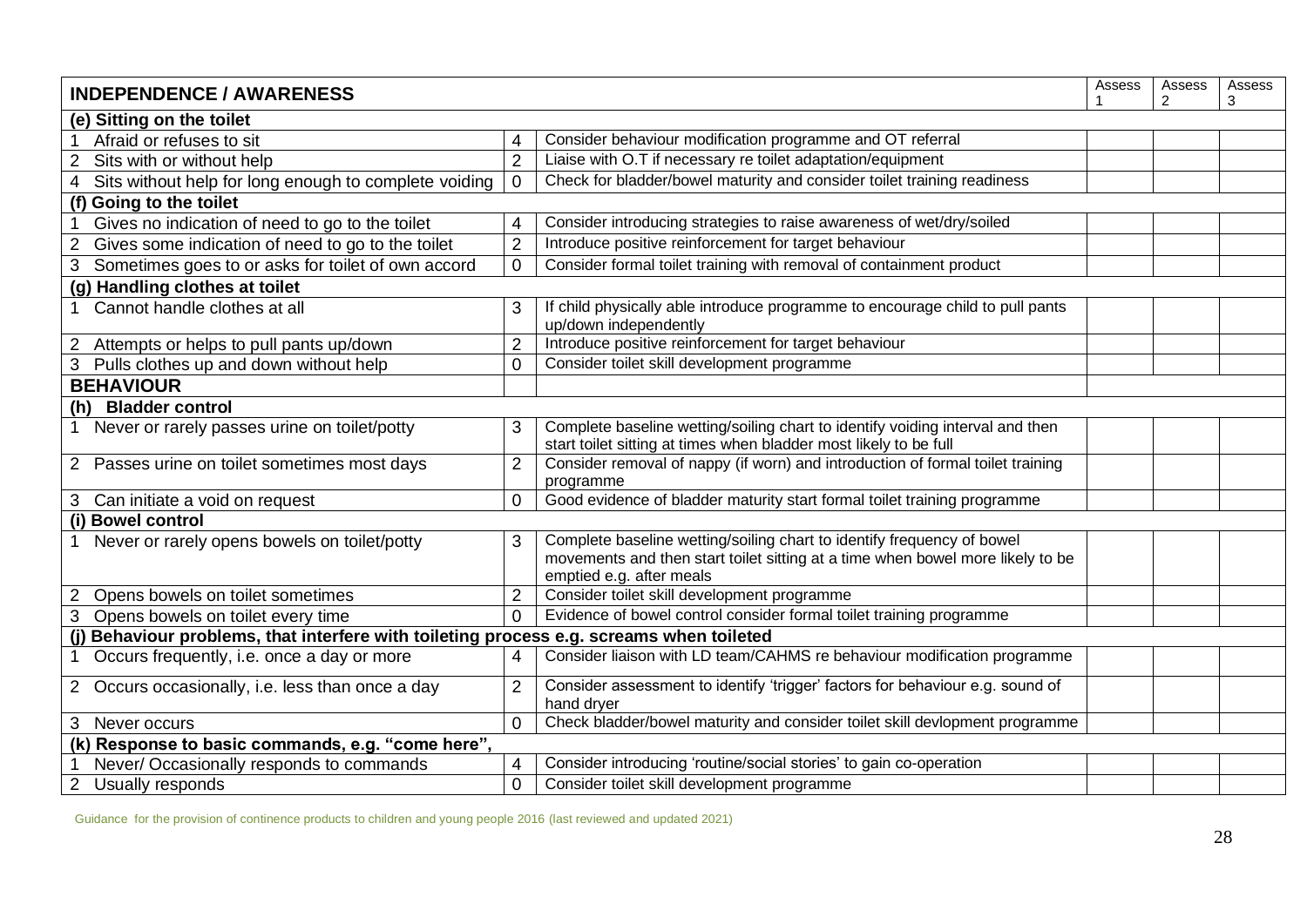#### **Appendix 3a: INSTRUCTIONS FOR PAEDIATRIC ASSESSMENT TOOL FOR ISSUING OF CONTAINMENT PRODUCTS**

**This tool should only be used when assessing for product provision and only after a full continence assessment and a trial of toilet training has been carried out** for at least six months, unless a trial of toilet training is clearly inappropriate e.g. neuropathic bladder.

It is not possible to properly assess bladder and bowel function unless the parents/carers complete a toileting diary for at least three days as described in appendix 1a.

Throughout the assessment tool (appendix 3b), suggestions are made about actions that may help resolve some of the CYP's presenting problems. Highlighted problems should not be ignored, but treated where possible and the CYP then reassessed for their ability to acquire the skills to support successful toilet training. It is highly recommended that these suggestions are used. In this way, more CYP will be supported to achieve their potential for toilet training, rather than remaining reliant on containment products.

#### **SCORING**

30 and above: Indicates a **HIGH** clinical need. However, the CYP may have potential for acquiring skills to support toilet training. They may require disposable containment products, but should be supported with skill development and should be reviewed regularly (at least every 12 months).

17 – 30: Indicates **MEDIUM** clinical need. The CYP may have potential for acquiring the skills for toilet training and should commence or continue a toilet skill development programme. Provision of washable containment products, which support toilet training are likely to be most appropriate. These CYP will need regular review (at least every 3-6 months).

Up to 16: Indicates a **LOW** clinical need. These CYP may respond positively to a toilet skill development programme with regular review (at least monthly). When ready they can progress to formal toilet training with removal of the conatinment products. It may not be appropriate to supply containment products, as prolonged use of disposable containment products in this group has been found to delay toilet training. In some circumstances it may be appropriate to provide washable products.

#### **Exceptions**

There will always be exceptions within the scoring system and HCPs need to understand that this tool is designed as an aid to decision making. It does not override clinical expertise and specific issues relating to individual CYP.

For example there may be some CYP with cogenital anomalies and ongoing wetting or soiling and those who have a vesicostomy or neuropathic bladder or bowel, who may score LOW, but may be eligible for disposable containment products, while they are waiting for corrective surgery or treatment intervention.

There may be other CYP who score HIGH, because they have not been offered support to develop the skills needed for toileting. Many of these CYP progress well on a toilet skill development programme and, therefore, it would be detrimental to them to provide disposable containment products, which would further delay toilet training. **It is important to use sound clinical judgement.**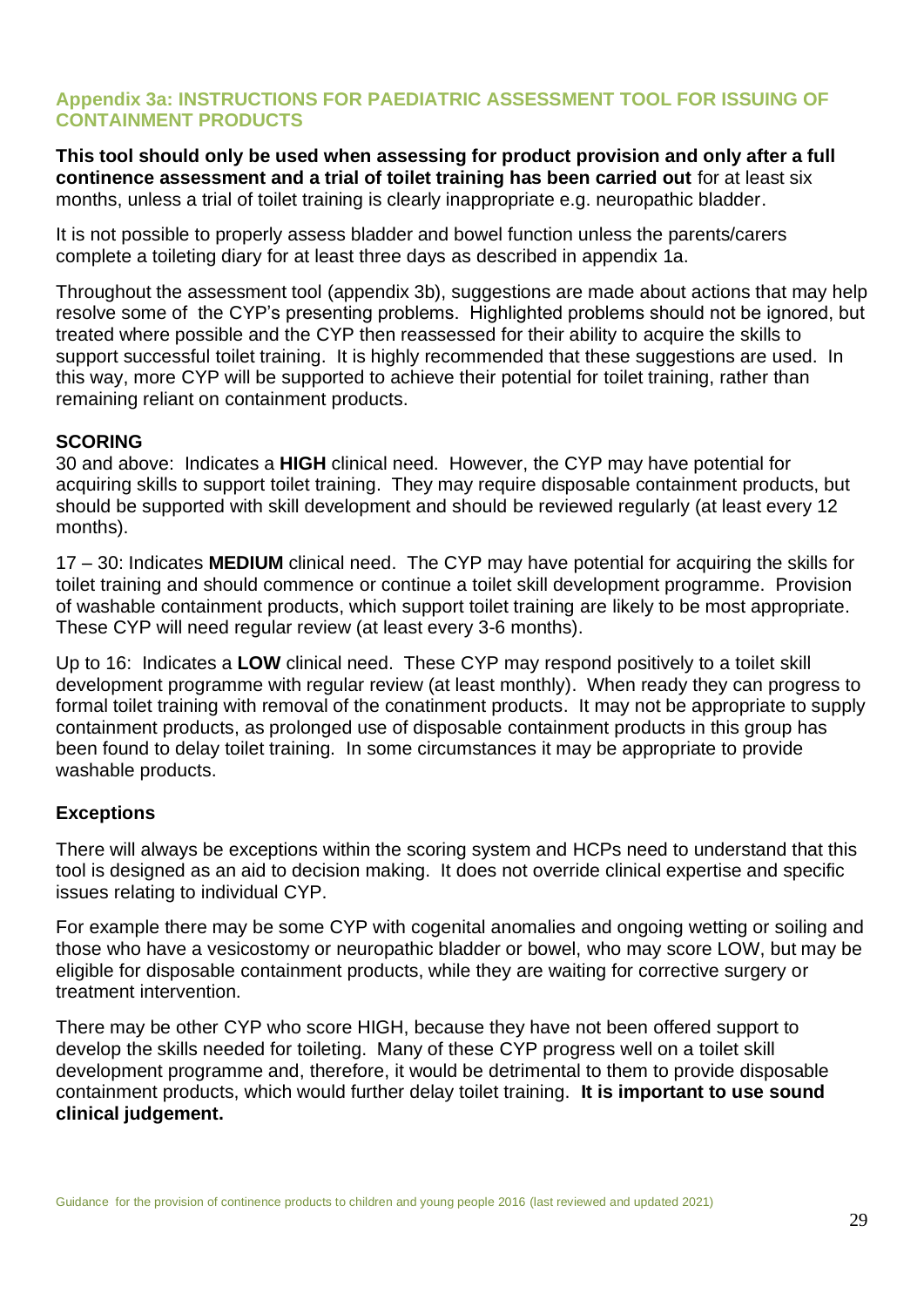## **Appendix 3b PAEDIATRIC ASSESSMENT TOOL FOR ISSUING OF CONTAINMENT PRODUCTS**

|                                                                                                          |                     | Date of Birth:                                                                                                          | <b>SCORE</b>              |                                                                                                                                                                                                                                                                                                                                               |       |
|----------------------------------------------------------------------------------------------------------|---------------------|-------------------------------------------------------------------------------------------------------------------------|---------------------------|-----------------------------------------------------------------------------------------------------------------------------------------------------------------------------------------------------------------------------------------------------------------------------------------------------------------------------------------------|-------|
| Assessment completed by:                                                                                 | Date of assessment: |                                                                                                                         | > 30<br>$17 - 29$<br>< 16 | HIGH - consider a disposable product (according to<br>local policy)<br><b>MEDIUM</b> – may be able to be toilet trained but may<br>need to consider 2 piece disposable or washable<br>product short term (according to local policy)<br>LOW - consider toilet skill development programme<br>prior to removal of disposable product (if worn) |       |
| <b>BLADDER/BOWEL MATURITY</b>                                                                            |                     |                                                                                                                         |                           |                                                                                                                                                                                                                                                                                                                                               | Score |
| (a) Bladder function - bladder emptied                                                                   |                     |                                                                                                                         |                           |                                                                                                                                                                                                                                                                                                                                               |       |
| More than once per hour,                                                                                 | 3                   | aged 5 yrs and toilet trained consider assessment for OAB                                                               |                           | Check fluid intake - adjust if necessary. Toilet training may help. If frequency persists >                                                                                                                                                                                                                                                   |       |
| Between 1-2 hourly<br>2                                                                                  | $\overline{2}$      | Indication of developing bladder maturity                                                                               |                           |                                                                                                                                                                                                                                                                                                                                               |       |
| More than 2 hourly<br>3                                                                                  | $\Omega$            | Maturing bladder                                                                                                        |                           |                                                                                                                                                                                                                                                                                                                                               |       |
| (b) Bowel function                                                                                       |                     |                                                                                                                         |                           |                                                                                                                                                                                                                                                                                                                                               |       |
| Opens bowels more than three times a day                                                                 | 3                   | Exclude underlying constipation                                                                                         |                           |                                                                                                                                                                                                                                                                                                                                               |       |
| 2 Does not always have normally formed bowel<br>movements i.e. is subjected to constipation or diarrhoea | $\overline{2}$      | Address underlying bowel problem while commencing toilet skill development<br>progamme (check Bristol Stool Form score) |                           |                                                                                                                                                                                                                                                                                                                                               |       |
| 3 Has regular normally formed bowel movements                                                            | $\Omega$            | Mature bowel - consider a toilet skill development                                                                      |                           |                                                                                                                                                                                                                                                                                                                                               |       |
| (c) Night-time wetting                                                                                   |                     |                                                                                                                         |                           |                                                                                                                                                                                                                                                                                                                                               |       |
| Usually i.e. most or every night                                                                         | 3                   |                                                                                                                         |                           | If over the age of 5 years and dry in the day consider referral to the enuresis service                                                                                                                                                                                                                                                       |       |
| Frequently i.e. has occasional dry nights                                                                | $\overline{2}$      | Indication of developing bladder maturity                                                                               |                           |                                                                                                                                                                                                                                                                                                                                               |       |
| Rarely/Never i.e. is usually dry at night<br>3                                                           | $\Omega$            | Mature bladder - consider a toilet skill development programme                                                          |                           |                                                                                                                                                                                                                                                                                                                                               |       |
| (d) Night-time bowel movements                                                                           |                     |                                                                                                                         |                           |                                                                                                                                                                                                                                                                                                                                               |       |
| Occur more than once per week                                                                            | 3                   | Assess for underlying constipation - treat as appropriate                                                               |                           |                                                                                                                                                                                                                                                                                                                                               |       |
| Never occurs                                                                                             | 0                   | Mature bowel                                                                                                            |                           |                                                                                                                                                                                                                                                                                                                                               |       |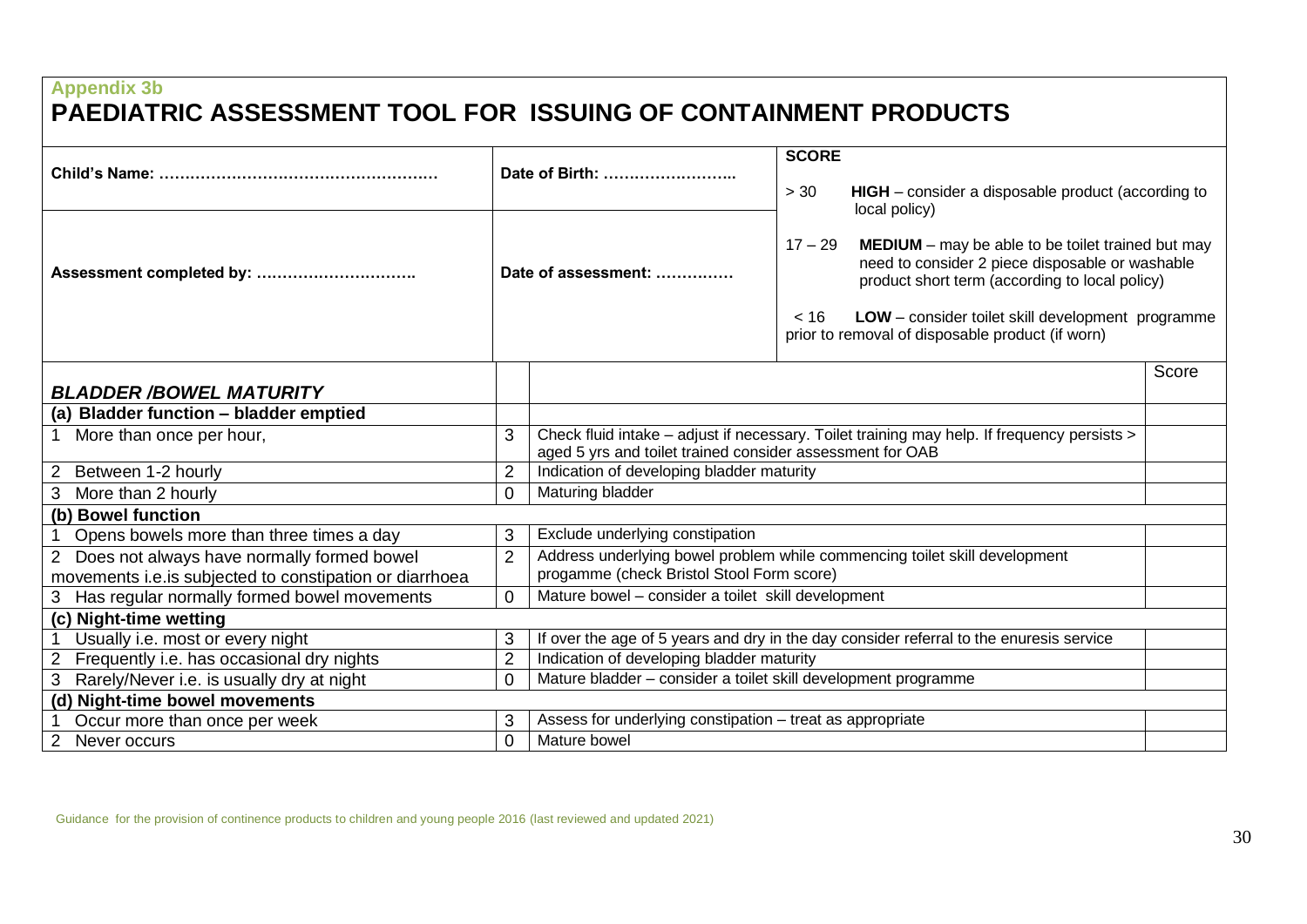| <b>INDEPENDENCE / AWARENESS</b>                                                          |                |                                                                                                                                                                                | <b>SCORE</b> |
|------------------------------------------------------------------------------------------|----------------|--------------------------------------------------------------------------------------------------------------------------------------------------------------------------------|--------------|
| (e) Sitting on the toilet                                                                |                |                                                                                                                                                                                |              |
| Afraid or refuses to sit                                                                 | 4              | Consider behaviour modification programme and OT referral                                                                                                                      |              |
| 2 Sits with or without help                                                              | $\overline{2}$ | Liaise with O.T if necessary re toilet adaptation/equipment                                                                                                                    |              |
| 4 Sits without help for long enough to complete voiding                                  | 0              | Check for bladder/bowel maturity and consider toilet training readiness                                                                                                        |              |
| (f) Going to the toilet                                                                  |                |                                                                                                                                                                                |              |
| Gives no indication of need to go to the toilet                                          | 4              | Consider introducing strategies to raise awareness of wet/dry/soiled                                                                                                           |              |
| Gives some indication of need to go to the toilet<br>$\overline{c}$                      | $\overline{2}$ | Introduce positive reinforcement for target behaviour                                                                                                                          |              |
| Sometimes goes to or asks for toilet of own accord<br>3                                  | $\overline{0}$ | Consider formal toilet training with removal of containment product                                                                                                            |              |
| (g) Handling clothes at toilet                                                           |                |                                                                                                                                                                                |              |
| Cannot handle clothes at all                                                             | 3              | If child physically able introduce programme to encourage child to pull pants up/down<br>independently                                                                         |              |
| 2 Attempts or helps to pull pants up/down                                                | $\overline{2}$ | Introduce positive reinforcement for target behaviour                                                                                                                          |              |
| 3 Pulls clothes up and down without help                                                 | $\Omega$       | Consider toilet skill development programme                                                                                                                                    |              |
| <b>BEHAVIOUR</b>                                                                         |                |                                                                                                                                                                                |              |
| (h) Bladder control                                                                      |                |                                                                                                                                                                                |              |
| 1 Never or rarely passes urine on toilet/potty                                           | 3              | Complete baseline wetting/soiling chart to identify voiding interval and then start toilet<br>sitting at times when bladder most likely to be full                             |              |
| 2 Passes urine on toilet sometimes most days                                             | $\overline{2}$ | Consider removal of nappy (if worn) and introduction of formal toilet training<br>programme                                                                                    |              |
| 3 Can initiate a void on request                                                         | 0              | Good evidence of bladder maturity commence on formal toilet training programme                                                                                                 |              |
| (i) Bowel control                                                                        |                |                                                                                                                                                                                |              |
| Never or rarely opens bowels on toilet/potty                                             | 3              | Complete baseline wetting/soiling chart to identify frequency of bowel movements; then<br>start toilet sitting at a time when bowel more likely to be emptied e.g. after meals |              |
| 2 Opens bowels on toilet sometimes                                                       | $\overline{2}$ | Consider toilet skill development programme                                                                                                                                    |              |
| Opens bowels on toilet every time                                                        | $\Omega$       | Evidence of bowel control consider formal toilet training programme                                                                                                            |              |
| (j) Behaviour problems, that interfere with toileting process e.g. screams when toileted |                |                                                                                                                                                                                |              |
| Occurs frequently, i.e. once a day or more<br>1                                          | 4              | Consider liaison with LD team/CAHMS re behaviour modification programme                                                                                                        |              |
| 2 Occurs occasionally, i.e. less than once a day                                         | 2              | Consider assessment to identify 'trigger' factors for behaviour e.g. sound of hand dryer                                                                                       |              |
| 3 Never occurs                                                                           | 0              | Check bladder/bowel maturity and consider toilet skill devlopment programme                                                                                                    |              |
| (k) Response to basic commands, e.g. "come here",                                        |                |                                                                                                                                                                                |              |
| Never/ Occasionally responds to commands                                                 | 4              | Consider introducing 'routine/social stories' to gain co-operation                                                                                                             |              |
| $\overline{2}$<br>Usually responds                                                       | $\overline{0}$ | Consider toilet skill development programme                                                                                                                                    |              |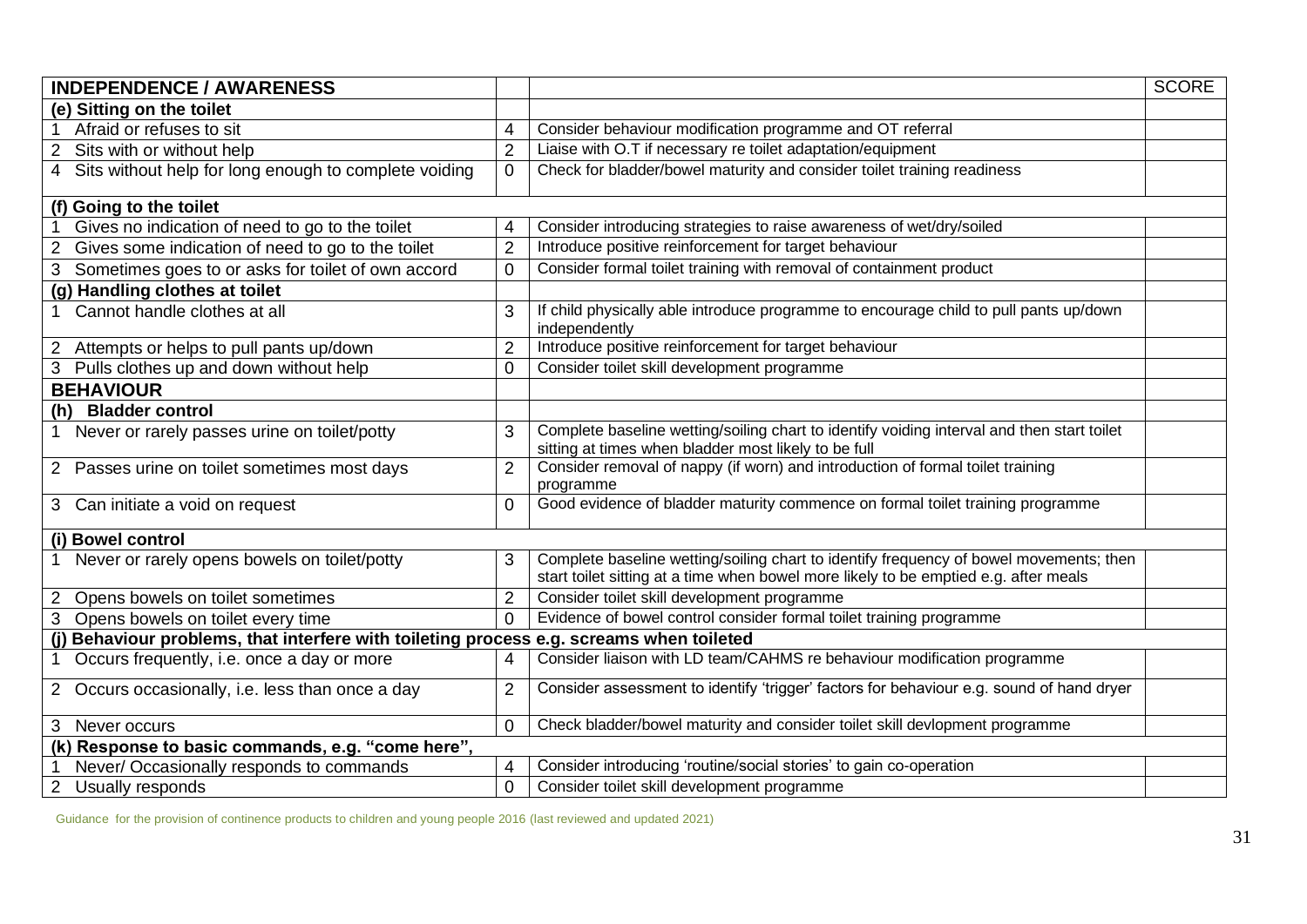#### **APPENDIX 4: TOILET TRAINING PATHWAY**

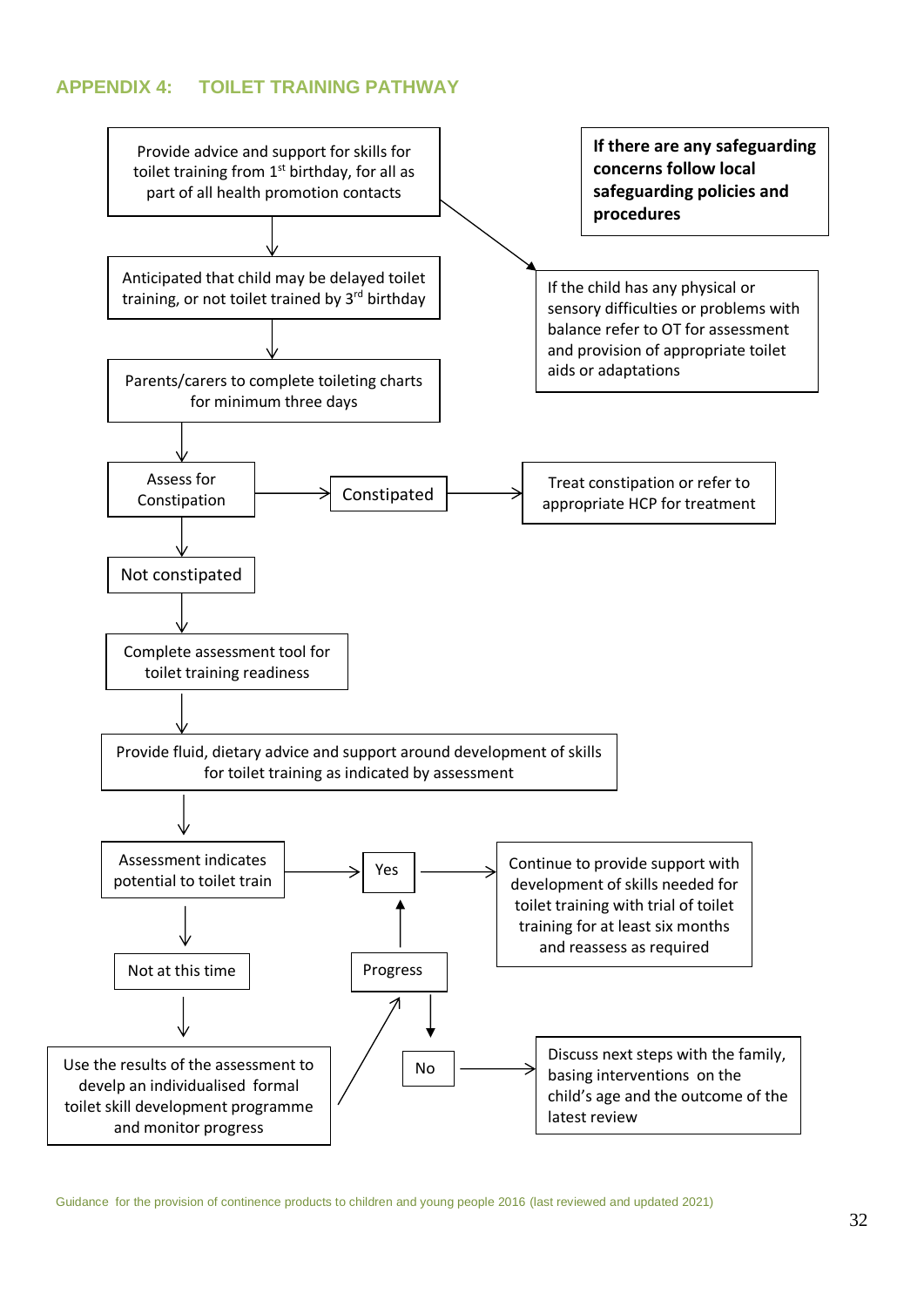#### **APPENDIX 5: PROVISION OF CONTAINMENT PRODUCTS PATHWAY**

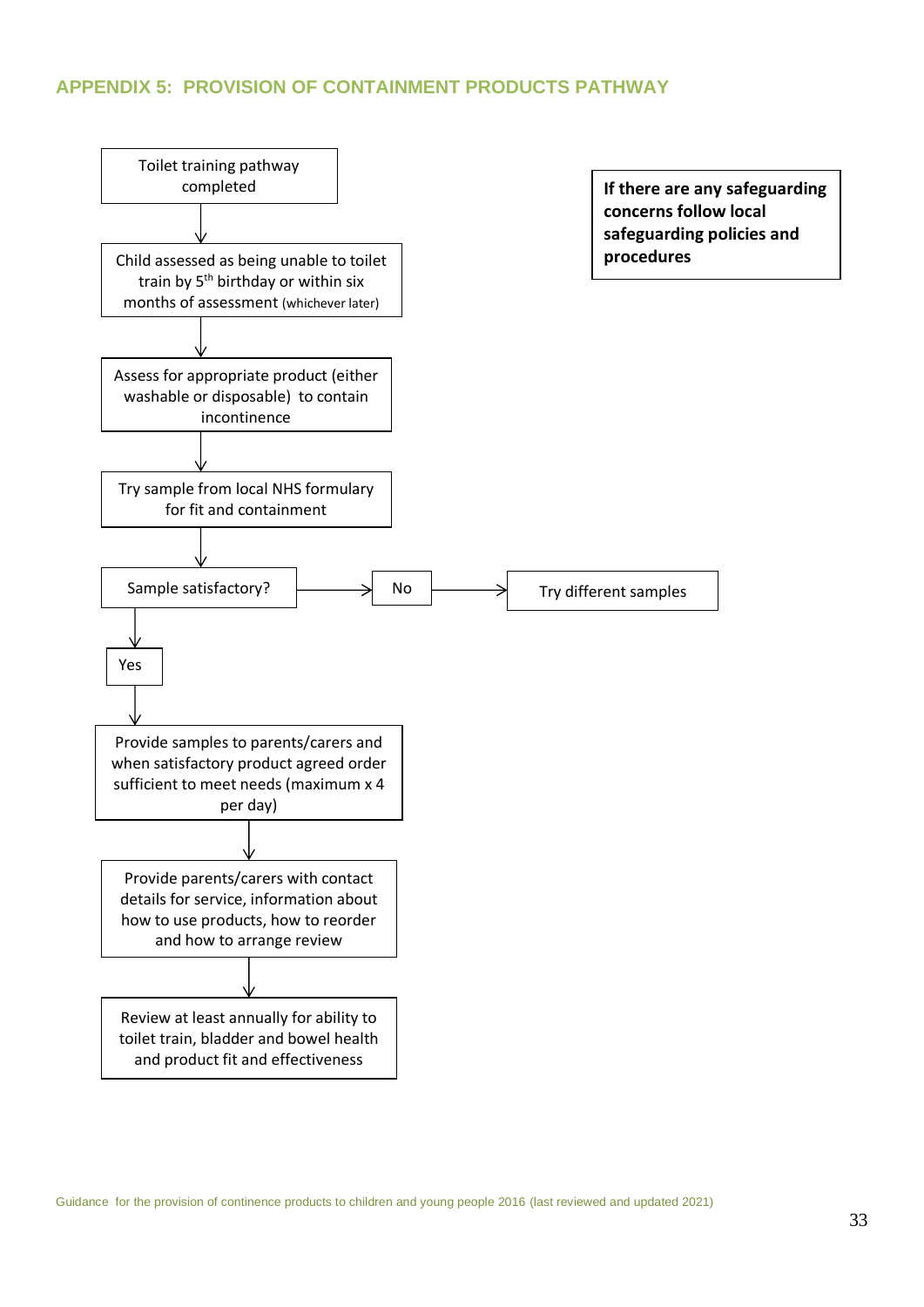#### **Appendix 6: Fluid advice**

Adequate fluid intake is important for maintaining bladder and bowel as well as general health and is important in toilet training. However, maintaining a good fluid intake for some CYP with disabilities is difficult. However:

- Caffeinated drinks, including tea, coffee, hot chocolate and coke should be avoided as they may have a diuretic effect and can contribute to bladder overactivity
- Fizzy drinks should be avoided as they can contribute to bladder overactivity
- CYP will need to increase their fluid intake if doing lots of exercise (including sports, playing out and school playtimes), or if the weather or environment is hot
- Milk is healthy, but is used by the body as a food. It should not be encouraged instead of or as part of total water-based drinks
- Excessive milk intake can cause excessive weight gain and for some CYP may contribute to constipation
- CYP who are of school age should have about half of the fluid requirement during the school day. CYP who do not drink well during the school day are more likely to drink large volumes in the evening which may contribute to or cause bedwetting.
- Overweight CYP may need more water than indicated in the table below.

| Age         | <b>Sex</b>     | Total drinks per day                 |
|-------------|----------------|--------------------------------------|
| 7-12 months |                | $600 - 900$ ml                       |
| 1-3 years   | Female<br>Male | $900 - 1000$ ml<br>$900 - 1000$ ml   |
| 4-8 years   | Female<br>Male | $1200 - 1400$ ml<br>$1200 - 1400$ ml |
| 9-13 years  | Female<br>Male | $1200 - 2100$ ml<br>1400 - 2300ml    |
| 14-19 years | Female<br>Male | $1400 - 2500$ ml<br>$2100 - 3200$ ml |

Suggested intake of water-based drinks per 24 hours according to age and sex (NICE 2010)

N.B. Dieticians or medical advice about fluid intake, where provided for individual CYP should be followed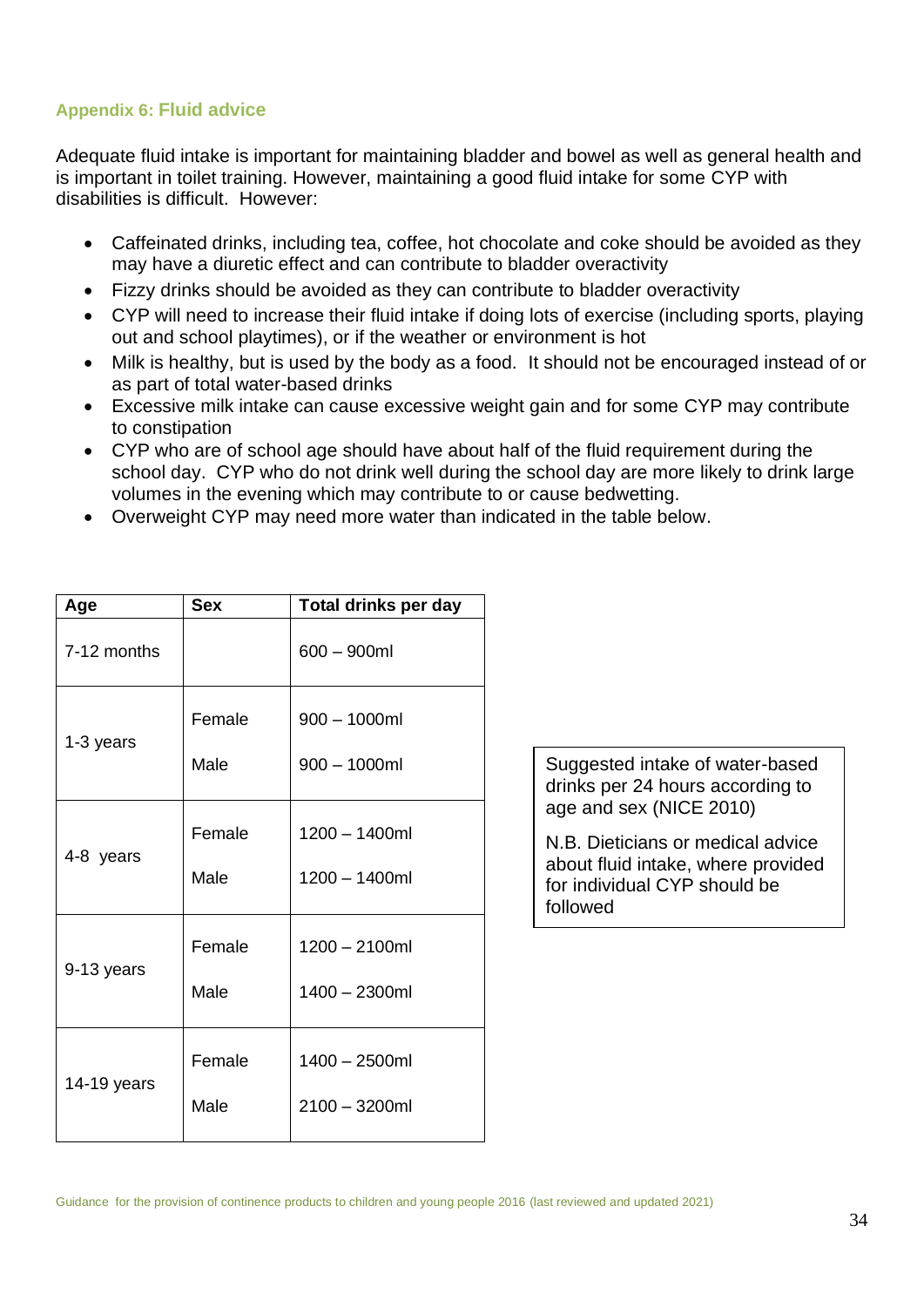#### **Appendix 7: Strategies to manage incontinence**

When assessing a CYP who is unable to acquire sufficient skills for successful toilet training for products, clinicians should consider all options available to ensure the most appropriate contaiment is provided for the individual. Consideration for the safety of the CYP and their carer is paramount. However, promotion of CYP independence as far as possible and of comfort are also important. Parents and carers should be introduced early to options other than a one piece nappy-style product. The following are all available and may be successfully used in CYP:

- Washable pants
	- o Washable pants with varying amounts of absorbency and/or waterproofing are available from a range of manufacturers. Not only do these help to promote toilet training, but they can be used to manage occasional incontinence or family concerns about wetting when away from home e.g. when on public or school transport. Washable pants come in a variety of styles including those with poppers at the side seams for wheelchair users
- Washable pads/chair/mattress protectors
	- o Washable pads with varying amounts of absorbency can be used to protect bedding, chairs etc during toilet training programmes or for children who continue to have occasional wetting after toilet training. These are not supplied by the NHS but families should be advised about options to purchase them.
- Urinals
	- $\circ$  Urinals are available in a variety of designs including male, female and unisex. They may be used in combination with powders that convert urine to a gel-like consistency, to avoid splashes and spills. Urinals combined with adapted clothing (velcro or popper side seams on trousers and underwear) facilitate toielting in children who use wheelchairs. These can avoid more time consuming hoisting onto toilets
- Sheaths may be appropriate for urinary incontinence in boys
- Two piece disposable products
	- $\circ$  Disposable pads of differing sizes and absorbencies. These need to be combined with a close fitting fixation pant. Fixation pants are available from disposable containment product companies, but the smallest sizes may be too large for smaller children. CYP may require the 'premium' designs as these offer enhanced fixation and these should be considered for CYP who are more active. Pants with elastic throughout the fabric are also appropriate for use in children. Comfizz produce small sizes that are available on prescription (FP10)
- One piece disposable products
	- o One piece products are available in a range of designs and sizes, including traditional shaped products (nappy-style), belted products and pant shaped products. The needs of most CYP who require a one piece disposable product will be met by the traditional shaped product.
- Disposable pads/bedmats
	- $\circ$  Disposable pads or bedmats can be used to protect bedding, but also chairs, school bus seats etc for children who are toilet training. These are not supplied in conjunction with disposable or washable products but are available for families to purchase. To reduce the risk of slipping consideration should be given to purchasing of pads or mats that can be secured.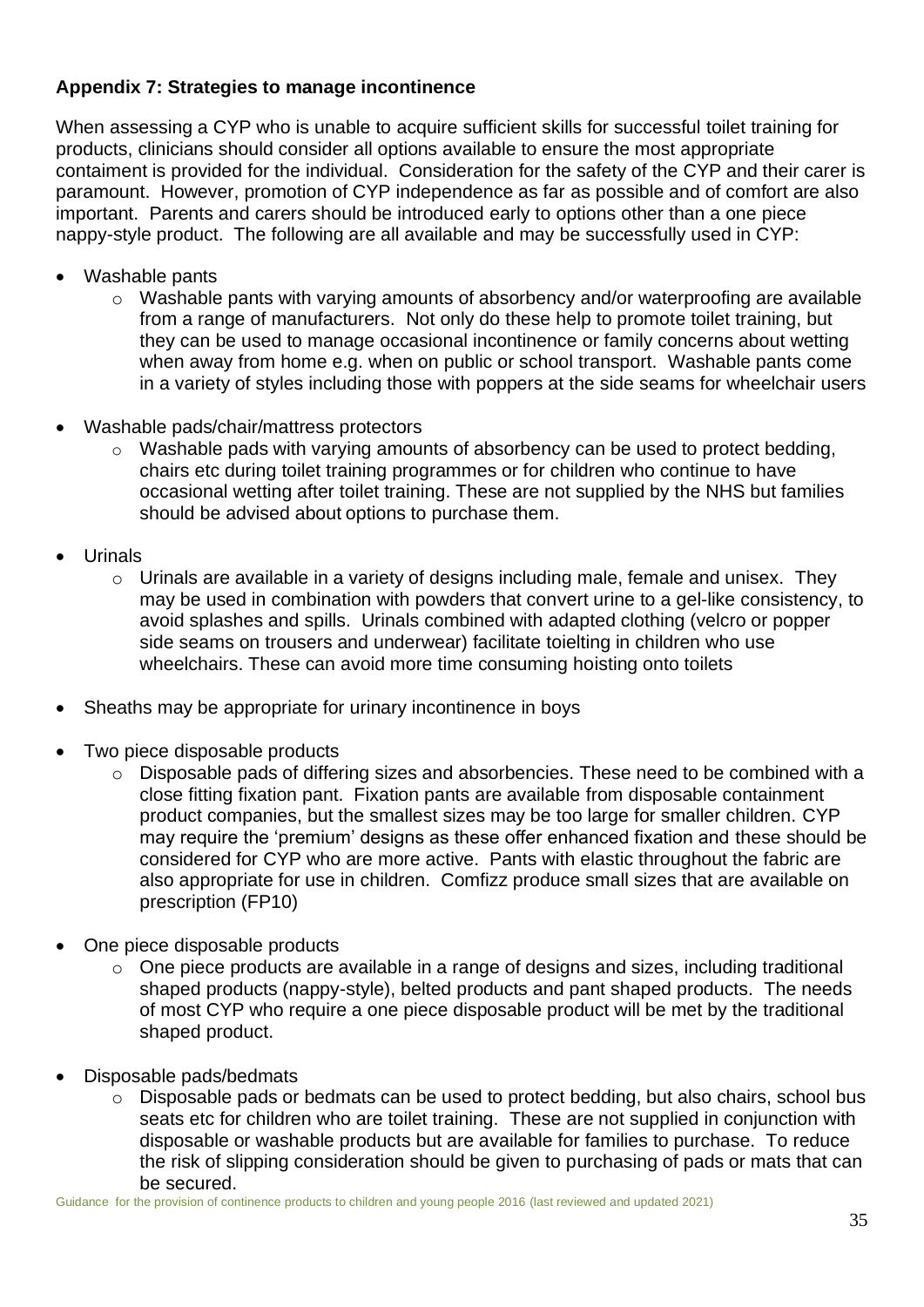#### **Appendix 8: Abbreviations**

- CCG Clinical Commissioning Group
- CE Chief executive
- CYP Children and young people
- DOH Department of Health
- GP General practitioner
- HCP Health care professional
- ICS Integrated Care System
- NHS National Health Service
- NICE National Institute for Health and Care Excellence